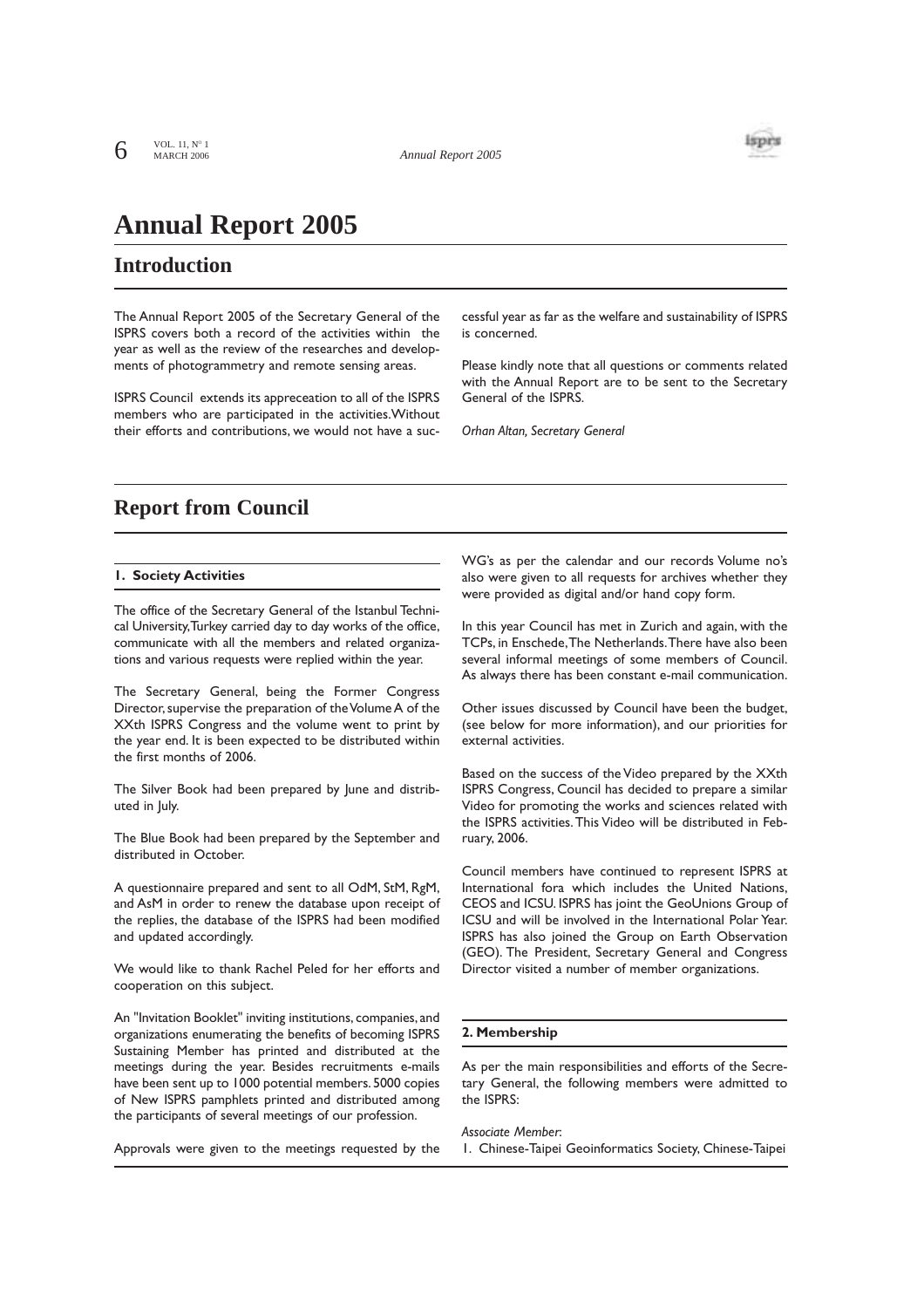

VOL. 11,  $N^{\circ}$  1 7<br>MARCH 2006 7



| <b>Active Members Total Summary</b> |          |    |    |    |   |  |   |  |   |   |   |    |    |                 |
|-------------------------------------|----------|----|----|----|---|--|---|--|---|---|---|----|----|-----------------|
| Type                                | Category |    |    | 3  | 4 |  | 6 |  | 8 | A | в |    | D  |                 |
| AsM                                 | 10       |    |    |    |   |  |   |  |   |   |   |    |    |                 |
| OdM                                 | 89       | 31 | 22 | 12 | 8 |  |   |  |   |   |   |    |    |                 |
| RgM                                 | 12       | 12 |    |    |   |  |   |  |   |   |   |    |    |                 |
| StM                                 | 67       |    |    |    |   |  |   |  |   | 8 |   | 12 | 26 | $\overline{14}$ |
| Total                               | 78       |    |    |    |   |  |   |  |   |   |   |    |    |                 |

*Sustaining Member*:

- 1. Fac. of Geodesy, Univ. of Architecture, Civil Engineering and Geodesy, Sofia-Bulgaria
- 2. Prosigconsult- Romania
- 3. INTA SPACETURK- Turkey
- 4. Selcuk University Division of Photogrammetry,Turkey
- 5. ITU Centre for Satellite Communications and Remote Sensing,Turkey
- 6. METU Department of Geodetic and Geographic Information Technologies,Turkey
- 7. School of Civil Engineering and Geosciences, University of Newcastle Upon Tyne, UK

The most recent status of the membership is given above.

#### **4. International activities**

#### **Introduction**

2005 has been a busy year for International Activity. Council has made it a priority during 2004 – 2008 to work with international organisations to develop the scientific programme, to expand the international role of ISPRS and to continue the role of ISPRS in education and technology transfer. The promotion of ISPRS activities in remote sensing is seen as a key aspect of this and Council has sought to build bridges to other organisation in order to make our interests clear.As part of this objective members of Council have attended a number of international meetings including the General Assembly of ICSU and meetings of the United Nations, and have participated in the establishment of the Group on Earth Observations (GEO). These activities are summarized in the report below.

#### **International Council for Science (ICSU)**

ICSU is a non-governmental organization founded in 1931 to bring together scientists to work together in international scientific endeavour. It comprises 98 multidisciplinary National Scientific Members, Associates and Observers (scientific research councils or science academies) and 27 international, single-discipline Scientific Unions to provide a wide spectrum of scientific expertise, enabling members to address major international, interdisciplinary issues which none can handle alone. ISPRS became a full Union Member of ICSU in 2002.

The ICSU General Assembly was held in China in October 2005 and President Ian Dowman, Secretary General Orhan Altan and Congress Director Chen Jun attended the meeting. The main topics of relevance to ISPRS were:

- 1. The Regional Offices will be developed for the benefit of members.
- 2. Approval of a the Strategic Plan for 2006-2011, which includes:
	- An ICSU involvement in GEO;

-An ICSU programme on human health;

-The International Polar Year in 2007-2008;

-A new programme on Natural and Human Induced Hazards which will focus on translating research findings into policies which are effective in minimising human and economic costs of hazards and disasters.

- 3. The ICSU grants programme will be suspended in 2007 because of financial problems created by changes in exchange rates. The programme will be reviewed by the Executive Board.
- 4. The GeoUnions presented a common front on many issues and stressed the importance of Earth Science and Earth Observation, particularly in the areas of the initiatives on health and disasters.

The strategic plan is particularly important because it gives an opportunity for ISPRS to strengthen Earth Observation activities using the international clout of ICSU. Health and management of disasters are topics of particular interest. We have been working with ICSU to present a common front to the GEO Plenaries. We will also make use of the Regional Office in Africa to promote ISPRS activities.

The ICSU GeoUnions held a meeting in China to discuss issues of common interest. The GeoUnions comprise IUG (Geography), IUGS (Geological Science), IUGG (Geophysics and Geodesy), IUSS (Soil Science), INQUA (Quaternary Science) and ISPRS. Six themes (desertification, cities, ground water, health, hazards and polar) have been set up; ISPRS is leading the polar theme, and will coordinate input into the International Polar Year. The GeoUnions also agreed a unified approach to the International Science Years on 2007.

### **Group on Earth Observation (GEO)**

An ad hoc Group on Earth Observation was formed in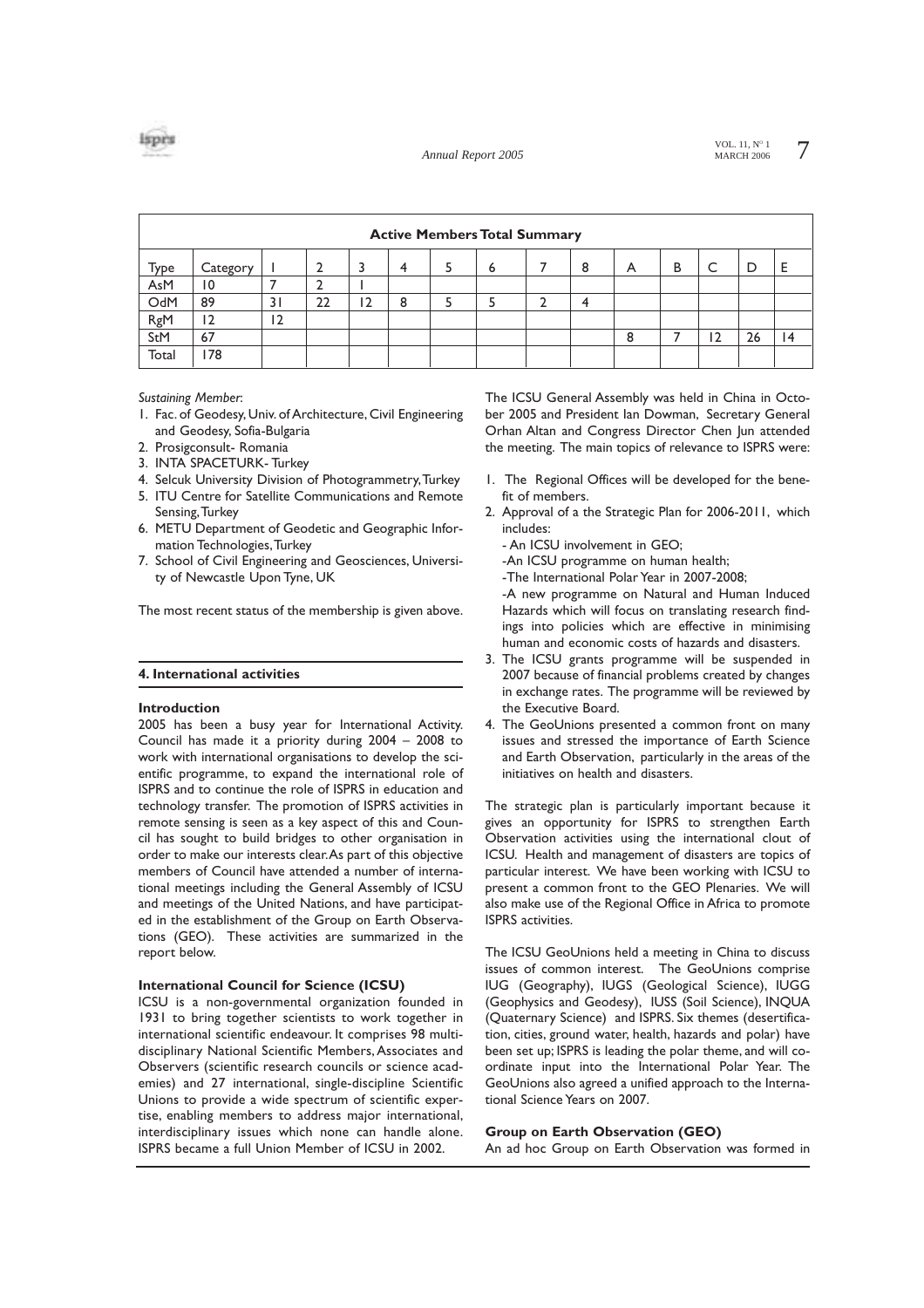$8^{VOL. 11, N°1}$ MARCH 2006



2003 after the First Earth Observation Summit held in Washington DC.The third summit formally set up GEO in February 2005, and ISPRS joined as a Participating Organisation at that time.The objective of GEO is to monitor continuously the state of the Earth, to increase understanding of dynamic Earth processes, to enhance prediction of the Earth system, and to further implement international environmental treaty obligations.

GEO has prepared a 10 year plan to set up a Global Earth Observing System of Systems (GEOSS) which is designed to implement societal benefits from Earth Observation which have been identified. Committees have been established to implement this plan, and a number of tasks identified, ISPRS will nominate people to the committees and involve working groups in the execution of some of the GEO tasks.Already ISPRS has joined with IEEE to organize a workshop on GEOSS preceding the Africa GIS2005 conference in Pretoria, and will continue to organize outreach and capacity building events.

#### **Committee on Earth Observing Satellites (CEOS)**

# *CEOS Plenary*

ISPRS is a CEOS Associate and so is represented at the CEOS Plenary. ISPRS is also involved in the three CEOS Working Groups: Information Systems and Services, Cal/Val and Education.The 2005 Plenary was held in London and attended by the President.The meeting was dominated by discussions on how CEOS would interact with GEO, and a working relationship was agreed.

#### *CEOS WGCV*

The current structure of the Working Group on Calibration and Validation is shown in the diagram.



Much of the WGCV activity had been related to the GOESS:WGCV sees interoperability as crucial to the success of GEOSS, and believes that CEOS WGCV has a key role to play in establishing this.WGCV proposes to establish Calibration and Validation guidelines, to ensure interoperability of GEOSS member satellite data sources, based on the current space agencies collaboration agreements, common formats and standards;WGCV proposes that all GEOSS partners participate in the establishment of common practices within a GEOSS Data Quality framework as follows:



WGCV has prepared a White Paper entitled "Data Quality Guidelines for Satellite Sensor Observations Relevant to GEOSS: Calibration and Validation Issues" which has been crafted to ensure the quality assessment of spaceborne instrument data in the context of a service driven global operational Earth observation remote sensing system.

ISPRS Commission I is the link with WGCV and will be active in this in the future.

## *CEOS WGISS*

The Working Group on Information Systems and Services has, as usual, been very active.The new structure and leadership of the WG is shown in the diagram:



Activities have included an EO Data Portal Project to coordinate global & local dataset access. An Integrated CEOS European Data Server (ICEDS) has been developed as a demonstration client,African user involvement has been explored and SRTM data has been incorporated. The WGISS Test Facility Core Test Sites initiative is ongoing.WGISS has participated in ISPRS meetings during the year.

### *WGEdu*

Sergio Camacho (UNOOSA / WGEdu Chair) presented the WGEdu Report to Plenary, the major issues and conclusions were: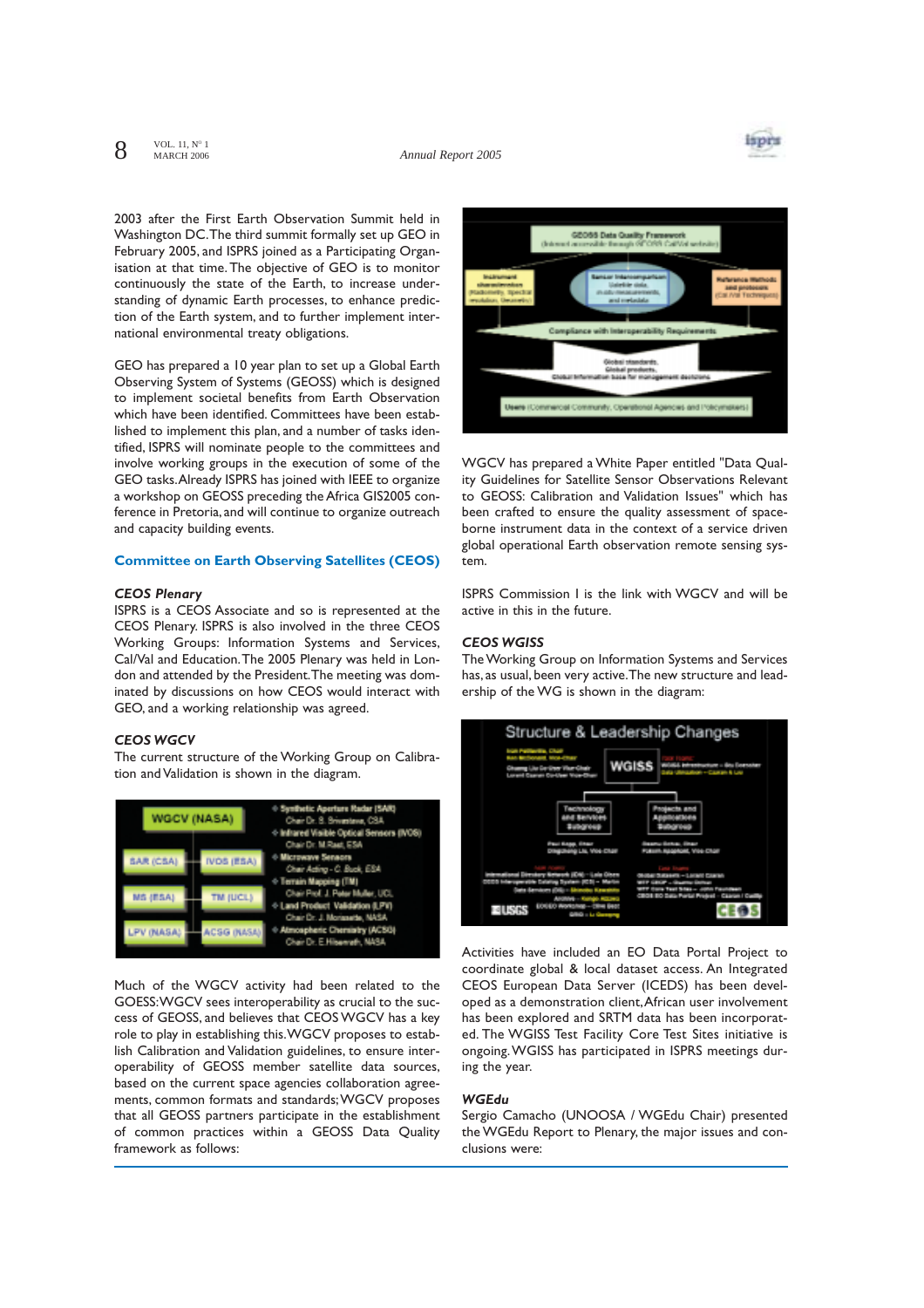

- "Hands-on" capacity building is the best way to learn user needs; there is already an important nucleus of "aware" counterparts that can implement the GEOSS SBAs – but they need support;
- to populate the CEOS Education Portal and advertise its existence;
- the WGEdu, through its member institutions, should organize workshops and training courses, preferably in developing countries;
- CEOS should support pilot projects that introduce the use of EO data to provide or enhance social benefits;
- CEOS should support existing centres and universities in developing countries that are building capacity;
- CEOS should enhance the relationship with the Africa Advisory group and replicate the experience in other regions. The African Advisory Group was created in 2003 and has organised and/or participated in a number of activities related to capacity building in collaboration with CEOS Members & Associates;

ISPRS expects to link with many of these activities during the following year.

Plenary appointed Yolanda Berenguer (UNESCO), the current Co- Chair, be appointed as new WGEdu Chair and that Renee Leduc-Clarke (NOAA) be appointed as Cochair; it is also proposed that Maurizio Fea (ESA) be renewed as Co-chair;

## **United Nations**

# *Committee on the Peaceful Uses of Outer Space (COPUOS)*

COPUOS is organised by the Office of Outer Space Affairs (OOSA) from the UN Office in Vienna. ISPRS has attended and presented technical reports and statements at the annual Science and Technology meetings of COPU-OS in February and the COPUOS Full Annual meetings in June, since 1989. OOSA supported the GEOSS Workshop in Pretoria and will also support The Second International Symposium on Geo-information for Disaster Management to be held in Goa before the Commission IV Symposium. ISPRS also works with the UN Office of Outer Space Affairs Disaster Management International Space Coordination entity (DIMISCO).

#### *CODI*

CODI is run by the UN Economic Commission for Africa. The theme of CODI IV which was attended by president Ian Dowman, was Information as an Economic Resource. There are 3 topics: Geoinformation (Geo), ICT and Statistics, which held parallel sessions, and plenary sessions with papers and discussion on all 3 topics. There were useful sessions in the Geo stream on various projects such as Mapping Africa for Africa and AFREF, and on African space programmes.

## *UN Regional Cartographic Conference for the Americas*

President Ian Dowman and Treasurer Stan Morain attended this meeting, held in New York. The meeting gave an opportunity to catch up on cartographic activities in the American continents and to make contact with members and potential members of ISPRS.

#### *JBGIS*

The Joint Board of Geo Information Societies comprises ISPRS, IAG, ICA, IMTA, IHO, FIG and the International Steering Committee for Global Mapping. The Board met during the FIG meeting in Cairo and was attended by President Ian Dowman.The main purpose of the Board is to share information about programmes and structures and to co-ordinate activities. During the meeting in Cairo a new structure for the Board was agreed. There would be a chair appointed for 2 years who would act on behalf of the Board after consultation. Holger Magel, President of FIG was elected chair for 2 years and GSDI and OGC were invited to join the Board.

It was decided to set up two ad hoc committees:

- on disaster management to co-ordinate activities of members. First task is to collect information on planned meetings activities etc. Chair Bengt Rystedt.
- to co-ordinate capacity building activities in Africa. First task is to collect information on planned meetings activities etc. Chair Ian Dowman. Members IAG - Ruth Neilan, ISCGM – Fraser Taylor, FIG – Stig Enemark, ICA – Bengt Rystedt.

The Board will meet again at the ISPRS Commission II Symposium in Vienna.

## **Other relationships**

Links are maintained with other organisations such as Open Geospatial Consortium (OGC), Global Spatial Data Infrstructure (GSDI), COSPAR, Digital Globe, International Steering Committee on Global Mapping (ISCGM), International Society of Biomechanics (ISB), IEEE and the North African Center of Remote Sensing (CRTEAN), in order to keep in touch with regional activities and to co-ordinate programmes where appropriate. President Ian Dowman has attended meetings of FIG, GSDI, ISCGM and Digital Globe, and also the Africa GIS2005 Conference. Secretary General Orhan Altan attended the ICA conference in Spain. Members of Council have also attended meetings of Ordinary and Regional Members.

Council will be reviewing ISPRS activities with other organisations and ensuring that we have appropriate representation.

# **Concluding remarks**

It can be seen that ISPRS is well represented in Intergovernmental Organisations such as the UN, ICSU, CEOS and GEO. We also maintain good relationships with fellow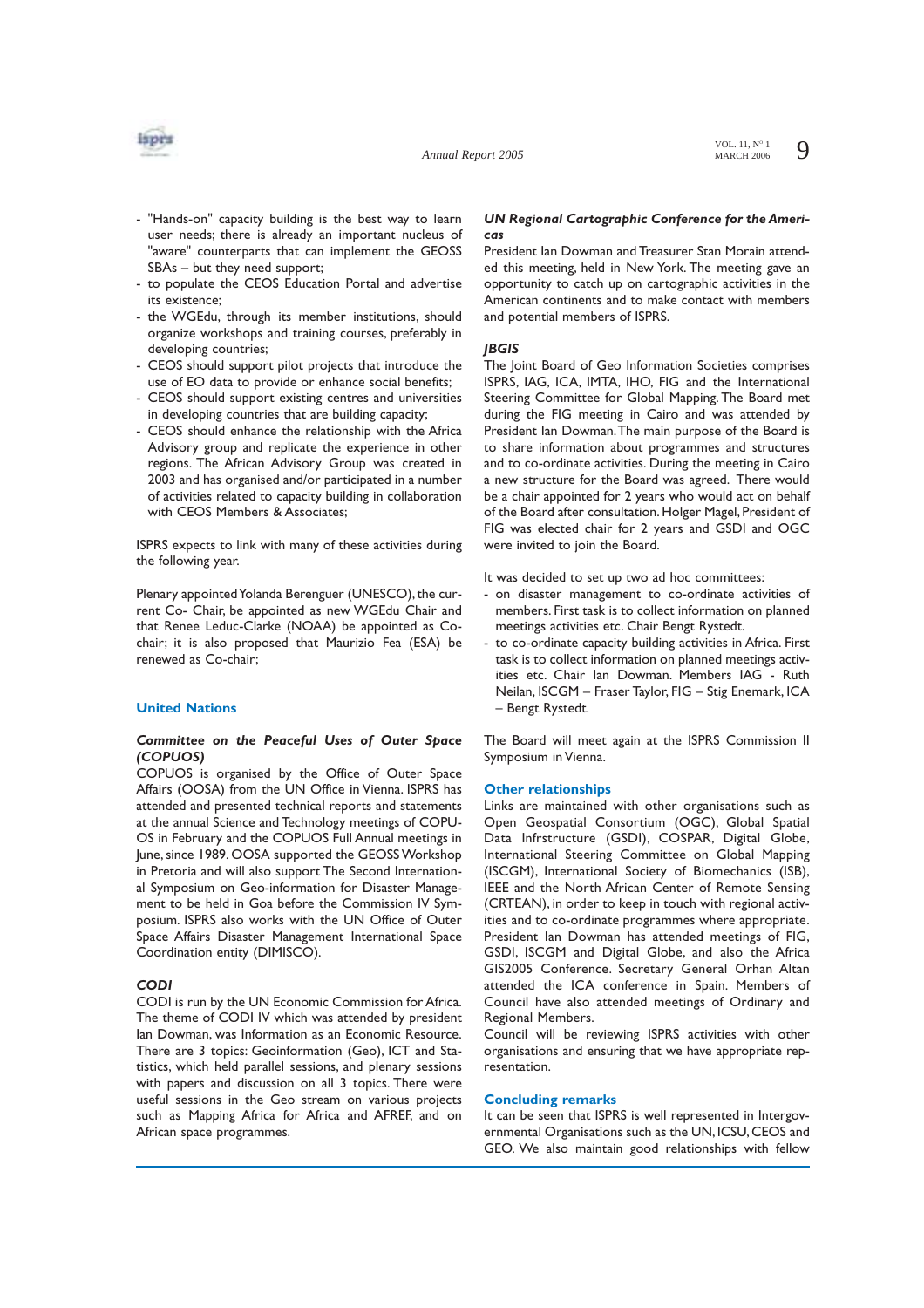

international organisations such as FIG and ICA. Maintaining these relationships is essential if we are to influence developments in photogrammetry, remote sensing and the spatial information sciences, and to ensure that the voice of spatial information science is heard in international fora.

## **5.Treasurer's Report**

2005 has been a very busy year financially as Council advanced our Society's position among international science and application efforts.To ensure ISPRS participation in these efforts, and to properly represent its members, Council have tried to reduce costs by distributing responsibilities within its ranks; and, whenever possible, by sponsoring local ISPRS dignitaries and other experts to represent ISPRS at important events. We might expect this trend will grow in 2006 and beyond. It is important for all members to take an active role in these developments.

In 2005, Council added seven educational sustaining members (StM-E) along with a few larger commercial sustaining members. More than half of all Ordinary Members (58%) paid their subscription fees for the year; but more than 40% did not. Among the other membership categories 75% of all StM members,85% of Regional Members, and 50% of Associate Members had paid by mid-December 2005. For 2006, our goal is to improve these percentages so our science and technology programs can enhance important world issues requiring collective ISPRS expertise. There has been no increase in Member fees since 1996. However, the costs for conducting Society's business have increased steadily. It is critically important, therefore, for all members to stay current in their subscriptions.

Most noteworthy among the area where our collective energies can be developed and applied is in disaster mitigation, assessment, and management. The devastating impacts of the Indonesian tsunami (Dec. '04), and the destruction of coastal Louisiana from hurricanes Katrina and Rita (Aug-Sept '05) are grim reminders that natural disasters can totally change the lives and welfares of millions of people, rich and poor, in just a few minutes. Even our most advanced scientific understanding of the causes and risks associated with different types of disasters is of little consequence to those in the path of destruction, however, if we cannot develop plausible models and implement workable plans to avoid devastating consequences. As a "society of societies and organizations," ISPRS members have an opportunity to participate in developing image and GIS-based scientific and technical means to: (a) evacuate large areas, (b) assess local and regional damages almost immediately; (c) to direct efficient rescue and

responder services; and reduce threats to public health arising from contaminated water or from other environmental causes. Events in the United States remind us how primitive our technologies are in preparing for, let alone implementing, disaster relief measures. Even more, we are reminded how vast the gap between scientific and cultural preparedness, on the one hand, and government-run responses on the other.We cannot work only with those who develop the science and technology, but with those we hope will adopt our most promising new methods.

ISPRS leadership is aware of our Society's pivotal roles (scientific, technological, social, and economic) in helping to reduce the losses and costs of disasters, and is working through several international bodies to develop and deploy meaningful ways to respond in all disaster-prone regions of the world, including areas that are traditionally underserved and which are therefore most vulnerable. Among the bodies with which your Society are currently engaged are: (a) the United Nations (primarily UNOOSA); (b) the International Council of Scientific Unions (ICSU--specifically the GeoUnions, consisting of ISPRS, IUGG, IUSS, IGU, and IUGS); and, (c) the newly formed international governmental organization called the Group on Earth Observations (GEO--through its "system of systems," GEOSS)

There is room for every ISPRS member to get involved (first) by participating in relevant ISPRS Commission and Working Group activities, and (second) by conveying the aspirations and goals of our professions to local government leaders. Our ability to participate as an international society aiming to improve disaster reduction technology rests with you as a member society or organization of ISPRS. Your Ordinary, Associate, Regional, and Sustaining membership fees open doors for your members to work with the Commission Presidents and Working Groups as relevant and crucial experts in these noble causes. They also provide you a line of communication through ISPRS liaison to top-level international bodies and their corresponding disaster reduction science and technology activities.There is much to do, and the journey will be long; but we must all do it. Generations yet to come will consider us wise and prudent to have cared for their welfare.

By now, all members should have received invoices for their 2006 membership fees. A few of you are still in arrears for 2005 and earlier years. Please remit all outstanding payments as soon as possible.

December 16, 2005 Albuquerque, NM Stan Morain, *ISPRS Treaserer*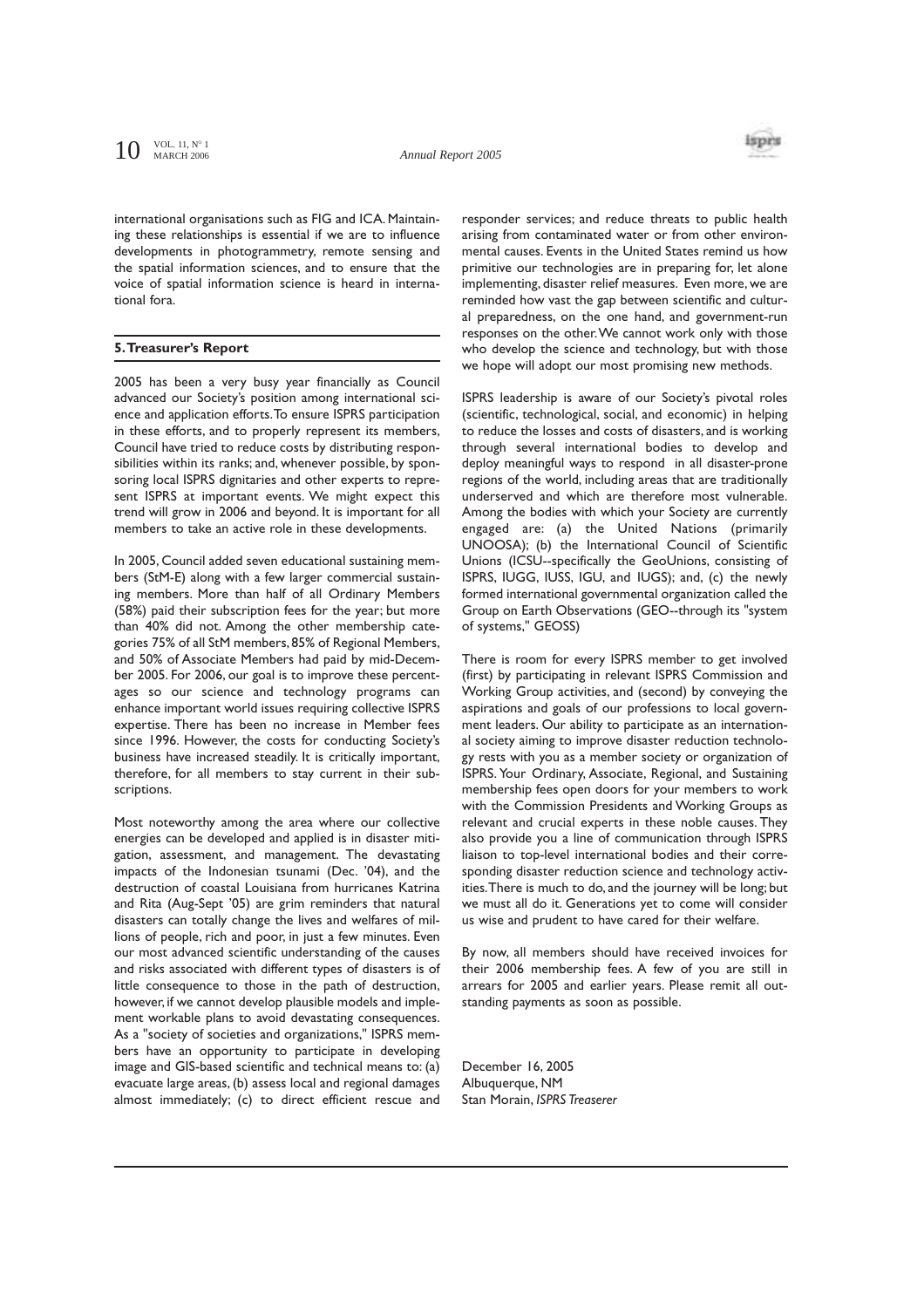

VOL. 11,  $N^{\circ}$  1 1 MARCH 2006

# **Technical Commission Reports**

# **TECHNICAL COMMISSION I**

**Image Data Acquisition - Sensors and Platforms**

**President: Alain Baudoin, Secretary: Nicolas Paparoditis**

### **General activities of the Commission**

After the Istanbul Congress the main activity of the Commission was to organize the work of the Working Groups and to formalize the agreements needed to prepare the Symposium as well as possible, while new satellites and projects have been launched and while the use of digital cameras and mobile mapping has been increasing.

The trend to use small satellites has been confirmed in 2005, with - as an example - the British satellite TopSat launched on October 27, 2005 (90 kg / 2.5 m resolution) following the heavier Cartosat from India launched on May 5, 2005 (1560 kg with two 2.5 m PAN cameras )

The support of the two main French Agencies involved in photogrammetry and remote sensing (CNES and IGN) to the French Society of Photogrammetry and Remote Sensing (SFPT) for Commission I activities has been obtained until the next Congress in July 2008 through an agreement on the 25 of May 2005 between the three partners.

Most of the WG chairpersons have been already identified during the ISPRS Congress in Istanbul and confirmed at the Joint Meeting in Chiang Mai in November 2004.Then additional Co-chairs have been proposed and accepted, and all WG officers were active by April 2005.

Details of WG activities are described further in this paper but it could be noted that already 3 ISPRS events were organized by Commission I working groups (WG I/3 in Riyadh, May 10-13,WG I/5 in Hanover, May 17-20 and WG I/2 in Banff, June 6-10).TC I have also been involved in organizing sessions, panel discussions or giving presentation in other relevant events.

### Elaboration of the Web site of Commission I:

The webpage of the Commission has been prepared by the President and the Secretary and hosted by the SFPT website

See: http://www.commission l .isprs.org

#### Participation to meetings with ISPRS involvement:

The President attended the Joint Meeting with the Council in Chiang Mai (and gave a presentation on the Pléiades program to the 25th ACRS/1st ASC Conferences held simultaneously with the ISPRS meeting). He chaired a session at the Remote Sensing Arabia Conference organised with WG I-3 (May 10-13) and at the Hanover Workshop organised by WG I-5 and WG IV-3 (May 17-20)

### Links with other organisations

**CEOS**: Unfortunately the Commission President neither WG I/I Secretary could attend the CEOS WGCV meeting in Cordoba,Argentina (7 to 11 March 2005) as expected but TC I was represented by WG I/1 at the last CEOS WGCV meeting (7 to 11 November 2005 – Frascati, Italy) **ION**: WG I/2 will organise a special session at the ION National Technical Meeting in Monterey, USA in January 2006.

**EuroSDR:** WG I/3 is organising with EuroSDR the Euro-COW 2006 (International Calibration and Orientation Workshop) at Castelldefels, Spain.

**GEO**: Recent contacts have been initiated with GEO Secretariat to identify possible cooperation. Participation of some TC I Working Groups in the GEO 2006 Work Plan and further in the GEOSS implementation is under consideration to be detailed by the Commission Symposium in July 2006.

**EARSeL**:WG I/5 has personal links to EARSeL SIG "3D-Remote Sensing". In the past a common workshop has been made and this is planned also for the future.

## **Preparation of the Commission Symposium**

According to the SFPT-CNES-IGN agreement an Organising Committee has been designated to steer the organisation of the Symposium. The choice of the place (Marne-la-Vallée, near Paris, France) and date (3-6 July 2006) have been confirmed and a professional society, Colloquium, has been selected for providing all required assistance.

The first announcement was published on internet and sent to 2000 people on July 17, and the second announcement, with the call for papers was published on November 14.

(See http://www.colloquium.fr/sfpt2006 )

### **Plans for future activities**

The main event in 2006 will be the Symposium, entitled "From Sensors to Imagery" where results and trends of the commission topics will be presented and discussed. Beside this event another meeting will be organized by WG I/5 and WG I/6 in Ankara (Turkey) February 14-16 on Topographic Mapping from Space. Some WGs will also participate to meetings relevant to TC I:

- WG I/2 to the ION National Technical Meeting in Monterey, USA (January 18-20)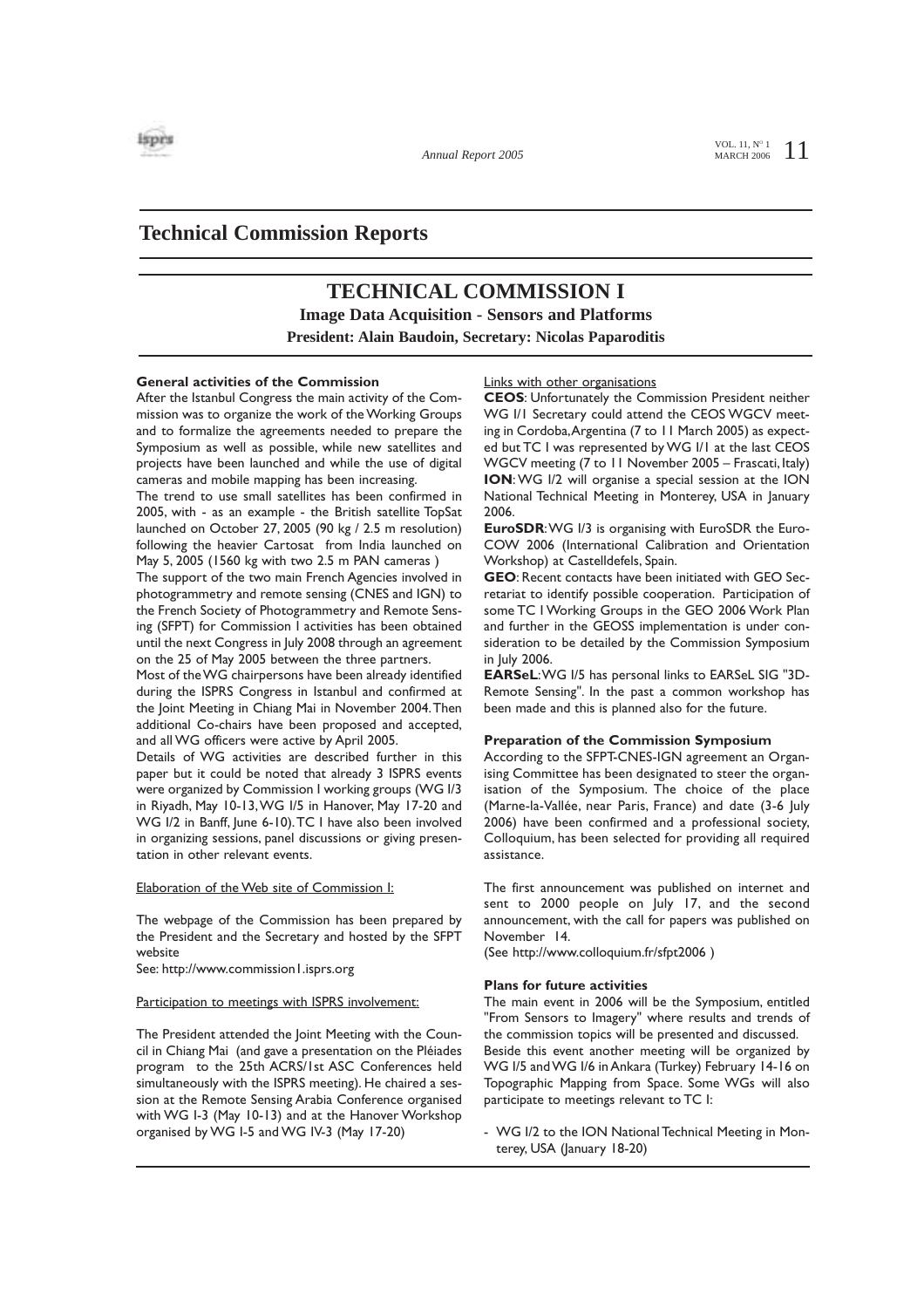$12^{VOL. 11, N^{\circ}1}$ MARCH 2006

*Annual Report 2005*



- WG I/3 to the International Calibration and Orientation Workshop, EuroCOW, in Castelldefelds, Spain, January 25-26
- WG I/7 to the 3rd International Symposium on FIOS, in Beijing, China, May 24-26.

New initiatives already proposed by WG I/1 (catalogues of calibration methods / test sites) and WG I/6 (scientific assessment of DMC sensors) should be organized in cooperation with the appropriate entities (CEOS for the fisrt one, SSTL for the second one)

Links between ISPRS and GEO will be, as far as possible, formalized in order to participate to the implementation of the future Global Earth Observation System of System, **GEOSS** 

## **Working Group Activities during the Current Year**

# **WG I.1: Standards, Calibration and Validation**

Chair: Roland Gachet (France) Co-Chair:Veljko Jovanovic (USA) Secretary: Xavier Briottet (France)

## **Activities in 2005**

Within the frame of the CALVAL-IVOS subgroup of CEOS, ESA has started the development of a web portal named Calval Portal.This development is an answer to the following recommendation: "Initiate an activity to document a reference methodology to predict Top of Atmosphere (TOA) radiance for which currently flying and planned wide swath sensors can be intercompared, i.e. define a standard for traceability.Also create and maintain a fully accessible web page containing, as on instrument basis, links to all instrument characteristics needed for intercomparisons as specified above, ideally in a common format. In addition, create and maintain a database (e.g. SADE) of instrument data for specific vicarious calibration sites, including site characteristics, in a common format. Each agency is responsible for providing data for their instruments in this common format."

Every agency is invited to support this activity providing the relevant information regarding its captors.A contract has been passed with Brockman consult (Germany) which subcontracted to Gaël Consultant (France) for the instruments characteristics and with Richard Santer (Université du Littoral) pour the methodology aspects.This portal is mainly dedicated to radiometric calibration and covers:

Description of radiometric calibration and validation methodologies

Description of instruments characteristics with a universal format

Access to metadata describing instruments

Access to satellites data on predefined areas

Access to in-situ measurements on predefined areas

On line calibration tools Exchange gate for communication of calibration results

The development has started and a first version is due mid 2006; final version for 2007.

Regarding the radiometric aspects the portal should take into account all the needs for the description of data and the exchange of results. It could be possible to complete the job to cover the geometric needs for the characteristics of the instruments, the methodologies, the calibration results and the exchange of data. Within the frame of ALOS in-flight commissioning ESA has already scheduled to include GCPs data bases.

## **Planned activities**

A new Work Plan has been elaborated to improve cooperation at the international level for exchanging data and methods for calibration and validation of remote sensing products and systems. Four main topics have been identified: radiometric calibration, geometry, resolution and MTF measurements, and equalisation. For each of these topics WG I/1 will promote the realisation of a catalogue of existing sites and methods.

Radiometric calibration (absolute, multitemporal or multisensors)

This is the area where cooperation with CEOS WGCV has been fruitful during the past years and should be pursued. An internet portal (CalVal Portal) is developed by ESA with the goal to maintain a data base of instruments, sites, methods and to provide a "CalVal Service" for automatic calibration.

New techniques will be studied, such as the use of the moon for in-flight radiometric calibration.

Geometry Data used for geometrical calibration includes GCPs, DTM and test sites.WG I/1 is proposing to elaborate a catalogue of metadata describing format, accuracy and main characteristics of such data sets in order to facilitate bilateral exchanges.

#### Resolution and MTF measurements

Already most of the existing methods have been identified and compared. Following the Gulfport Workshop in December 2003 a book has been published in the ISPRS Books series: Post-Launch Calibration of Satellite Sensors Edited by: A. M. Budge, S.A. Morain. Future work will be focused on the production of a catalogue of known "edge targets" which could be used for such calibration. CNES and ONERA will initiate this catalogue with the targets used for in-flight commissioning of the French satellites.

#### Radiometric equalisation.

Test sites used for radiometric equalisation (Greenland, Ant-arctic, ..) are proposed to be described in a catalogue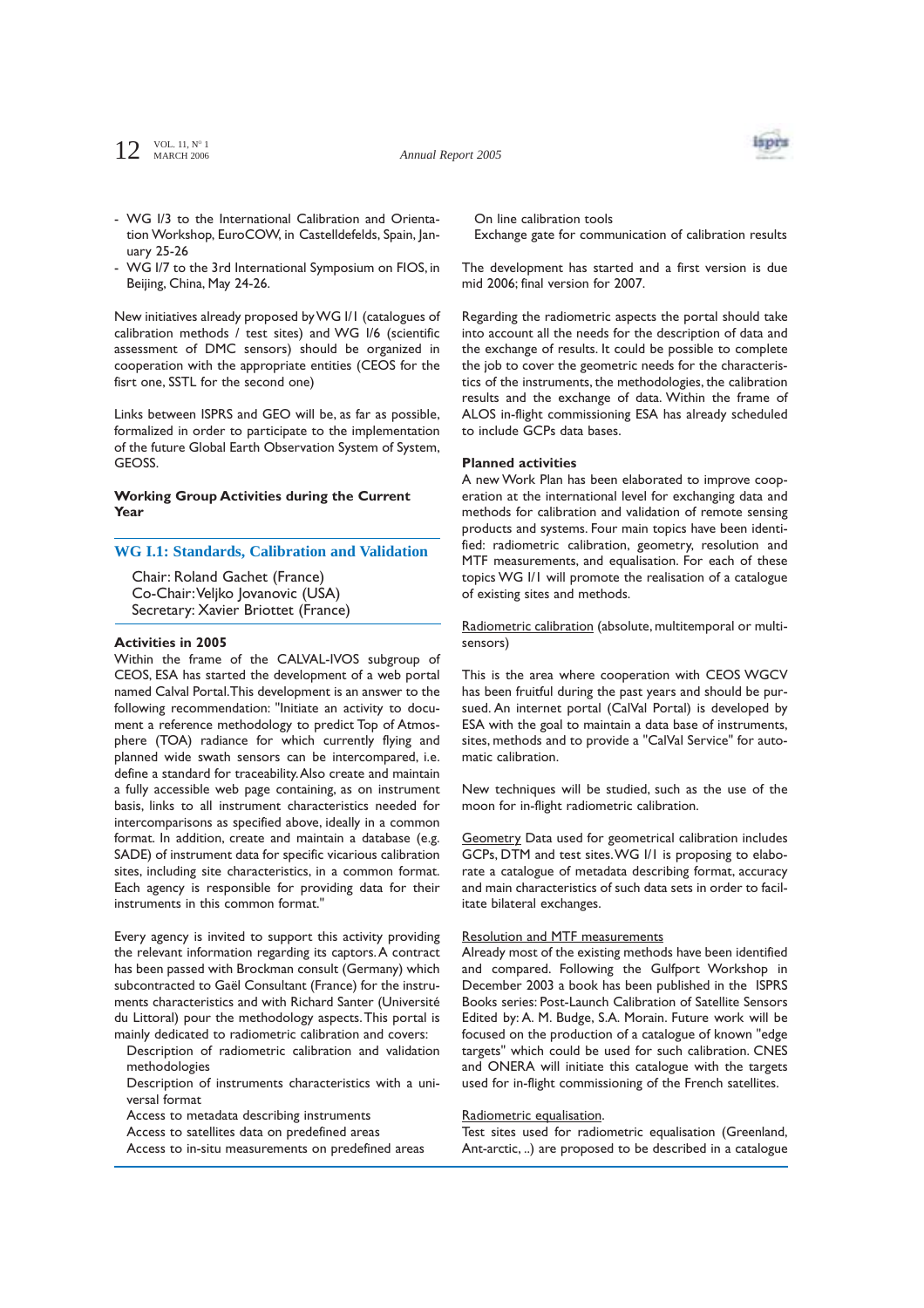

*Annual Report 2005*

VOL. 11,  $N^{\circ}$  1 3 MARCH 2006

which characteristics should be defined by the Working Group.

### **Meetings**

Up to now no specific workshop is to be organised by WG I/1 but the topics of the WG will be addressed and the results presented at the Commission I Symposium in July 2006 and then at the ISPRS Congress in July 2008. In the meantime WG I/1 will participate to CEOS WGCV meetings and will cooperate with WG I/5 for preparing the Hanover Workshop in May 2007.

### **WG I/2 – SAR and LIDAR Systems**

Chair: Charles Toth (USA) Co-Chair: Bryan Mercer (Canada) Secretary: Boris Jutzi (Germany)

# **Activities in 2005**

Web page: http://www.commission1.isprs.org/wg2/

#### WG Workshop:

2005 June 6-10: Workshop on 3D Mapping from InSAR and LiDAR held in Banff, Alberta, Canada, was the most important meeting organized by the WG with 50 participants from 11 countries.

See: http://www.fom.fgan.de/isprs/ws05/

A report has been published in ISPRS Highligths vol 10 n°3 September 2005 pages 26-27.

The Proceedings of the Banff WG workshop was published on a CD and distributied to the meeting attendees.

### Participation to other meetings:

2005 March 7-11:ASPRS Annual Convention in Baltimore. Charles Toth, as the Director of Photogrammetric Application Divisions of APSRS, oversees the work of the LiDAR sub-committee and provides a link between the national and international societies.

2005 May 17-20: Joint Workshop on High-Resolution Earth Imaging for Geospatial Information in Hanover.The WG Chairs attended the Workshop and served on the Technical Organizing Committee.

2005 July 25-29: IGARSS in Seoul, Korea attended by Bryan Mercer.

2005 August 22-26: Dynamic Planet 2005 in Cairns, Australia, attended by Charles Toth. http://www.dynamicplanet2005.com/

2005 October 23-27: PECORA 16, Sioux Falls, discussion on promoting the 2006 Commission I meeting.

#### **- Planned meetings, workshops and tutorials**

2006 January 18-20: ION National Technical Meeting in Monterey, California.The WG will organize a special session on Rapid Geointelligence Acquisition from Airborne Platforms, http://www.ion.org/.

2006 July 3-6: Commission I Symposium, Marne-la-Vallée, France.

2007 May 28-31: 5th International Symposium on Mobile

Mapping Technology (MMT 2007) in Padua, Italy. The WG is committed to sponsor the event.

2007 date TBD: In addition, discussions are going on to jointly organize a WG workshop.

## **- Links and exchanges with other organizations**

The WG Officers provide an essential connection to their national societies in the field of WG ToR.The cooperation of with other organizations is mostly on a case by case basis and the meetings listed above show the recent and planned activities.

# **WG I.3: Multi-platform sensing and sensor**

#### **networks**

Chair: Dr.Vincent Tao (Canada) Co-Chairs: Dr. Ismael Colomina (Spain) Dr. Raad Saleh (USA) Secretary: Tom Kradilis (Canada)

# **Activities in 2005**

WG Conferences and Workshops

March 3-5, 2005, Sponsored the First South African International Workshop on Sensor Web Enablement, organised by Council for Scientific and Industrial Research.

May 8-11, 2005, Sponsored and organized The International Conference on Advanced Remote Sensing for Earth Observation; Systems, Techniques, and Applications, Riyadh, May, 2005 (Remote Sensing Arabia) http://www.remotesensingarabia.com/inside/contact.htm

May, 2005, In cooperation with WG I/5 to organise the Hannover Workshop 2005 "Mapping from Space"

June 6-10 2005, Co-sponsored Workshop on *3D Mapping from InSAR and LiDAR* held in Banff, Alberta, Canada: http://www.fom.fgan.de/isprs/ws05/

2005 October 25. PECORA 16, Sioux Falls, USA.The WG has organised a Panel session to be chaired by Raad Saleh (5 speakers) Topic to be discussed: Multi-Platform Sensing and Sensor Networks in the Face of Large Scale Natural Disasters.

#### **Publications**

Sponsored a Special Issue on "Mapping from High Resolution Satellite Imagery" of Journal Photogramemtric Engineering and Remote Sensing (PE&RS). The special issue will be published in early 2006.

#### Other Activities

Participated in the OpenGIS Consortium (OGC) on Open Web Services (OWS-3) initiative. Contributed to the development of OGC sensor web standards and specifications.

#### **Planned activities**

2006 January 25-26, Castelldefels, Spain: International Cal-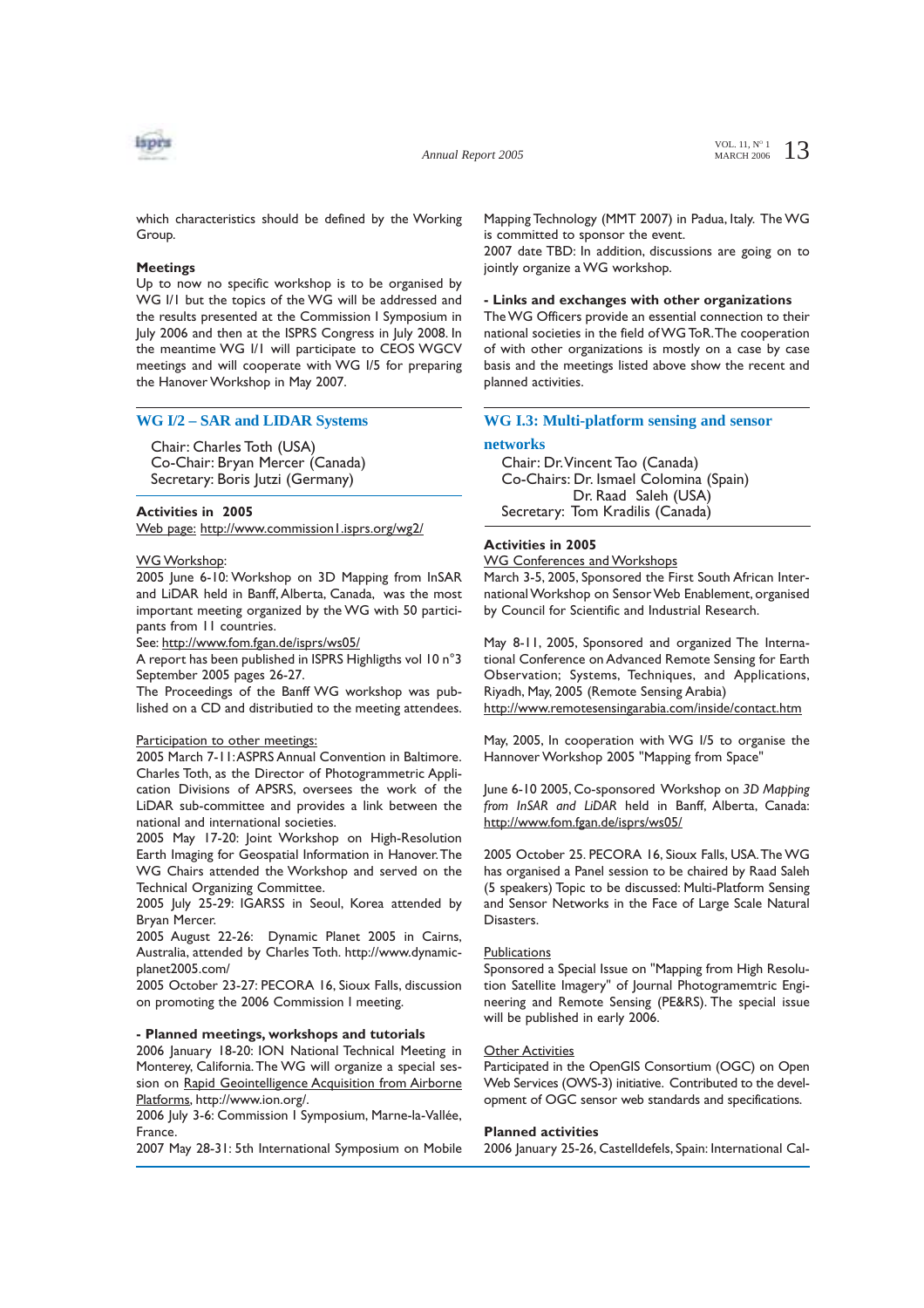

ibration and Orientation Workshop – EuroCOW organised by the Institute of Geomatics, on behalf of the Euro SDR Commission I and with the participation of WG I/3. http://www.eurocow.org/

2006 July 3-6 Commission I Symposium (organising a WG session and a tutorial)

Liaison with Open Geospatial Consortium (OGC) on sensor web enablement activities

Involvement in the development and demonstration of interoperable sensor networks

Liaison with NASA/CSA/ESA in the related activities

## **WG I.4: Airborne digital photogrammetric**

**sensor systems**

Chair: Dr. Jon Mills (UK) Co-Chairs: Jean-Philippe Souchon (France) Michael Cramer (Germany) Secretary: Dr. David Barber (UK)

#### **Activities in 2005**

Web: http://www.commission1.isprs.org/wg4/ http://www.isprs-wgi4.org

Meetings: Efforts were made to organise joint meetings to be led by EuroSDR at PhoWo 2005 and ISPRS WG IV/9 at RSPSoc 2005 respectively. Unfortunately, despite promising early indications, neither 2005 event took place.

#### **Planned meetings**

**2006**: Proposals for the 2006 TC I Symposium include two technical sessions (digital cameras and UAVs, the later in collaboration with ICWGV/I) and a one day tutorial on airborne digital cameras.

**2007**: Planning for the September 2007 workshop, to be held in Newcastle from 12th to 14th September 2007, is well advanced.The time has been chosen to correspond with RSPSoc 2007, and complement PhoWo 2007 (to be held the previous week).Technical sessions will be held at the University of Newcastle, with a workshop dinner reserved at St James Park. A Civic Reception and river cruise are also reserved.

**2008**: Beijing Congress. Plans not yet determined.

#### **WG Publications**

A special issue of ISPRS Journal is in preparation, with 13 papers currently under review for publication in mid-2006.This is a joint call for a special issue on digital aerial cameras between the recent ISPRS Hanover symposium and WGI/4. Guest editors are Christian Heipke, Jon Mills and Karsten Jacobsen.

### **Other activities**

Progress against other proposed activities:

1. **Website**: A dedicated website has been established and linked to the TC I website. Efforts to further populate the website with data are in progress.

- 2. **Circular calls for participation**:There are currently 40 members of the WG, representing 12 different countries.
- 3. **Planning and progress meetings**: Unfortunately only a virtual kick-off meeting between WG officers was possible due to time/budgetary constraints of all the officers. Jon Mills met with Michael Cramer at PhoWo 2005, but the first face-to-face meeting of all three officers will be the TC I Symposium in 2006.
- 4. **CD Rom distribution**:To encourage WG participation, it was planned to circulate the 2004 RICS CPD CD Rom, that included material from an airborne digital sensors meeting held in Newcastle during 2004, to potential members. Unfortunately, the RICS CD was never produced so could not be distributed.
- 5. **Liaison with ICWG V/I**:The first collaboration with ICWG V/I is likely to be the 2006 TC I Symposium, where a joint session on UAVs has been proposed.

## **WG I.5: Geometric modelling of optical**

**spaceborne sensors and DEM generation** Chair: Dr. Karsten Jacobsen (Germany) Co-Chairs: Dr. Peter Reinartz (Germany) Dr. Daniela Poli (Switzerland) Secretary: Dr. Gürcan Büyüksalih (Turkey)

#### **Activities in 2005**

Web page: http://www.commission1.isprs.org/wg5/

WG Workshop: High Resolution Earth Imaging for Geospatial Information

17-20 May 2005, Hanover (Germany) hosted by IPI (Institute of Photogrammetry and GeoInformation) and organized by WG I/5 and WG IV/3.

134 participants from 30 countries

This event was dedicated to the 75th birthday of Gottfried Konecny

A report has been published in ISPRS Highlights vol10 n°3 September 2005, pages 22-24

The publications of the workshop are available under http://www.ipi.uni-hannover.de/. A selected number of papers has been published in the special issue 6/2005 of the Photogrammetrie und Fernerkundung – in English.

#### **Planned meetings**

2006 February 14-16: Ankara Workshop 2006. Topographic Mapping from Space (with Special Emphasis on Small Satellites) organised by WG I/5 and WG I/6

2006 July 3-6: Commission I Symposium

2007 May 29 – June 1st Hanover – Germany: Resolution Earth Imaging for Geospatial Information (to be organized together with WG IV/3)

A WEB-site of the WG I/5 has been established under http://www.commission1.isprs.org/wg5/.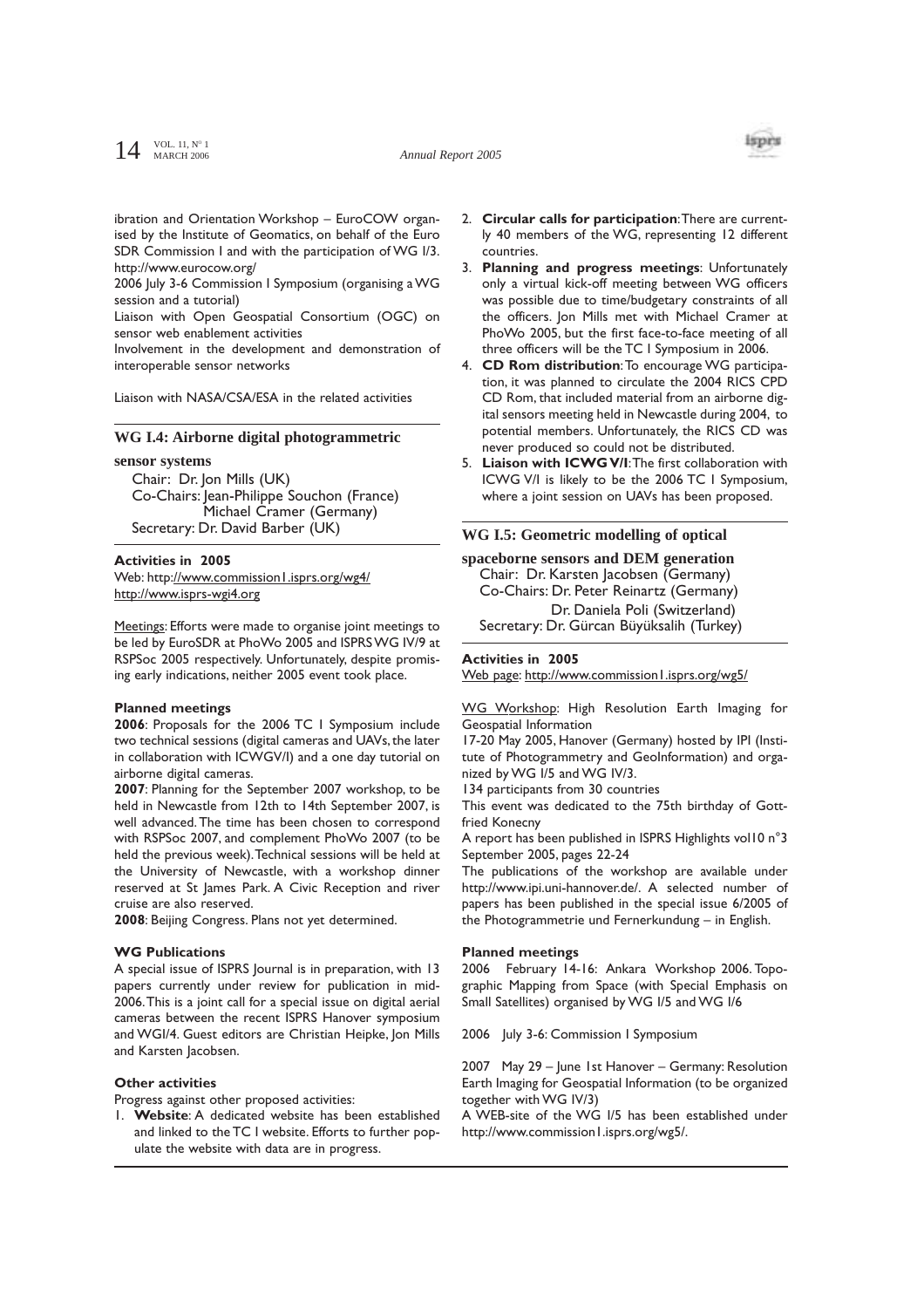

**Trends in Geometric Modelling of Optical Spaceborne Sensors**: With the newer very high resolution satellites using a slow down factor for the reduction of the angular speed of image movement by permanent rotation of the satellite, the approximations by 3D-affine transformation and DLT do have a reduced meaning because of the clear loss of accuracy.The more strict solutions are dominating now. Especially the rational polynomial coefficients from the satellite vendors, which are based on strict mathematical solutions, are becoming more important.

**Trends in DEM generation by Space Information**: Instead of the free available SRTM DEM, the generation of digital elevation models based on space images is staying important. The SRTM DEM has with 3 arcsec a too large spacing for several applications and gaps in some areas. In addition high resolution DEMs for urban application based on very high resolution images are a new field of application.

## **WG I/6: Small satellites**

Chair: Ugur Murat Leloglu (Turkey) Co-Chair:Arthur Cracknell (UK) Secretary: Mazlan Hashim (Malaysia)

#### **Activities in 2005**

The web page is prepared fully compatible with the template supplied by the Commission. See: http://www.bilten.metu.edu.tr/ISPRS\_WG\_I\_6/

The group has 9 confirmed members up to date.

#### **Planned meetings, workshops and tutorials**

2006 February 14-16: Ankara Workshop 2006. Topographic Mapping from Space (with Special Emphasis on Small Satellites) organised by WG I/5 and WG I/6. The event will be hosted by TUBITAK-BILTEN. The First Annoucement and Call for Papers is already distributed. Detailed information is available at http://www.bilten. metu.edu.tr/ISPRSWorkshopAnkara2006/

2006 July 3-6: Commission I Symposium

2007 TBD A Workshop will be held in Malaysia

## **Links and exchanges with other organizations**

A test of the Disaster Monitoring Constellation (DMC) data has been proposed to DMCII and discussed during the meeting held in London in November 2005.

## **WG I/7 Intelligent earth sensing**

Chair: Dr. Guoqing Zhou (USA) Co-Chair: Dr.Winfried Halle (Germany) Secretary: Dr. Lin Su (China)

WG I/7 technical co-sponsor the First South Africa International Workshop on Sensor Web Enhancement, Pretora, March 3-5, 2005. I attended this workshop and orally presented "Earth Observing Sensor Web in Future". The workshop has collected all presented PPT, and archived them in the CSIR (The Council for Scientific and Industrial Research) server and burned them into CD-ROM, and is distributing these media worldwide.

WG I/7 is technically co-sponsoring the 3rd International Symposium on FIEOS, Beijing, China, May 24-26, 2006. Dr. C.Wang, chair of IEEE GRS-S Beijing Chapter, is organizing this conference as Chairman.The data/time of symposium was indicated last year by Dr.Wang, associated with other organizing committee members. Because of the time frame confliction with ISPRS Commission I Mid-term Symposium, I have kindly required them to remove the ISPRS logo.

WG I/7 is discussing the collaborative efforts with Dr. C. Wang, chair of IEEE GRS-S Beijing Chapter, to co-organize the workshop on intelligent Remote Sensing Data Distribution in 2005 October, as well as collaborate with Comm.VIII for workshop in 2006.

# **ICWG I/V - Autonomous vehicle navigation**

Chair: Dr. Ron Li (USA) Co-Chair: Jurgen Everaerts (Belgium) Secreatry: Dr. Kaichang Di (USA)

## **1. State of Science and Technology of Working Group Topics**

*Recent trends*

- a) As demonstrated in 2005 DARPA Grand Challenge in US, autonomous land vehicle navigation has gained success for rough terrain in a desert environment. In general, navigation sensors including GPS/INS sensors, stereo cameras, radar, laser scanners, odometer, and brake and steering sensors have been used in these autonomous land vehicles successfully.
- b) Car navigation systems and driver assistance systems are commercialized in almost every brand of car manufacturers. With the help of precision GPS, map matching, and other techniques, accuracy is sufficient for the designed purposes. The trend is to increase safety, convenience, and efficiency of driving and protect pedestrians in the mean time. Research on vision supported decision making has been carried out by industry and academic institutions and the developed techniques will play a critical role in these systems. Intelligent vehicles will come to the market only when such technology would be sufficiently matured.
- c) Land based mobile mapping systems are currently not autonomous and not real-time because of the great challenges of automatic object recognition and rapid processing of the large volume of data acquired dynamically. Intelligent and real-time processing of mobile mapping data remains an active research topic and has got much progress as we hoped.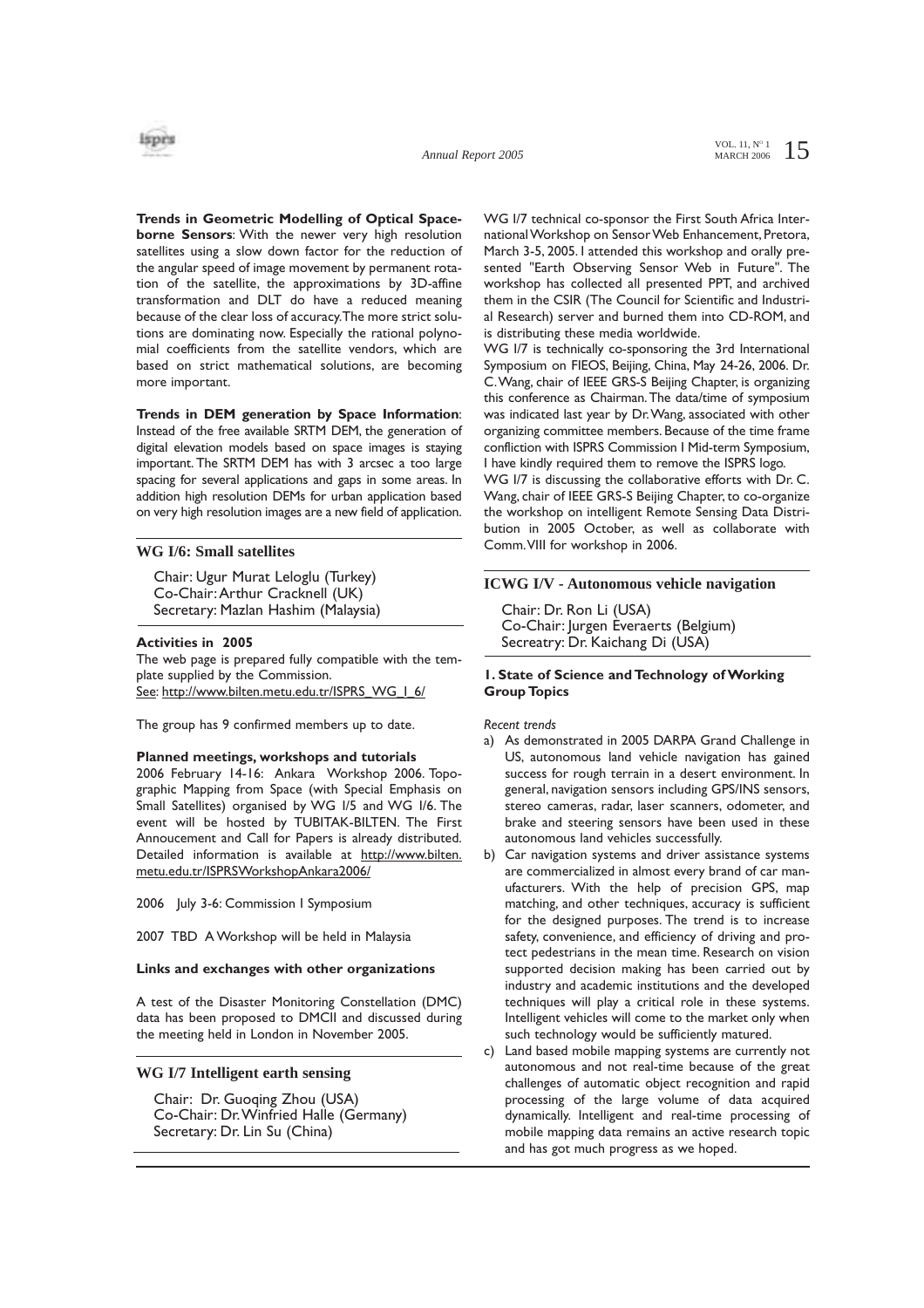$16$  VOL. 11, N° 1

*Annual Report 2005*



- d) Robotics navigation, particularly in planetary applications and extreme situations, require autonomous operations. A great demonstration is done by the autonomous and semi autonomous rover navigation of Spirit and Opportunity rovers of the 2003 NASA Mars Exploration Rover (MER) mission where both rovers traversed over 5000m, much of which were navigated autonomously.
- e) Autonomous UAV navigation presents a great challenge for the community at this time. Much of the work is being done manually on the ground, although navigation and imaging sensors are used onboard, such as GPS, IMU, altimeters, laser rangers, and cameras. Difficulties include, in many cases, dealing with unstable platforms, sudden changes of sensor position and orientation, cloud movement, and non predictable terrain information. Before UAVs can be integrated in the civil airspace, they should also be able to avoid collisions, which calls for an even higher level of real time processing and reliability. These problems are less important for high altitude UAVs (15-20km) altitude, which are currently under development for remote sensing and telecom applications. We hope to see some interesting papers in this area in our WG sessions in Paris and Dresden.

### **2.Accomplishments of the WG**

- A WG Web Page was established in 2004 at http://shoreline.eng.ohio-state.edu/ICWGIV/index.htm - This WG is a new inter-commission working group.We invited/recruited sixteen WG members from academia and industry distributed in USA, Canada, UK, France, Germany,Australia, India, Switzerland, and Belgium.

- We are co-sponsoring the 5th International Symposium on Mobile Mapping Technology (MMT 2007).

- We planned sessions on autonomous vehicle navigation in ISPRS Commission I and V Symposia in Paris and Dresden, respectively.We also planned the 3rd Duane Brown International Summer School in Geomatics, Columbus, OH, USA, 2007.

## **3.Working Group News**

### *Related events*

The 2005 DARPA Grand Challenge, which is the second year of the autonomous vehicle competition sponsored by US government, took place on October 8, 2005 in Mojave Desert. Five vehicles completed the 132 miles off-road course with Stanford's Stanley being the winner.The vehicles autonomously navigated themselves without any external communication. This event represents the great advancement of autonomous vehicle technology, of which the autonomous navigation is the core. Our WG numbers, Prof. Ümit Özgüner and Dr. Chales Toth, were involved in the development and support of one of the vehicles TerraMax. Led by Dr. Ron Li, Participating Scientist of the Mars Exploration Rover mission, the Ohio State University team has performed Mars rover localization and topographic mapping on a daily basis to support the mission for over 600 days now (and still counting).This presents a unique contribution of our photogrammetry and mapping technologies to the ever exciting planetary explorations.

# **TECHNICAL COMMISSION II Theory and Concepts of Spatio-Temporal Data Handling and Information President: Wolfgang Kainz, Secretary: Alexander Pucher**

| <b>WGs</b>           | <b>Name</b>                                                      | Chair                               | Co-Chair                           |  |  |
|----------------------|------------------------------------------------------------------|-------------------------------------|------------------------------------|--|--|
| WG II/I              | Spatio-Temporal Modeling                                         | Donna PEUQUET, USA                  | <b>TANG Xinming, China</b>         |  |  |
| <b>WG II/2</b>       | Spatial Reasoning, Analysis, and<br>Data Mining                  | LIU Yaolin,China                    | Abdülvahit TORUN, Turkey           |  |  |
| <b>WG II/3</b>       | Multiple Representations of<br>Image and Vector Data             | Monika SESTER, Germany              | Lars HARRIE.Sweden                 |  |  |
| <b>WG II/4</b>       | Spatial Planning and Decision<br><b>Support Systems</b>          | Ali SHARIFI, The Netherlands        | Nik Nasruddin MAHMOOD,<br>Malaysia |  |  |
| <b>WG II/5</b>       | Communication and Visualization<br>of Spatial Data               | William CARTWRIGHT.<br>Australia    | Hiroyuki YOSHIDA, Japan            |  |  |
| <b>WG II/6</b>       | System Integration and Interoper-<br>ability                     | Marinos KAVOURAS, Greece            | Stephan WINTER, Australia          |  |  |
| <b>WG II/7</b>       | Quality of Spatio-Temporal Data<br>and Models                    | SHI Wenzhong, Hong Kong,<br>China   | Robert JEANSOULIN, France          |  |  |
| <b>ICWG</b><br>II/IV | Dynamic and Multi-Dimensional<br><b>Systems and Applications</b> | Christopher GOLD,<br>United Kingdom | LI Zhilin, Hong Kong, China        |  |  |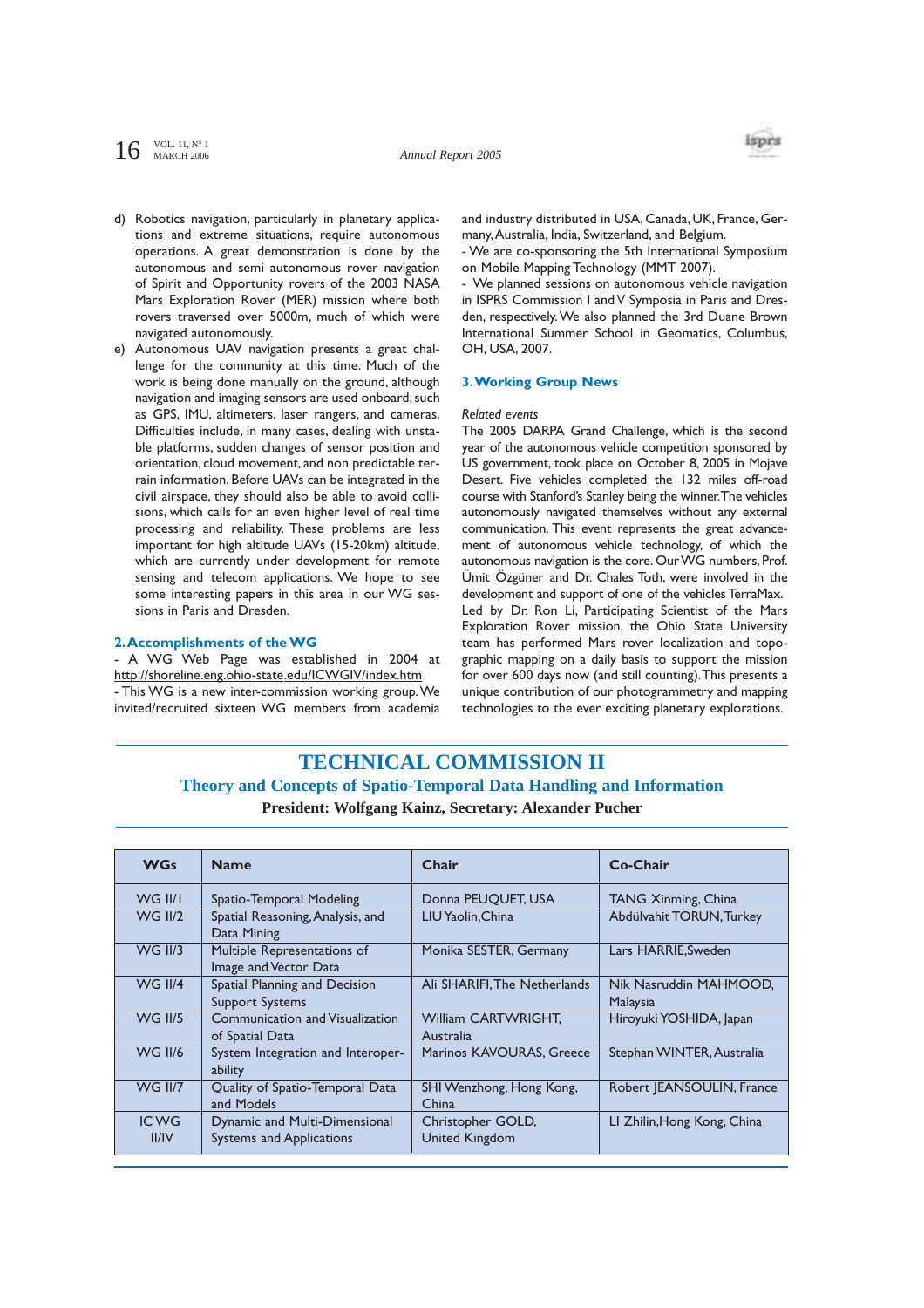

# **State of Science and Technology of Commission Topics**

Although much progress has been made in recent years in geographic information science, many questions still remain. In data modeling issues of a full integration of the time-dimension in GIS still poses many interesting scientific challenges; the same holds for spatial analysis of uncertain data, and the detection of hidden information in large data sets (data mining).

Multiple representations and related issues of generalization still expose many unsolved problems as well as the visualization and communication of uncertainty and data quality. Decision support systems become an increasingly important tool for decision makers in various settings of decision processes. Issues of systems integration and interoperability cut across all aspects of spatial data handling. Much needs to be done, still.

The overall trend leads to component based systems that expose functionality that can be assembled for individual needs and applications. The above mentioned issues address crucial aspects of such an approach.

### **Accomplishment of Commission during the Current Year**

The year 2005 was the first year of full operation of all working groups. The major activities focused on establishing the web pages of the working groups and to conduct a first round of scientific activities. All working groups have been active.Working groups II/1, II/2, II/4, II/7, and II/IV have already organized workshops and symposia; Working groups II/3, II/5, and II/6 are preparing events for the year 2006.

The Commission through its working groups or Commission officers was involved in the following activities:

- 2nd International Conference on Recent Advances in Space Technologies (Istanbul, June 9-11, 2005)
- ISPRS Student Consortium First Summer School (Istanbul, June 19-26, 2005)
- 4th International Symposium on Spatial Data Quality (Beijing,August 25-26, 2005)
- International Symposium on Spatio-Temporal Modeling, Spatial Reasoning, Spatial Analysis, Data Mining and Data Fusion – STM'05 (Beijing,August 27-29, 2005)
- 4th ISPRS Workshop on Dynamic and Multidimensional GIS – DMGIS (Pontypridd, September 5-8, 2005)
- International Workshop on "Service and Application of Spatial Data Infrastructure" (Hangzhou, October 14-16, 2005)
- Pre-conference technical workshop on Spatial Planning and Decision Support Systems (Hanoi, November 5-6, 2005) at the Asian Conference on Remote Sensing.
- Session on Spatial Planning and Decision Support Systems (Hanoi, November 7-11, 2005) at the Asian Conference on Remote Sensing
- International Workshop on Spatial/Spatio-Temporal

Data Mining (SDM) and Learning (with Special Emphasis on Using SDM Techniques in Remote Sensing and GIS) – SDM05 (Ankara, November 24-25, 2005)

- 3rd Symposium on LBS & TeleCartography (Vienna, November 28-30, 2005)
- ISPRS Workshop on Spatial Planning and Decision Support Systems (Kuala Lumpur, December 8-9, 2005)

The preparations for the Symposium are well under way and the contract with ISPRS has been signed.The symposium will take place as a joint event in Vienna, July 12-16, 2006 (www.gicon2006.at).

## **Working Group Activities during the Current Year**

#### **WG II/1 – Spatio-Temporal Modeling**

Chair: Donna Peuquet (USA) Co-Chair:Tang Xinming (China) Secretary: Monica Wachowicz (The Netherlands)

State of Science and Technology of Working Group Topics Even with much activity over the past decade, the representation and practical use of space-time information in digital databases is still problematic. Research to-date has shown that the addition of time as an added dimension to existing, traditional data models is not a sufficient solution. While some significant advances have been made, functional space-time systems have not gone beyond the limited prototype stage.

New data models as well as extensions to existing models need to be further developed within an integrative theoretical framework. This must also include spatial, temporal and space-time relationships that may be integrated within these models and used in advancing multidimensional query languages. Three-dimensional and space-time topologies represent a fundamental component of this work. Moving non-point objects represent a particularly important focus area that entails considerations in all of these above areas.

#### **Accomplishments of Working Group** *Symposium*

The International Symposium on Spatio-Temporal Modelling, Spatial Reasoning, Spatial Analysis, Data Mining and Data Fusion (STM'05) from August 27th to August 29th 2005 at Yingjie Exchange Center, Peking University, China. This symposium was organized by ISPRS WG II/1 (Spatio-Temporal Modeling), WG II/2 (Spatial Reasoning, Analysis, and Data Mining),WG II/7 (Spatial Data Quality) and WG VII/6 (Image Data Fusion), jointly with Chinese Academy of Surveying and Mapping (CASM), Wuhan University, Peking University, and the Hong Kong Polytechnic University.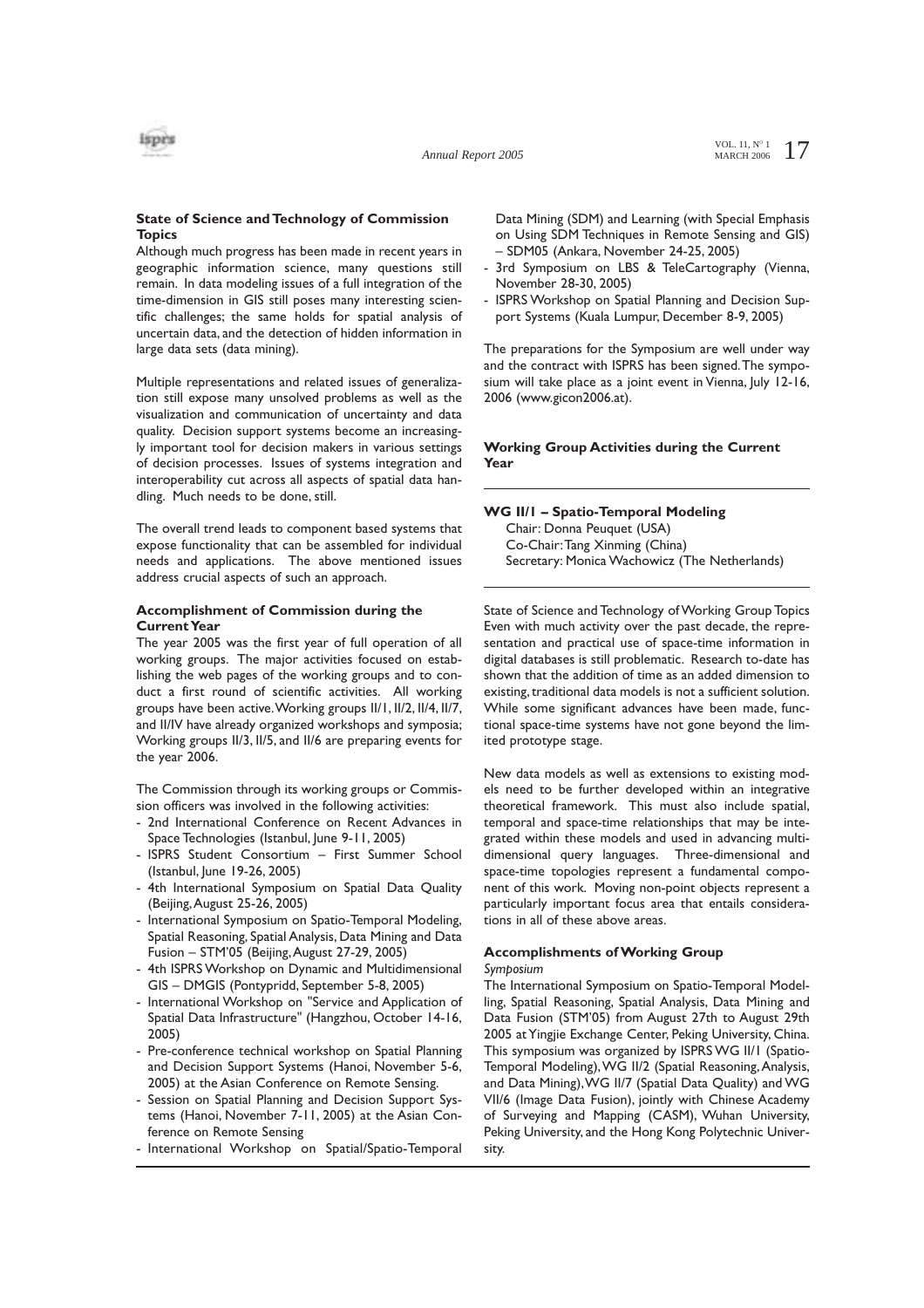# $18$  VOL. 11, N° 1



The symposium provided an interdisciplinary forum for international scientists and researchers to present their latest research development and share their experiences in GIS and remote sensing. The topics covered spatiotemporal modeling, spatial-temporal topology, space/time query, spatial-temporal data engine, ontology for spatial-temporal modeling, dynamic spatial database, visualization of dynamic map, web-based spatial-temporal model and applications and spatial-temporal applications for mobile, wireless, location-based services networks, data mining and knowledge discovery, spatial analysis and simulation models, spatial reasoning, multi-sensor, multiresolution and multi-mode data fusion, applications of data fusion to object recognition, classification and change detection.

#### *Publications*

Proceedings of the STM'05 as a volume of the International Archives of Photogrammetry, Remote Sensing and Spatial Information Sciences (CD-ROM and paper format). Selected papers will be published as a volume of the ISPRS book series.

Theme section on advances in spatio-temporal analysis and representation, ISPRS Journal, Vol 60, No 1. Papers included:

- Editorial, Donna J. Peuquet (pp. 1-2)
- Reconstructing spatiotemporal trajectories from sparse data, Panayotis Partsinevelos, Peggy Agouris and Anthony Stefanidis (pp. 3-16)
- SOLAP technology: Merging business intelligence with geospatial technology for interactive spatio-temporal exploration and analysis of data, Sonia Rivest, Yvan Bédard, Marie-Josée Proulx, Martin Nadeau, Frederic Hubert and Julien Pastor (pp. 17-33)
- IPODLAS—A software architecture for coupling temporal simulation systems,VR, and GIS, Daniel Isenegger, Bronwyn Price,Yi Wu,Andreas Fischlin, Urs Frei, Robert Weibel and Britta Allgöwer (pp. 34-47)

# *Dissemination*

Working Group Web site developed

#### **Working Group News**

- We need to expand the membership of the working group.
- Working group meeting in November next year to be held at the University of Laval, Canada in conjunction with the Canadian Geoinformatics Research Center meeting.

#### **WG II/2 – Spatial Reasoning,Analysis, and Data Mining**

Chair: Liu Yaolin (china) Co-Chair:Abdülvahit (Turkey) Secretary:Ai Tinghua (China)

## **State of Science and Technology of Working Group Topics**

Spatial reasoning, analysis and data mining have become one of the most important topics in the GIS research domain over years attracting different studies from varied domains. Current interest focuses on the establishment of algorithms and models from the point of view of geocomputation and the combination with complex geo-science models at a high level. The ultimate purpose is to integrate these methods to conduct spatial decision-making.

Spatial statistics is still one significant method in spatial analysis and some artificial intelligence based methods begin to be applied in this field.The qualitative and uncertainty analysis gets emphasis and fuzzy mathematics based and probability based methods have been applied in this domain. How to integrate the analysis between spatial data and semantic and temporal data to result in generalized conclusions meets some problems in the future.

Spatial reasoning aims at spatial relation integration, derivation, and generalization making some progress in small scale space, such as robotic research domain. For large scale space, it requires to be extended. This topic depends on the advance of the theory of spatial cognition. Indeed, how a person builds spatial concepts and the reasoning process are still problematic requiring to cooperate with the research of cognitive science.

Spatial data mining becomes an active topic and makes some progress in general approaches from the computer science perspective. Many mining methods from different disciplines have been applied in this domain but the property of spatial position shows not obviously. How to let spatial data mining stand out from general data mining is an interesting question.

# **Accomplishments of Working Group**

WG II/2 successfully organized an international symposium on Spatial-Temporal Modeling, Spatial Reasoning, Spatial Analysis, Data Mining and Data Fusion (see report WG II/1).

WG II/2 successfully organized an international Workshop On Spatial/Spatio-Temporal Data Mining (SDM) And Learning (With Special Emphasis on Using SDM Techniques in Remote Sensing and GIS) – SDM05 – on November 24-25, 2005. The conference was held at Middle East Technical University in Ankara,Turkey, and attracted more than 50 researchers and professionals from about 10 countries with about 25 presented papers and 7 invited talks by 5 widely known researchers. The Secretary General of ISPRS Prof. Orhan Altan, President of Commission II. Prof.Wolfgang Kainz, Co-chair of WG II/2 Abdulvahit Torun and the Head of the Organizing Committee Prof. Zuhal Akyurek gave brief speeches.This workshop addressed many aspects of spatial/spatio-temporal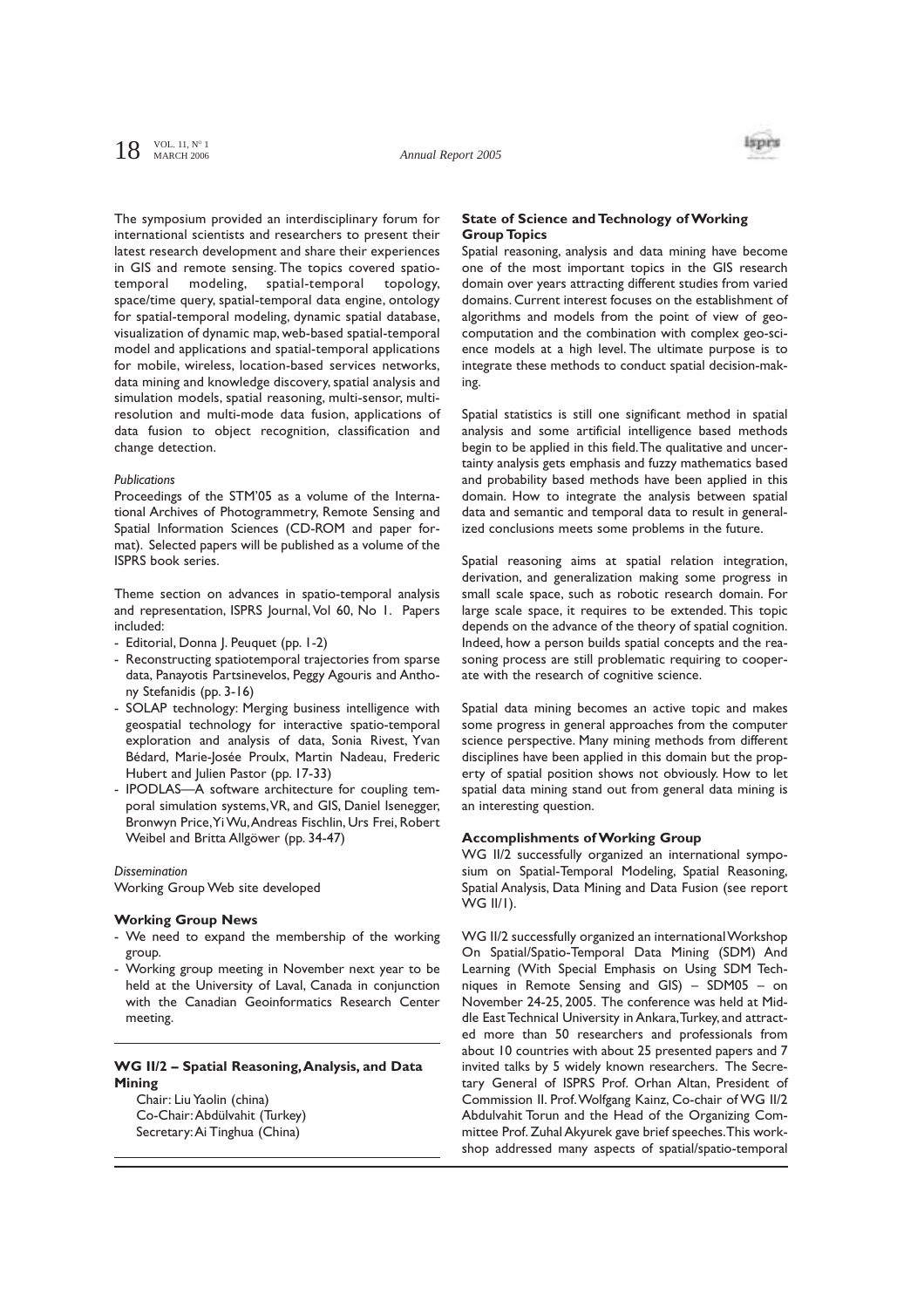

data - mining ranging from theories, methodologies, algorithms, to their applications. Particularly, the participants focused on how Spatial/spatio-temporal data mining techniques can be integrated with remote sensing and GIS in order to create intelligent systems for geo-related sciences.The workshop was sponsored by METU,TUBITAK, ISPRS, EUROPT and IEEE.

## **Working Group News**

The documents of 'International Workshop on Spatial/ Spatio-Temporal Data Mining (SDM) and Learning (with Special Emphasis on Using SDM Techniques in Remote Sensing and GIS) – SDM05 (Ankara, November 24-25, 2005)' is going to be published as an official ISPRS CD.

## **WG II/3 – Multiple Representations of Image and Vector Data**

Chair: Monika Sester (Germany) Co-CHair: Lars Harrie (Sweden) Secretary: Mark Hampe (Germany)

# **State of Science and Technology of Working Group Topics**

Multi-scale and multiple representation issues are an important topic in spatial data handling.There are different groups working in this domain: there is great interest in the GIS domain, where (vector) data of different scales are modeled, generated (generalization problem), integrated and updated. In the image processing community, multi-scale issues are also of high importance, when it comes to extracting information from digital imagery: adequate models are needed that take the multiple representations of the objects in different scales into account. In the domain of generalization of 3D surfaces, there is a lot of research in Computer Graphics. In this area, there are some first connections of the communities, which should however be fostered much more in the coming future: it can be stated, that both communities could profit a lot from each other and currently, partly, things are being reinvented in both disciplines. Finally, a very interesting upcoming topic deals with multi-scale issues in language. In this domain, there are close contacts to Working Group II/6: System Integration and Interoperability, which will be deepened in our upcoming joint workshop.

### **Accomplishments of Working Group**

During the first year the working group has performed the following tasks:

- Setting up a homepage (http://www.commission2. isprs.org/wg3/) reflecting the tasks of the working group, some resources and links related to these tasks as well as a news-item advertising next events coming up. So far we had an average number of 30 visitors per month.
- Planning of a joint workshop with ISPRS TC II/6 System Integration and Interoperability. The workshop will be

held 22-24 February 2006 in Hanover Germany. The title of the workshop is "Multiple Representation and Interoperability of Spatial Data".This workshop will be organized together with the ISPRS Working Group II/6: System Integration and Interoperability and the German Bundle-Project "Spatial Data Abstraction". Announcement and call for papers have been sent out by e-mail on the ISPRS-mailing list (>2000 addresses), to the ICA-Commission on Generalization and Multiple Representation, as well as to diverse Journals in Germany. Furthermore, the scientific board of the Workshop will ensure that the announcement is widely spread. Currently, the review process is ongoing until Christmas.At the same time the organizational part of the workshop, like internet presentation, location of the workshop etc. has been progressed (http://www.ikg.uni-hannover.de/ isprs/workshop.htm).

Contacts have been taken with the ICA commission on Generalization and Multiple Representation, and have been fostered during the ICA-congress in La Coruna, Spain. Future collaboration can e.g. be a joint workshop in 2007 or 2008.

### **Working Group News**

The coming activities and events are related to the Joint Workshop in February, as well as the Symposium in Vienna. There are also cooperation with an upcoming ICA Workshop on Generalization Sunday 25 June 2006 - Portland/USA one day before AutoCarto.

# **WG II/4 – Spatial Planning and Decision Support Systems**

Chair:Ali Sharifi (The Netherlands) Co-Chair: Nik Nasnuddin Mahmood (Malaysia) Secretary: Shattri Mansor (Malaysia)

## **State of Science and Technology of Working Group Topics**

Demand and competition for various resources continue to grow almost everywhere, and integrated resource management based on reliable data, information and knowledge, is expected to provide reasonable solutions. Especially in the context of growing emergence of more accountable and inclusive governance style, which calls for more debates and require interfaces for an extended involvement and agreement of all relevant stakeholders over policy issues.While the political and socio-economic and institutional aspects may often be of dominant importance, still there is considerable demand for timely and relevant technical and scientific relevant information. Planners and decision makers, and increasingly the general public, need and demand information as a basic for informed decision.

Advances in geoinformation technology have provided extensive information from the processes that are taking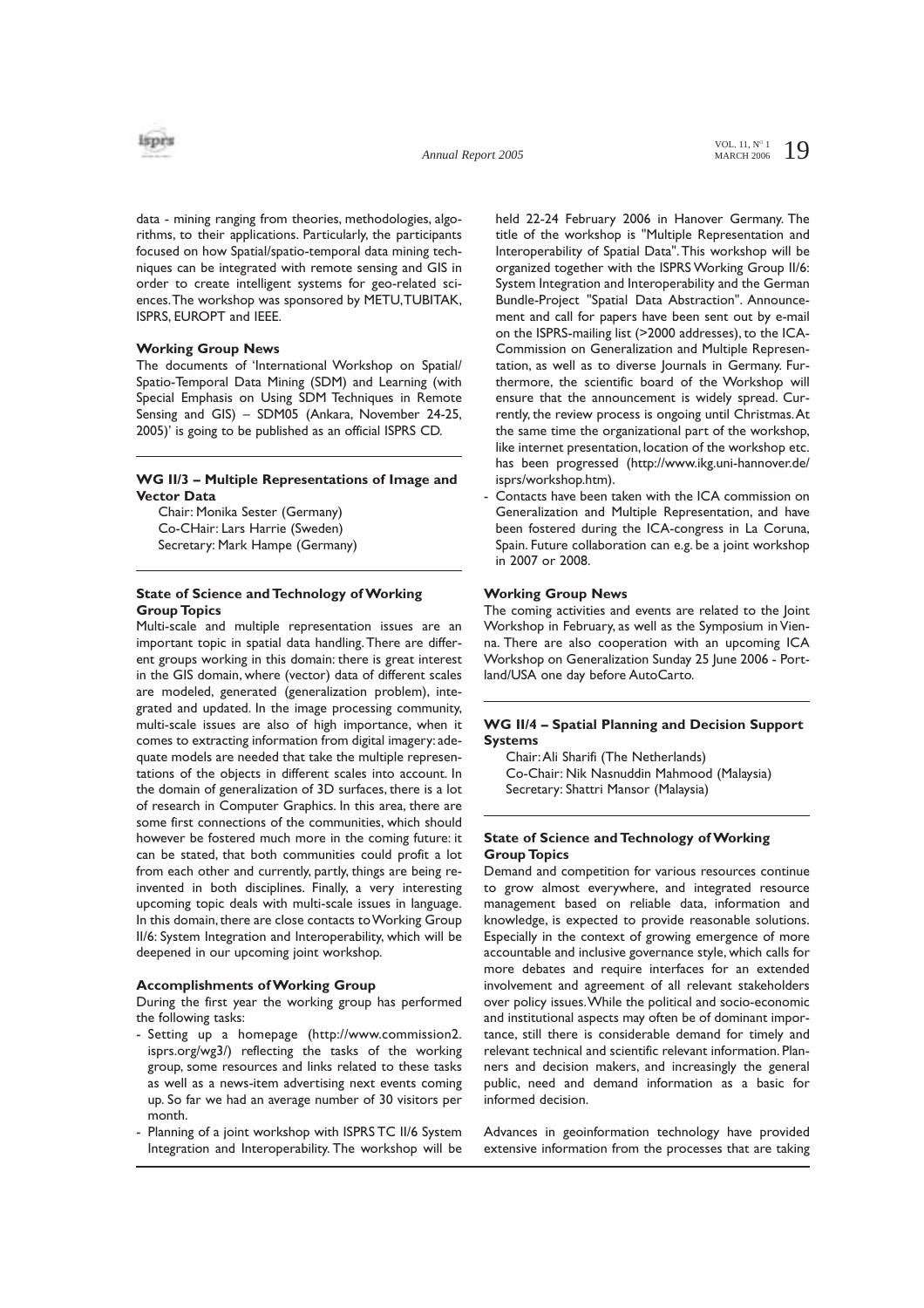

place on the surface of the earth, many of which are organized in computer systems, some are freely available and others are accessible at affordable price, however not efficiently applied. Research in disciplinary sciences has produced significant insight into many physical and socio-economic processes, leading to development of knowledge formalized in various types of disciplinary models, many of them in public domain, but is not well applied in practice. Development in management and decision sciences has provided opportunities to build decision aids and provide platforms for flows and exchange of different information and knowledge.Although we are moving from a poor to a rich data environment, yet much of the existing information and knowledge is not efficiently and effectively used to support better management of our resources.As information consumes attention of its recipients, wealth of information creates poverty of attention; therefore there is a growing need for systems that make use of the existing wealth of knowledge, information and data, and make them useful for the planners and decision makers. Especially systems and decision aids that provide facilities:

- To bridge the gap or facilitate the interactions between the provider of information (technical group) and the users of the information (decision makers),
- Understand the cause-effect relationships between various socio-economic driving forces and their impacts to;
- Support for understanding the problem and formulating alternative decisions/solutions,
- Support the analysis of the effects and impacts of alternative decision on allocation of resource and services;
- Furthermore and most importantly to provide a forum for debates to facilitate dialogues, negotiation and deliberation of various issues affecting stakeholders, and construct a common language for discussion and deliberation over allocation of resources.

In this context, three main themes, the notion of sustainability, the scope of information and participation, and the supporting role of information technology through development and application of planning and decision support systems in the process of resource management are challenging issues to be addressed.

## **Accomplishments of Working Group**

- Organizing the ACRS-ISPRS Pre-conference technical workshop on Spatial Planning and Decision Support Systems, 5-6 November 2005, Hanoi,Vietnam
- Joint ACRS-ISPRS session on Spatial Planning and Decision Support Systems, 7-11 November 2005, Hanoi, Vietnam
- ISPRS Workshop on Spatial Planning and Decision Support Systems, 8-9 December 2005, MACRES, Malaysia

#### **Working Group News**

- Active participation in the ISPRS Technical Commission II Symposium on Spatial Data Handling (SDH 2006) 12- 14 July 2006,Vienna Austria
- Organizing a Joint ACRS-ISPRS session on Spatial Plan-

ning and Decision Support Systems,

- Organizing a Joint ACRS-ISPRS Workshop on Spatial Planning and Decision Support Systems,
- Organizing a Seminar on the Practical Application of Spatial Planning and Decision Support Systems.This will be held in Iran, and will be supported by the Iranian Space Agency as well the Iranian National Cartographic Center. Publications:
- Planning for a special issue of the *Asian Journal of Geoinformatics* on spatial planning and decision support systems,
- Planning for publication of a book volume on Spatial Decision Support Systems in Theory and Practice

## **WG II/5 – Communication and Visualization of Spatial Data**

Chair:William Cartwright (Australia) Co-Chair: Hiroyuki Yoshida (Japan) Secretary: Gennady Andrienko (Germany)

## **State of Science and Technology of Working Group Topics**

WG II/5 - Communication And Visualization of Spatial Data has as its aim to explore not just how geographical visualization tools can be best employed, and also the development of a new theory related to contemporary geographical visualization. Its terms of reference are to: a) Communicate spatial information; b) To explore geovisualization use (including the Web); and to develop and test novel methods and tools for uncertain data visualization.

#### **Accomplishments of Working Group**

During 2005 the WG executive consolidated efforts to establish members that could contribute to the WG. This has proven to take mote time than allocated, mainly because the Chair and Secretary come from non-photogrammetric/remote sensing disciplines. In order to assemble an interested and effective WG members are needed from the photogrammetric/remote sensing disciplines, and not from the already established contacts in the ICA Commission on Geographic Visualization and Virtual Environments, where the Chair and Secretary have established links. Here, input is needed from colleagues within the ISPRS to nominate active members of the photogrammetric/remote sensing disciplines that are researching in visualization and who might be potential members of the WG.

During 2005 the WG was a co-sponsor of the 3rd Symposium on LBS & TeleCartography, held in Vienna, Austria in November. This was organised by the ICA Commission on Maps and the Internet in cooperation with the Research Group Cartography of the Vienna University of Technology and the ICA Commission on Ubiquitous Computing. The Chair of the WG provided a paper at the Symposium:

Cartwright,W. E., 2005, "Towards An Understanding of the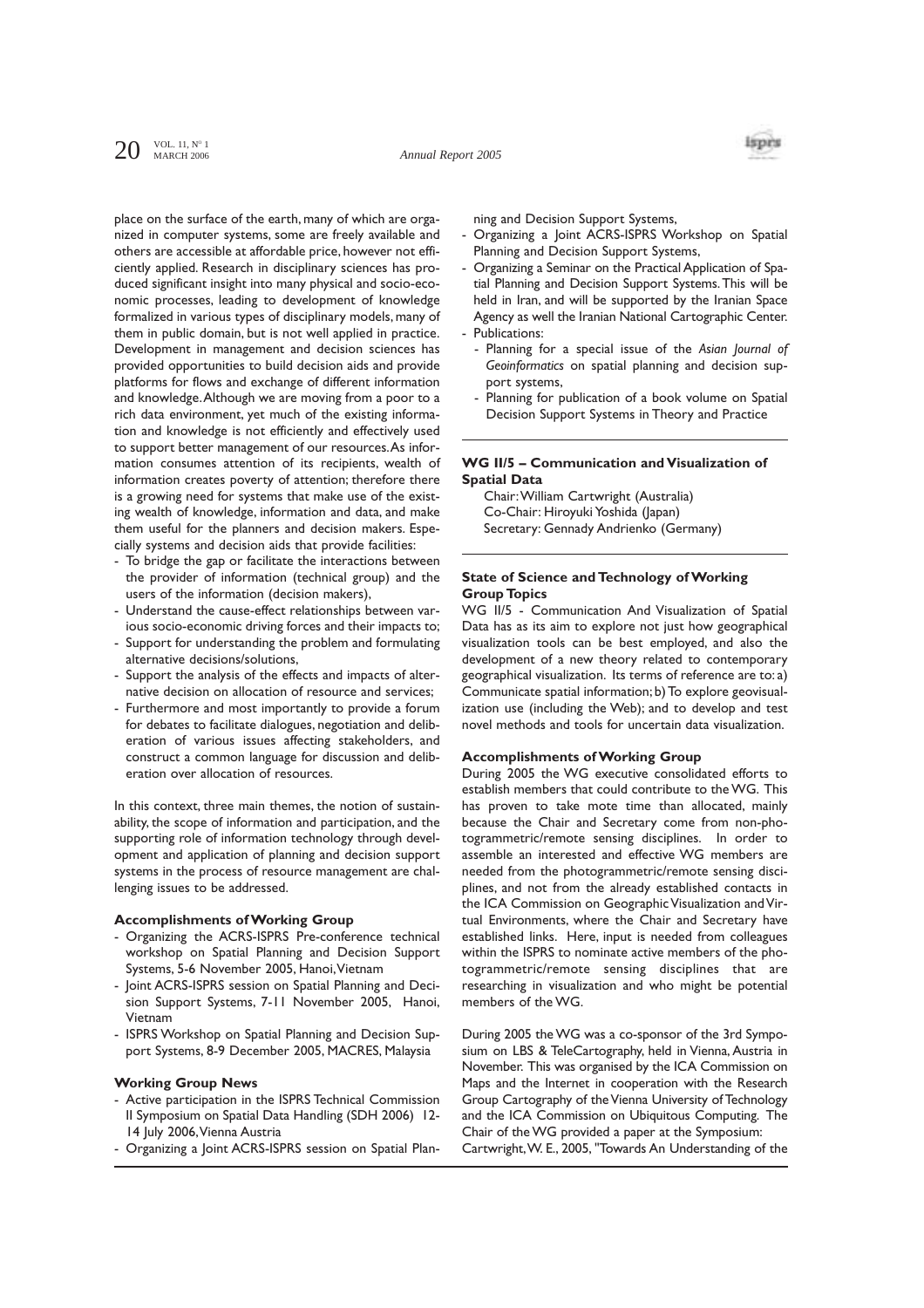

Importance of Landmarks to Assist Perceptions of a Space in Web-Delivered 3D Worlds", proceedings of the 3nd Symposium on Location Based Services and TeleCartography, G. Gartner (ed.), Wien, Austria: TU Wien/International Cartographic Association Commission on Maps and the Internet.

### **Working Group News**

- In 2006 two activities are planned:
- During March 2006 the WG Chair will convene a meeting of interested potential WG members during the 2006 Association of American Geographers Annual Meeting, March 7-11 2006. This will take place in Chicago, Illinois, USA.
- A formal WG meeting will be held immediately prior to the GICON 2006 conference in Vienna, Austria in July 2006. It is planned to have this event on Saturday 8 July. The Department of Geography and Regional Research, University of Vienna has kindly offered access to lecture theatres to run this event. It is proposed to run both formal presentations an discussion sessions during this one-day event.

# **WG II/6 – System Integration and Interoperability**

Chair: Marinos Kavouras (Greece) Co-Chair: Stephan Winter (Australia) Secretary: Margarita Kokla (Greece)

# **State of Science and Technology of Working Group Topics**

The key scientific challenge for GI research today is epitomized in the most crucial issue of geospatial semantic interoperability.The importance of geospatial ontological research to this objective is unquestionable and continually growing. The crucial matter of Geographic Information Science is to achieve mutual understanding of context and meaning of the geographic domain, both by developers and users of Geographic Information Systems. Geospatial information not only is distinct and special, i.e., differs from other kinds of aspatial information, but it has gained acceptance to provide a framework for referencing most other information. To establish a common framework between providers and users of geospatial information, the research agenda of the field has been focused on structuring knowledge about geography and space by using ontologies. Hitherto, several scientific organizations/societies such as AGILE, INSPIRE, GIScience, etc, have adopted the issue of semantic interoperability as one of their research priorities. Nevertheless, many facets of geographic data integration remain open and unresolved such as the temporal dimension of spatial data, scale and detail, fuzziness etc.What is more, the issue of system-level integration, by tying together knowledge technology methods and components into a unified platform, has been proven a challenge among computer scientists, ontology engineers,

and geographic information researchers, in order to facilitate interoperability in the geographic domain.The WG is actively observing developments in the Open Geospatial Consortium (OGC) and the EuroSpec Programme of EuroGeographics in this area. Dr.Winter liaises with OGC and the Geosemantics Interest Group and Dr. Kavouras liaises with Eurogeographics.

## **Accomplishments of Working Group**

*Publications in journals and other volumes*

- Bittner T., M. Donnelly & S. Winter, "Ontology and Semantic Interoperability". In: Prosperi, D.; Zlatanova, S. (Eds.), Large Scale 3D Data Integration: Challenges and Opportunities,Vol. CRCPress, Boca Raton, FL, 2005.
- Darra A., M. Kavouras & E. Tomai "Representing Semantic Similarity of Socioeconomic Units with Cartographic Spatialization Metaphors", International Journal of Pure and Applied Mathematics (IJPAM), Academic Publications, 22(1): 33-45, 2005.
- Kavouras M., "A unified ontological framework for semantic integration", "Next Generation Geospatial Information" P. Agouris & A. Croitoru (eds.), ISPRS Book Series,A.A. Balkema Publishers - Taylor & Francis,The Netherlands, pp. 147-156, 2005.
- Kavouras M. & M. Kokla "Semantic Information in Geo-ontologies: Extraction, Comparison, and Reconciliation", LNCS Journal on Data Semantics, 3534: 125- 142, 2005.
- Tomai E., M. Kokla & E.Tomai, "Comparing Categories among geographic ontologies", Computers & Geosciences, 31(2): 145-154, 2005.
- Kavouras M., M. Kokla, & E. Tomai, "Semantically-Aware Systems: Extraction of Geosemantics, Ontology Engineering, and Ontology Integration" submitted for publication in E. Stefanakis, M.P. Peterson, C.Armenakis,V. Delis (Eds), "Geographic Hypermedia: Concepts and Systems", Springer.
- Tomai E. & M. Kavouras, "Qualitative Linguistic Terms and Geographic Concepts - Quantifiers in Definitions",Transactions in GIS, 2005, 9(3): 277–290.
- Tomai E. & M. Kavouras, "Beware of Maps Bearing Information - A Situation Semantics Framework", submitted to Cartography and GIS journal.

#### *Publications in Conference proceedings*

- Kontaxaki S. & M. Kavouras, "Geo-Q: Spatial Knowledge Extraction based on a Controlled English Query Language and Conceptual Graphs", Proceedings of GIS Planet 2005, 29/5-2/6/05, Estoril, Portugal.
- Tomai E. & M. Spanaki, "From ontology design to ontology implementation:A web tool for building geographic ontologies", 8th AGILE Conference on Geographic Information Science, Estoril, Portugal", May 26  $-28.2005$ .
- Tomai E. & M. Kavouras, "Context in Geographic Knowledge Representation", 2nd International Conference and Exhibition on Geographic information, Estroril, Portugal, May 30 – June 2, 2005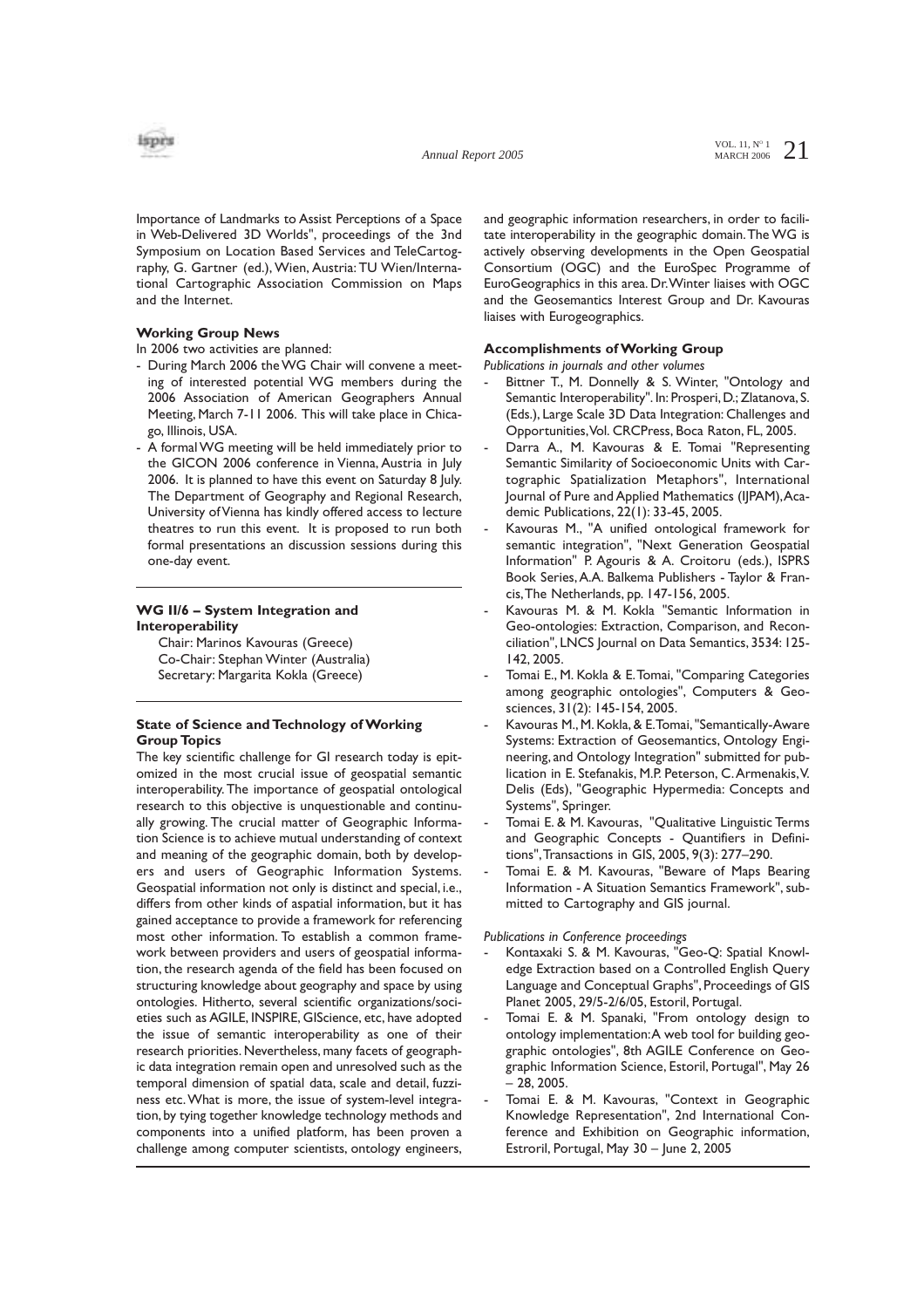$22$  VOL. 11, N° 1



- Tomai E. & M. Kavouras, "Mappings between Maps -Association of Different Thematic Contents using Situation Theory", International Cartographic Conference, La Coruña, Spain, July 9 -16, 2005.
- Klippel A. & S. Winter, , 2005: Structural Salience of Landmarks for Route Directions. In: Cohn,A.G.; Mark, D.M. (Eds.), COSIT 2005. Lecture Notes in Computer Science, 3693: 347-362. Springer, Berlin, September 14-18, 2005.
- Tomai E., M. Spanaki, P. Prastacos & M.Kavouras, "Ontology assisted decision making – a case study in trip planning for tourism", International Workshop on Semantic-based Geographical Information Systems (SeBGIS'05), Cyprus, November 3 - 4, 2005.
- Karalopoulos A., M. Kokla, & M. Kavouras, "Comparing Representations of Geographic Knowledge Expressed as Conceptual Graphs", LNCS 3799 GeoSpatial Semantics: First International Conference, GeoS 2005, Mexico City, Mexico, November 29-30, 2005. Editors: M. Andrea Rodríguez, Isabel F. Cruz, Sergei Levashkin, Max J. Egenhofer.

#### *PhD Theses*

Kokla M., "Semantic Interoperability in Geographic Information Science", School of Rural and Surveying Engineering, National Technical University of Athens, Greece, 2005. Tomai E., "Development of Formal Geo-ontologies", School of Rural and Surveying Engineering, National Technical University of Athens, Greece, 2005.

*Other Activities – Accomplishments*

- Improvement and updating of WGroup II/6 System Integration and Interoperability site (http://www.commission2.isprs.org/wg6/)
- Involvement in the OGC and the Geosemantics Interest Group (http://www.geosemantics.org) and Euro-Geographics interoperability project (http://www. eurogeographics.org/eng/01\_EuroSpec.asp)
- Participation of members in international fora with special interest in interoperability and geographic ontologies:
- EuroGeographics General Assembly, Iceland, 12 14 September 2005
- Symposium on Spatial Cognition, 5.-9 December 2005, Dagstuhl, Germany
- Awards:
- M.Kokla received the 2005 Dimitris N.Chorafas Foundation Prize for her PhD thesis entitled"Semantic Interoperability in Geographic Information Science".
- E. Tomai received the 2005 ESRI Second Paper Award for the paper "From ontology design to ontology implementation: A web tool for building geographic ontologies" presented in AGILE 2005 Conference.

#### **Working Group News**

*Planned Events*

- Co organization - Participation in the Joint ISPRS WG

II/3 - WG II/6 Workshop on Multiple Representation and Interoperability of Spatial Data, Hannover, Germany, February, 22 - 24, 2006 (http://www.ikg.uni-hannover.de/ isprs/call\_for\_papers.htm)

- Participation in the ISPRS Technical Commission II Symposium,Vienna,Austria, 12 – 14 July 2006.
- Organization of the WG II/6 Workshop in Greece, fall 2007 in the island of Rhodes.Topic: "Geo-spatiotemporal knowledge representation and interoperability".
- Participation in the 21st ISPRS Congress, Beijing, China, 3-11 July 2008.

# **WG II/7 – Quality of Spatio-Temporal Data and Models**

Chair: Shi Wenzhong (Hong Kong, China) Co-Chair: Robert Jeansoulin (France) Secretary: Hande Demirel (Turkey)

State of Science and Technology of Working Group Topics Although much progress has been made in the area of modeling uncertainties in spatial data and models in the last decade, the following issues remain in the area of quality of spatial data and quality of spatial models.

#### *Quality of spatial data*

- Spatial data models for uncertain objects and their relationships
- Accuracy assessment for DEM
- Thematic and temporal accuracy of vector spatial data
- Completeness and logic consistency of spatial data
- Metadata and models for spatial data
- Spatial data mining based on metadata
- Quality control for spatial data production

# *Quality of Spatial models*

- Uncertainties in spatial modeling
- Uncertainties propagation in spatial analysis and operations
- Fuzzy spatial queries
- Uncertainties in geographical and environmental analysis
- Uncertainties in multi-data sources-based fusion
- Spatial decision with uncertainty
- Spatial data mining based on uncertain data
- Quality control of spatial data model

#### **Accomplishments of Working Group**

*4th International Symposium in Spatial Data Quality*

The Fourth International Symposium on Spatial Data Quality, was held from 25th to 26th August 2005, This was the fourth Symposium in the series, following the first and second in Hong Kong respectively in 1999 and 2003, and the third in Austria in 2004. Over one hundred scholars from twenty-three different countries and regions registered for this fourth Symposium -- from Australia,Austria, Belgium, Canada, China, Denmark, Finland, France, Germany, Hong Kong, India, Indonesia, Iran,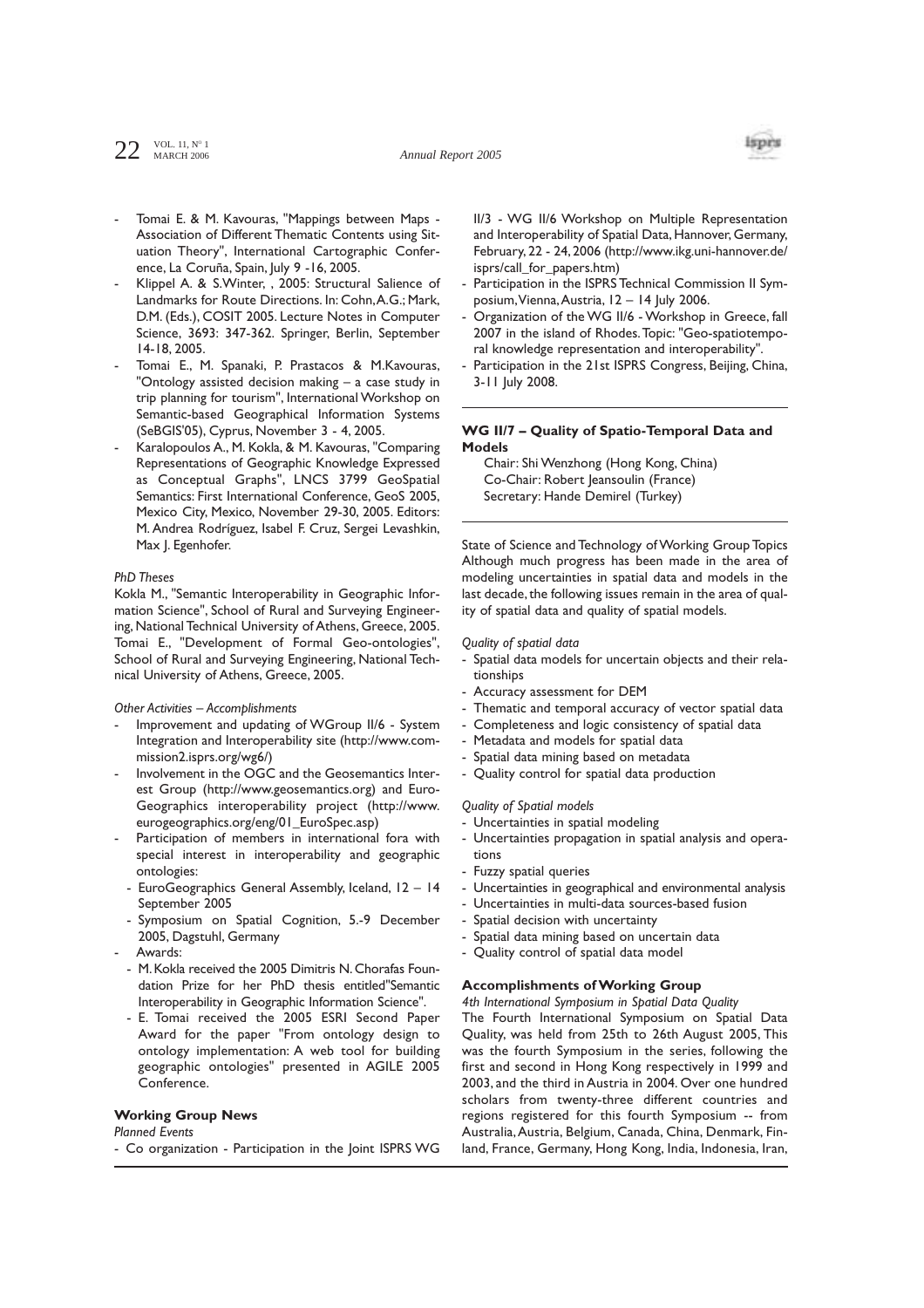

Japan, Jordan, Malaysia, Mongolia, The Netherlands, Taiwan,Thailand,Turkey, UK and USA.

#### **Group Topics**

The Proceedings were published as a collection of the 43 selected papers presented at the Symposium, and are organized as one chapter for the keynotes and 8 chapters for the parallel sessions. The keynote session covers 'Uncertainty and interoperability: the areal interpolation problem' by Michael F. Goodchild et al, 'Quality metadata to address semantic uncertainty and fitness for use' by Peter F. Fisher, 'Towards uncertainty-based geographic information science (part A) – modeling uncertainties in spatial data' by Wenzhong Shi, and 'Image-mining for solving spatial and spatio-temporal uncertainty' by Alfred Stein.

The papers for the parallel sessions reflect major research progresse in the area of uncertainty modeling in spatial data and analysis.These include: modeling uncertain topological relations, modeling positional error of spatial data, data quality and fitness-for-use, uncertainties in spatial analysis and query, accuracy of DEM, uncertainties in attribute data, propagation of uncertainties, and uncertainties in remotely sensed image processing.The papers presented in the proceedings indicate several new developmental trends of this research area: modeling uncertain topological relations have attracted more attention than it had previously, more research on uncertainty modeling for spatial analysis appears comparing with static data as it did before, the developed theories and models have been applied to solve real world problems, more theories/ methods such as rough set theory and spatial data mining have been gradually introduced.

#### *Other activities*

- Set up the Website of the Working Group: the address is http://www.cmi.univ-mrs.fr/~jeansoul/ ISPRS2WG7/
- Sponsored the International Symposium on Spatial-temporal Modeling, Spatial Reasoning, Spatial Analysis, Data Mining and Data Fusion, which was held in August 27- 29, 2005 in Beijing, China

#### **Working Group News**

- To publish news in ISPRS Highlight on the 4th ISSDQ
- To publish a book on uncertainties in spatial data based on selected papers from the 4th ISSDQ, to be published by ISPRS press
- To prepare the 5th International Symposium in Spatial Data Quality to be held in 2007

# **IC WG II/IV – Dynamic and Multi-Dimensional Systems and Applications**

Chair: Christopher Gold (United Kingdom) Co-Chair: Li Zhilin (hong Kong, China) Secretary: Mir Abolfazl Mostafavi (Canada)

#### **State of Science and Technology of Working**

The mission of this working group is to address the dynamic and multi-dimensional aspects of the geospatial information. Spatial data changes over time and space. Current GIS were developed for two-dimensional static data display and management. They neither provide the necessary tools to simulate the dynamics of spatial data nor allow representation of the interaction between them. Simulation of the real world requires movement and interaction, and often the third dimension.The longterm objective of the present working group is to develop new spatial data models and data structures that allow a better representation of the real world within GIS, with a special focus on the representations that are both dynamic and multi-dimensional.This will result in the geographical information systems that have dynamic data structures, support a greater interactivity, and support three dimensional representations.

## **Accomplishments of Working Group**

WG II/IV held a workshop on Dynamic and Multidimensional GIS from September 5-8 2005 at the University of Glamorgan,Wales.About 45 people registered, and there were 33 papers in the ISPRS Archive Proceedings. September 5 was occupied by a Tutorial, sponsored by the EU Marie-Curie Chair in GIS, on basic spatial data structures and Introductory 3D Graphics Programming. About 35 people attended this, and had the opportunity to write basic graphics code. September 6-8 had regular sessions covering a wide range of research topics, and the participants were from most parts of the world, and covered many disciplines.We feel that this was a really successful gathering, which gave everyone an opportunity to discuss research activities. One session was devoted to opportunities for EU-China (and other) collaborative funding opportunities, with University experts starting the discussions.The banquet was held in Caerphilly Castle, complete with whole roast pig and mediaeval entertainers. Workshop sponsors were the ISPRS, the British Ordnance Survey and the National Geomatics Centre of China. The program and photos can be found at http://www. comp.glam.ac.uk/GIS/DMGIS05/.

The working group co-organized the International Workshop on "Service and Application of Spatial Data Infrastructure" (Hangzhou, October 14-16, 2005)

#### **Working Group News**

- Active participation in the ISPRS Technical Commission II Symposium on Spatial Data Handling (SDH 2006) 12- 14 July 2006,Vienna Austria.
- Organizing the fifth international workshop on dynamic and multidimensional GIS (DMGIS) during the summer 2007.
- Co-organizing the first international workshop on the Mobile Geospatial Augmented Reality in May 2006 in Banff Canada.
- Participation in the 21st ISPRS Congress, Beijing, China, 3-11 July 2008.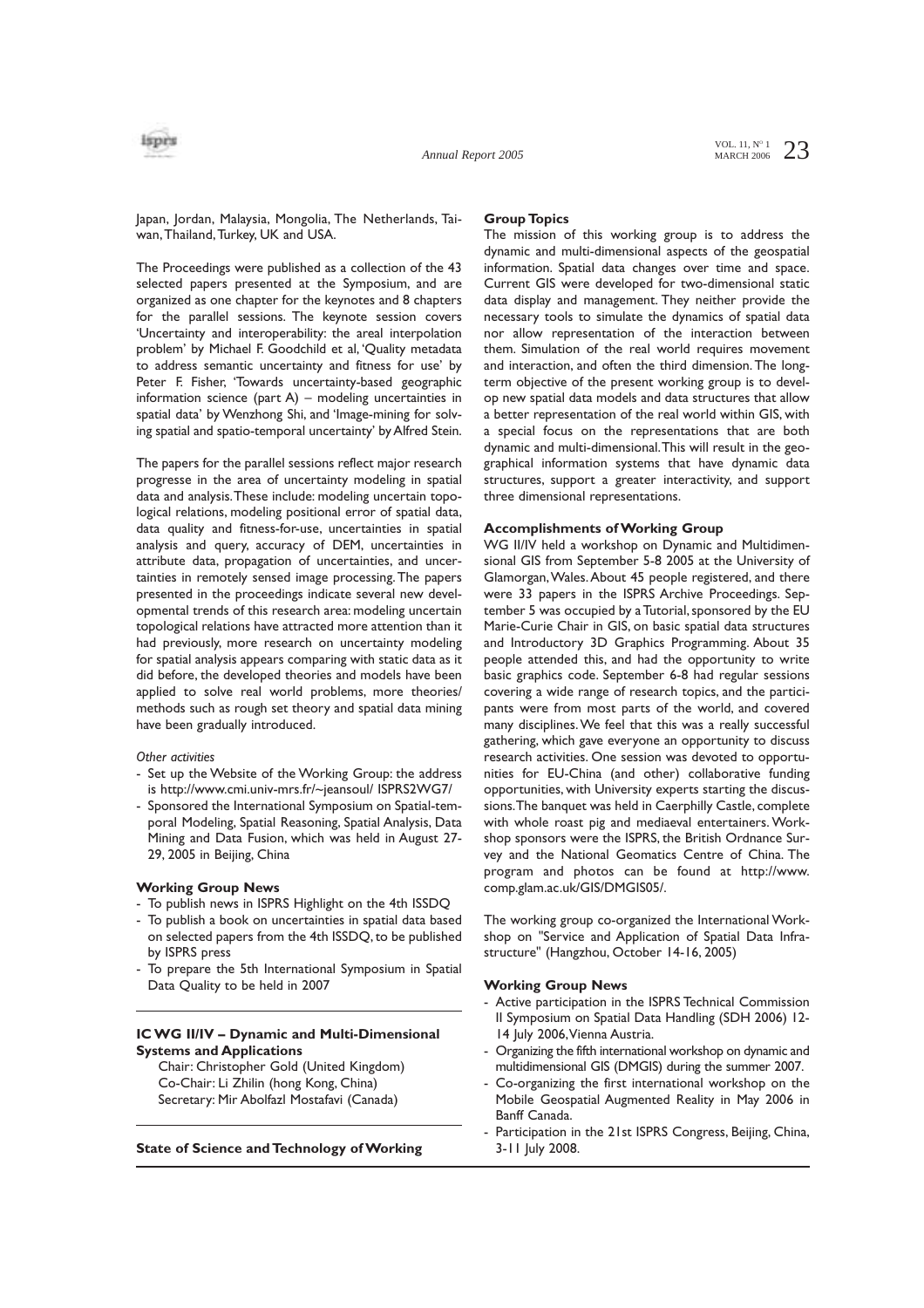

# **TECHNICALCOMMISSION III Photogrammatric Computer Vision and Image Analysis President: Wolfgang Förstner, Secretary: Karl-Heiko Ellenbeek**

### **Workshops**

The working groups of Commission III organized four very successful workshops, listed in the table.

| acronym                | responsibility                              | date          | place                       | papers/<br>posters | participants | comments                  |
|------------------------|---------------------------------------------|---------------|-----------------------------|--------------------|--------------|---------------------------|
| Laser Scanning<br>2005 | <b>WG III/3</b><br><b>WG III/4</b><br>WGV/3 | 2005-09-12/14 | Enschede<br>The Netherlands | 30/10              | > 100        | exibition                 |
| CMRT05                 | <b>WG III/4</b><br><b>WG III/5</b>          | 2005-09-29/30 | Vienna.<br>Austria          | 18/12              | 65           | In conjunct.<br>with DAGM |
| <b>BenCOS</b>          | WG III/I<br><b>WG III/2</b>                 | 2005-10-15    | Beijing,<br>China           | $10/-$             | 40           | In conjunct.<br>with ICCV |
| OMNIVIS'05             | <b>ICWG III/V</b>                           | 2005-10-21    | Beijing,<br>China           | 12/17              | 40           | In conjunct.<br>with ICCV |

The first workshop **Laser scanning 2005** was organized by three working groups, namely WG III/3 *Processing of Laser Scanner Data*,WG III/4 *Image Interpretation for City-Modelling*,WG V/3 *Terrestrial Laserscanning* and took place 2005-09-12/14 in Enschede,The Netherlands.

The topic is hot: More than 100 participants discussed 40 papers and new products in an industrial exhibition. Both, airborne and terrestrial laser scanning technique is investigated intensively including integration of.The second generation of filter algorithms for airborne laser data relying on segmentation and first results on full wave-form data processing were reported.

The proceedings are available on line under http://www. commission3.isprs.org/wg3/.

The workshop **CMRT05: "Object Extraction for 3D City Models, Road Databases and Traffic Monitoring** was organized by the working groups WG III/4 *Image Interpretation for City-Modelling*, WG III/5 *Road Extraction and Traffic Monitoring*,WG IV/8 *Spatial Data Integration for Emergency Services* and took place 2005-09-29/30 Vienna, Austria in conjunction with the annual conference of the German Association for Pattern Recognition (DAGM).

About 65 participants discussed 30 papers, especially on building extraction (14), road extraction (9) and traffic monitoring (6).Also here the interpretation of laser data played an important role, especially the integration of LIDAR with image data for better interpretation. As the workshop was immediately before the main conference of the DAGM a large percentage of photogrammetrists also participated in this computer vision oriented meeting.

The proceedings of the workshop are available on line

under http://www.commission3.isprs.org/cmrt05/.

WG III/1 *Image Orientation* and WG III/2 *Surface Reconstruction* organized the workshop **BenCOS - Towards Benchmarking Automated Calibration, Orientation and Surface Reconstruction from Images** which took place 2005-10-15 Peking, China. This ISPRS one day workshop was part of the official program of the International Conference on Computer Vision (ICCV). The 40 participants discussed the 10 oral papers given by researchers from photogrammetry and computer vision on one hand and from academia and industry on the other hand.The outline of the planned empirical tests of the working group was discussed.

The positive experience with a joint review of photogrammetrists and computer vision researchers was a bit damped by the low number of papers submitted, which certainly also was due to the chosen deadline:Therefore, if a workshop is held in conjunction with a major conference, on should choose the deadline for submission after the decision on the papers of the main conference, to obtain a larger number of good but possibly specialized papers.

The proceedings of the workshop are available on line under

http://www.ipf.tuwien.ac.at/isprs/wgiii1/BenCOS\_ 2005 or http://www.cv.tu-berlin.de/isprs/wgiii2/bencos/BenCOS/.

The inter commission working group ICWG III/V *Image Sequence Analysis* organized the workshop **OMNIVIS'05: Omnidirectional Vision, Camera Networks and Non-classical Cameras** which took place 2005-10-21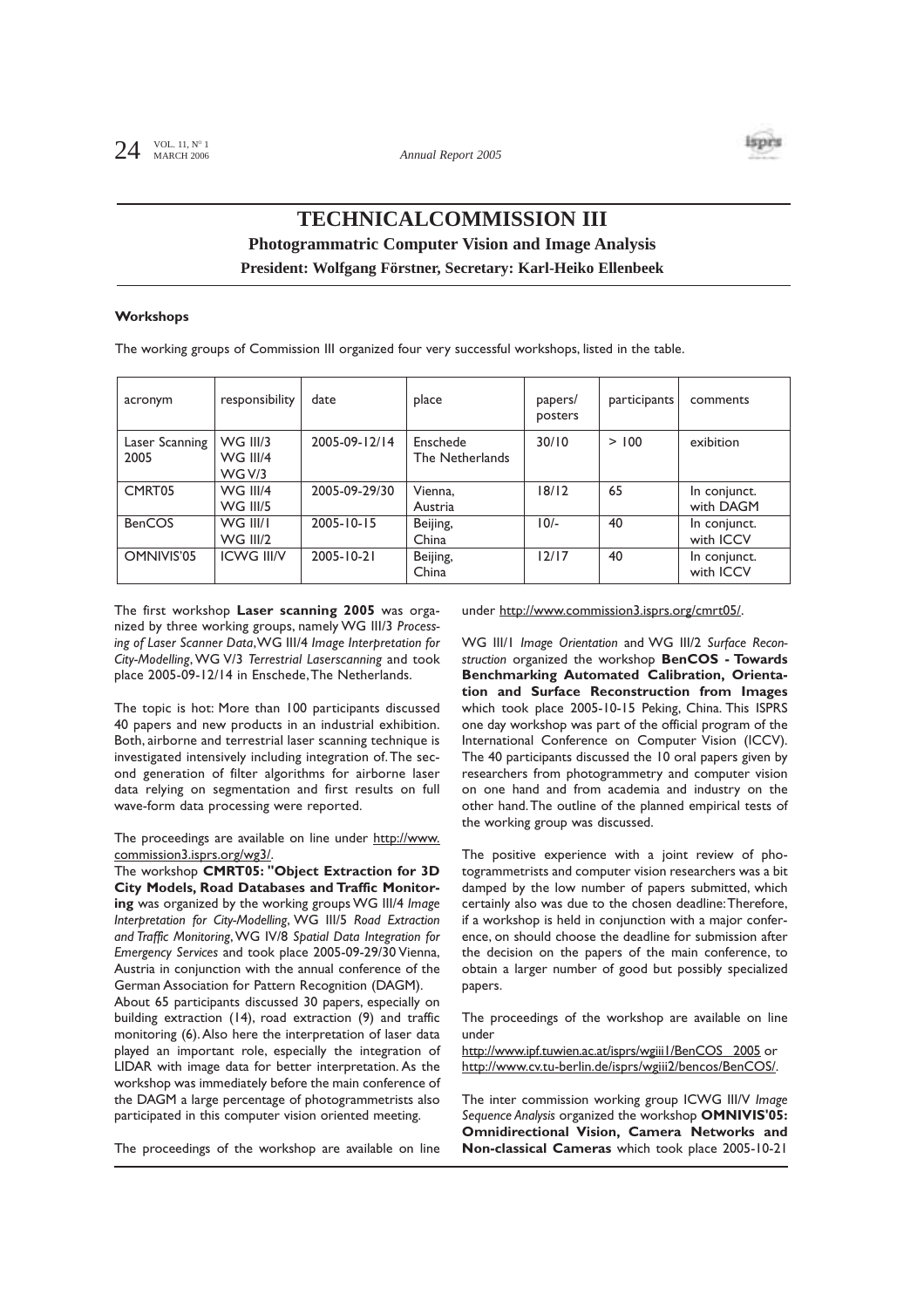*Annual Report 2005*

VOL. 11,  $N^{\circ}$  1 25 MARCH 2006



in Beijing, China. It was part of the official program of the International Conference on Computer Vision (ICCV). This workshop brought together researchers interested in the problems associated with distributed networks of cameras as well as omni-directional or non-traditional cameras. These are important problems in vision, photogrammetry, robotics, security, and telepresence. Several members of commission III and V working groups were program committee members. It was the 6th workshop of a series. The about 40 participants discussed the 40 papers. Quite some papers on camera calibration for nonstandard cameras were presented, which should also be discussed in the Photogrammetric community.

## The proceedings are available online under http://www.eecs.berkeley.edu/~cgeyer/OMNIVIS05/ programme.html.

All workshops were double blind reviewed which resulted in high quality papers.The ratio of the number of participants to the number of presented papers, oral and poster, ranged between 1.3 for the OMIVIS'05 and 4 for the BenCOS workshop and was about 2 on the average. This demonstrates that on an average half of the audience is willing to attend the conferences without having a paper and a rigorous review process does not lead to a low number of participants.

The integration of researchers from photogrammetry and computer vision could be realized, especially in the workshops organized in conjunction with a vision related conference.The application driven research in photogrammetry and the methodology driven research in computer vision have shown to have significant common problems to be solved and in their different view on the same techniques have fruitful discussions for increasing mutual interest.

# **Plans for 2006 and 2007**

The working groups have the following plans for the next two years.

### WG III/1:

- Spring 2006: prepare test data for fully automatic relative orientation to have first demo's at PCV'06.
- 2007: workshop, possibly in conjunction with ICCV 2007 in Rio or with CAIP 2007 in Vienna (http://www. prip.tuwien.ac.at/caip07/).

## WG III/2:

- A benchmark test to be organized was discussed. The test will include test data and test procedures for measuring the performance of surface reconstruction approaches. The database will be structured in such a way, that the researchers can easily integrate the data into their reconstruction framework and compare their results.
- 2007: Working Group III/2 will participate to the Joint Workshop on Remote Sensing and Data Fusion over Urban Areas URBAN 2007 workshop in Paris.
- 2007:A second workshop will be organized in 2007

## WG III/3

- 2006:Test on tree extraction from laser scanner data.
- 2007: September 10-14, we plan to organise the workshop Laser scanning 2007 in Espoo, Finland.

### WG III/4

- Autumn 2006: several test data sets (LiDAR + Aerial images + Ground plans) available for benchmarking via the ISPRS homepage.
- 2007: PIA'07 Photogrammetric Image Analysis, Munich, Germany

### WG III/5

- 2006, May 16-18, Organize an invited session "SAR Urban Monitoring" (10 papers) of 6th European Conference on Synthetic Aperture Radar (EUSAR 2006) in Dresden, Germany, http://www.dlr.de/hr/EUSAR2006
- 2006, July, Co-organize an invited session "SAR Urban Monitoring" of IGARSS'06 in Denver, USA
- 2007, April, Organize an invited session of URBAN Conference in Paris, France
- 2007, September 19-21, Organize a conference on "Photogrammetric Image Analysis" (PIA) in conjunction with the other working groups of Commission III, follow up of the 2003 conference to be held in Munich, Germany, http://www.ipk.bv.tum.de/isprs/pia07/

All working group chairmen are members of the program committee of the midterm symposium **PCV'06 Photogrammetric Computer Vision** which takes place in Bonn 19.-22. September 2006.The deadline for the papers is 27. March 2006. For more details please visit the home page http://www.ipb.uni-bonn.de/isprs/pcv06/index.html.

We want to take the opportunity to thank all working group chairmen and their staff for their brilliant work in 2004 and 2005 and look forward to a fruitful cooperation in the next 2<sup>1</sup>/<sub>2</sub> years.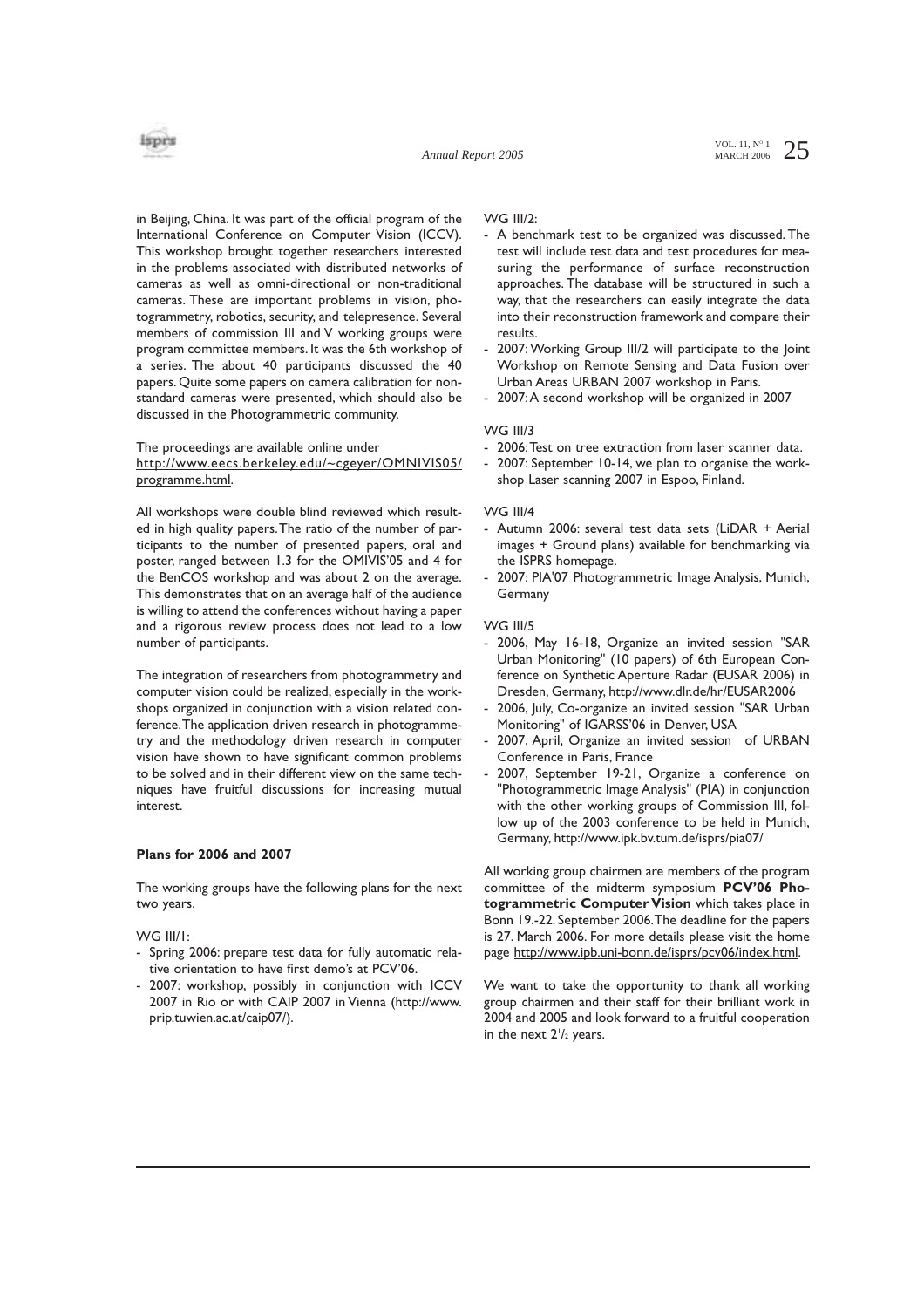

# **TECHNICAL COMMISSION IV**

**Geo-databases and Digital Mapping**

President: Shailesh Nayak, Secretary: Subhan Khan Pathan

Web Master: Dr. Shibendu Shankar Ray, India WG website: http://www.commission4.isprs.org

### **Terms of References**

- Development, access and management of spatio-temporal databases;
- Spatial data infrastructures;
- Image-based geo-spatial databases;
- Data libraries, data clearinghouses, data warehouses, distributed archives and access to remote data sources, including metadata and digital data standards;
- Web based access, retrieval and dissemination of spatial data, including web-based location-based services;
- Integration of spatial information systems and image analysis for database-driven change detection, data capture and updating;
- Dynamic spatial information systems, spatial data revision and versioning;
- Interfacing 3D models with facility management systems;
- Database generation for digital topographic and thematic mapping (including Ortho-images and digital terrain models);
- Digital landscape modelling and visualization, and large scale urban models;
- Global environmental databases and mapping;
- Extraterrestrial mapping and spatial information systems;
- Analysis of systems and their components for automated and semi-automated digital mapping and geo-information systems;
- Analysis of industry needs and design of systems for production and update of Geo-information.

### **1. State of Science and Technology**

Spatial information has been the most effective means of depicting events over space and time from the beginning of this era.With the advent of multi platform, multi sensor, multi spectral geodata and the organisation of spatial databases around a Geographical Information Systems (GIS), combined with the Global Positioning System (GPS) and photogrammetry, the process of systematic spatial information acquisition has now become much easier. In recent past, the combination of computer technology, communication technology, database technology, digital cartography, etc. has seen the new empetus to Geo-databases, Digital Mapping and Distributed Access systems.

Full automated processes are still to come, significant levels of automation have been introduced in database generation and mapping based on GIS-driven processes and image processing techniques. It is expected that these algorithms and developments will soon be integrated into COTS software of the geospatial information systems.The availability of such information has catalyzed the development of databases, analytical and predictive modelling through GIS and Decision Support System (DSS). Such models are also being developed based on neural networks, fuzzy logic and hybrid soft computing techniques.

Datasets of various types have been produced at national, regional and global levels. Efforts have also been made at micro level planning particularly to meet the needs of city planners. Currently the development of SDI is not well balanced in different countries and regions. Data updating, data harmonization, establishment of framework, establishment of GIS portals are some of the important issues related to SDI implementation.With the further development of SDI, increasing attention is paid to the application and service of SDI. More efforts should be undertaken to study application-related issues of SDI. Location based services (LBS) based on SDI and tele-geomatics will enable wired and wireless users to integrate GI knowledge in mainstream IT solutions. In addition, it is required to develop an ideal front end to access, manipulate data in its native format and to provide the ability to view data from different formats and projections in one view.

A keen interest in the area of geospatial information management and analysis in geo-sensor data has been increased. This includes both image-based (primarily video) and non-image-based sensors.The reason for this increased interest in geo-sensor data utilisation is not only from the great potential of this new paradigm to revolutionize the way by which data is collected, but also from the emergence of more mature algorithms for the management and harvesting of multi-sensor data. There is a need to evaluate various 3D models for the purpose of generating accurate landscape modeling, their visualization and derivation of various terrain parameters such as contours, slope, drainage, watershed boundaries and morphological structures. The automatic extraction of information from high-resolution imagery needs to be focused. Another important aspect of concern is quality control and improvement. There has been significant progress in managing topological change in geo-spatial databases, although full 3D topology is not yet solved. Positional accuracy improvement as an aspect of update is becoming an outstanding concern. Data models are becoming more complex, for instance update procedures need to maintain unique identifiers.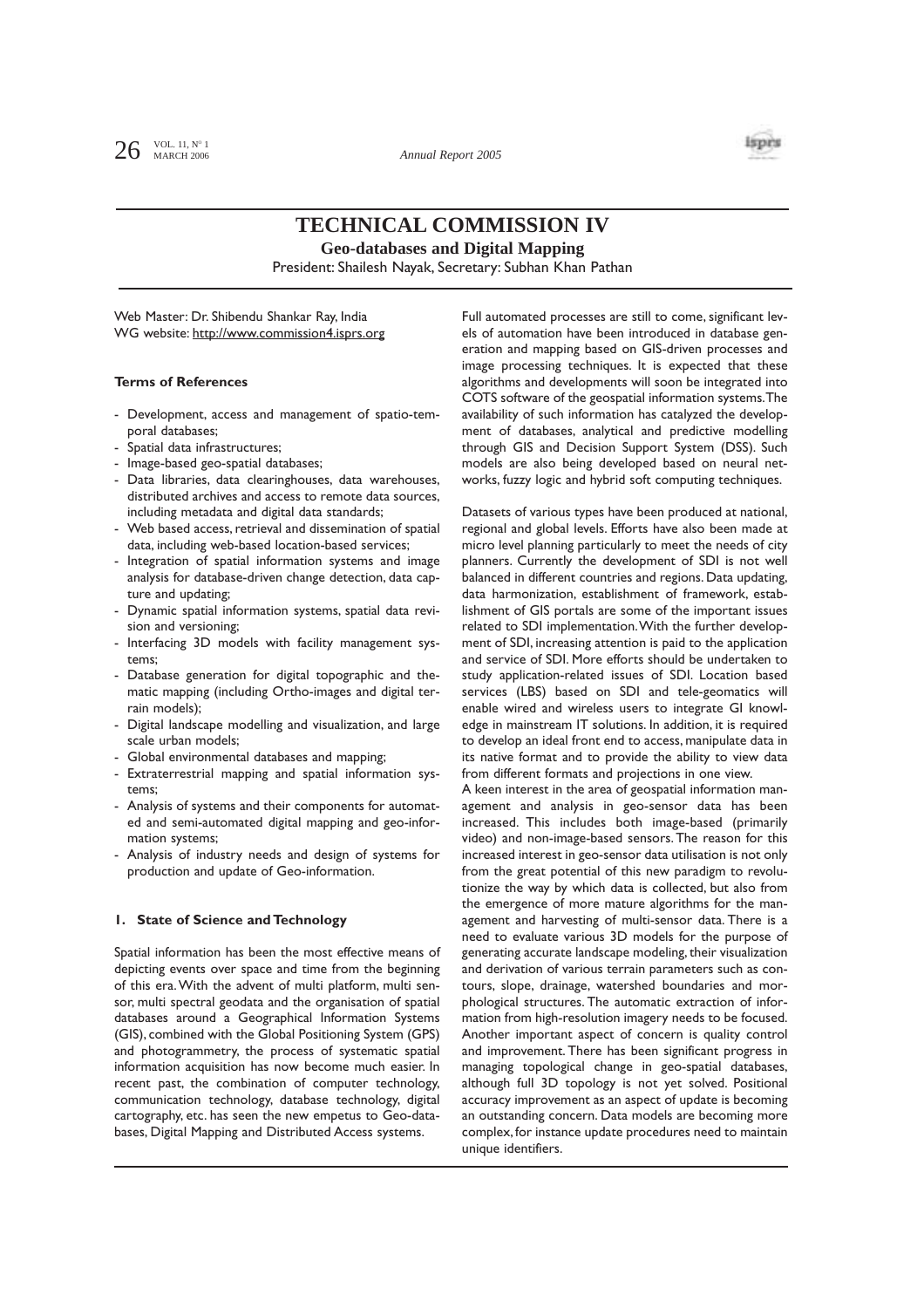*Annual Report 2005*

The web-mapping technology has matured and moved towards 3D web applications, sensor web environments, web-based services, and distributing (grid) geo-computing. The spatial component is nowhere much more visible that in the location-based services, mobile mapping and mobile GIS.Therefore, grid computing continues to be an active research subject in Web GIS because it helps manage massive distributed computing/storage resources, provide high-performance, and facilitate "collaborative" virtual computers/organizations. The development of a Geospatial Semantic Web (GSW) related to discovery, query, and consumption of geospatial content are based only on formal semantic specifications.

The data supplied by planetary missions (Nojomi, Spirit-MER 'A' and Opportunity-MER 'B' and The Moon Mission of India) will open a new chapter in mapping of extra-terrestrial systems and creating spatial databases. The High Resolution Stereo Camera (HRSC) on board the "Mars Express" provides multi-spectral image data with a spatial resolution up to 10 m as well as continuous stereo coverage revolutionizes the data acquisition on the Martian surface.Thus, there is a need to address the reference system (Ellipsoid), Digital Terrain Models, scale of mapping, projection, map sheet layout, sheet designation and name, nomenclature on extra terrestrial bodies etc. for the successful creation of spatial databases related to extra-terrestrial systems.

The spatial databases, information marketplace, client/server and Internet computing are the three major areas, which are transforming the geo-information based industries in the world.The ability to manage spatial data types natively in an object-relational database is a major challenge for the geo information management industry. Therefore, the industry should concentrate how best it can provide the low-cost public information, value added data products to the users, cost effective tools for sharing the database, etc., which will surely influence the market development and industry growth in geo-information management.

### **2. Accomplishments of Commission**

The ISPRS Technical Commission IV (TC IV) on Geodatabases and Digital mapping addresses Spatial Databases and Digital Mapping, Digital Landscape Modelling, Global Databases, Extra-terrestrial Geo-information System, Industries interface and Web-based GIS.

During the year 2005 the activities of Technical Commission IV were concentrated in the preparation of the technical program for the midterm symposium. ISPRS TC IV is organising an International Symposium on 'GEOSPATIAL DATABASES FOR SUSTAINABLE DEVELOPMENT' during September 27-30, 2006.

The proposed themes during the symposium are:

- Spatial data infrastructure (WG IV/I).
- Image database and spatial information management (WG IV/2).
- Automated Geo-spatial data acquisition and mapping (WG IV/3).
- Landscape modelling and visualisation (WG IV/4).
- Web-based geo information services and applications (WG IV/5).
- Location-based services (WG IV/6).
- Extraterrestrial mapping (WG IV/7).
- Spatial data integration for emergency services (WG IV/8).
- Mapping from high resolution data (WG IV/9).
- Dynamic and multi-dimensional systems and applications ICWG II/IV).
- Derivation of global data, environmental change and sustainability indicators (ICWG VII/IV).
- Hazards, disasters and public health (WG VIII/2).
- Arid lands, land degradation and desertification (WG VIII/9)

In addition to this ISRS in cooperation with ISPRS, UNOOSA, FIG, ICA and TUDelft has planned to organise a symposium on "Remote sensing and GIS techniques for monitoring and prediction of disasters" during September 25-26, 2006.The fundamental goal of the Symposium is to discuss the geo-information integration for disaster management considering i) Technology (both software and hardware applicable for Disaster Management), ii) User requirements for geo-information (both management and mobile users) and iii) Information providers (data and standards).

The tutorials on i) Geospatial databases for Urban Planning, ii) Data Integration for Emergency Planning and iii) Mapping from high resolution data are also planned during September 25-26 , 2006 at Goa, India.

### **Web related activities**

The technical commission IV has its own website www.commission4.isprs.org. It is regularly updated and following information are available on the website.

- Officials
- Activities
- Annual Reports
- Events (ISPRS Symposium and other related events)
- **Working Groups**
- Resources and Links
- Search Engine
- Information related to Gi4DM

Out of the 9 working groups, six WG (except IV/5, IV/6, IV/9) maintain their own websites.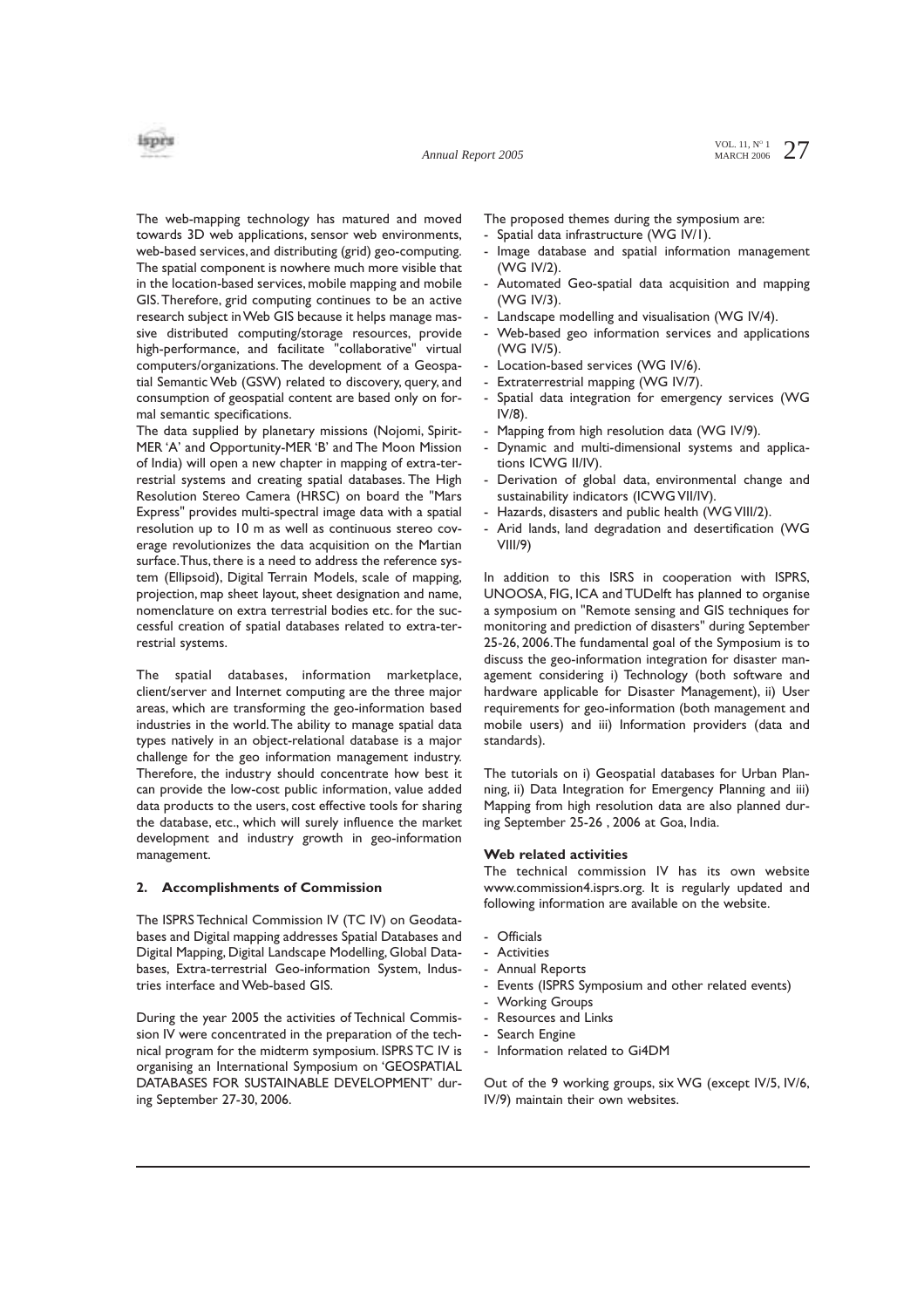

### **3. Working Group Activities**

#### **WG IV/1: Spatial Data Infrastructure**

Chair: Jie Jiang (China) Co-Chair: Gabor Remetey-Fulopp (Hungary) Secretary: Gang Han (China)

WG website: http://www.commission4.isprs.org/wg1/

#### **State of Science and Technology**

Spatial data infrastructure (SDI) is generally defined as technologies, policies, and people necessary to promote sharing of geospatial data at all levels of government, private and non-profit sectors, and the academic community. The goal of SDI is to reduce duplication of effort among agencies, improve quality and reduce costs related to geographic information, to make geographic data more accessible to the public, to increase the benefits of using available data, and to establish key partnerships with states, counties, cities, nations, academia and the private sector to increase data availability.

In recent years, significant developments have been made in SDI. Datasets of various types have been produced at national, regional and global levels. Efforts have also been made at city level. Currently the development of SDI is not well balanced in different countries and regions. Data updating, data harmonization, establishment of framework, establishment of GIS portals are some of the important issues related to SDI implementation.With the further development of SDI, increasing attention is paid to the application and service of SDI. More efforts should be undertaken to study application-related issues of SDI.

## **Accomplishment of Working Group**

- Held workshop on "Service and Application of Spatial Data Infrastructure, at Hangzhou, China during October 14-16, 2005. More than 100 registered participants from 14 countries/regions participated. Participants include from ISPRS Council, CEOS-WGISS, GSDI, ISO/TC 211, ISO/TC 204, FAO, PCGIAP, etc. 3 keynote speeches, 2 plenary sessions, 8 technical sessions and one technical training session were organised. 56 papers were presented and proceedings were published as hard copy and CD-ROM.
- WG Chair Jie Jiang participated in Africa GIS 2005 Conference held during October 31 to November 4 in City of Tshwane (Pretoria), South Africa and provided a halfday tutorial on "Service and Application of SDI" on October 30.
- Participated in ISPRS Workshops on 'Spatial Data Quality' and 'Spatial-temporal Modelling, Spatial Reasoning, Spatial Analysis, Data Mining and Data Fusion' during August 25-26,August 27-28,respectively, in Beijing, China.
- WG Chair Jie Jiang and Co-Chair Gabor Remetey-Fulopp participated actively the FIG Working Week 2005 and GSDI-8 in Cairo, Egypt,April 16-21, 2005.
- During 2005, WG Co-Chair Gabor Remetey-Fulopp has been
- -- Director of EUROGI (European Umbrella Organisation for Geographic Information) Working and Advisory Group on GIS on International Level,
- -- Invited member of the LOCs of the AGILE 2006 Conference
- Member, CEOS-WGISS (The CEOS Working Group on Information Services and Systems) Workshop scheduled for 2006 in Budapest.
- -- Secretary for the GSDI (Global Spatial Data Infrastructure Association ) Board of Directors
- Bureau member of UNECE WPLA (United Nations Economic Commission for Europe, Working Party of Land Administrations).

All these arrangements are strengthening the links between ISPRS WG IV/1 and the respective organisations.

- WG Co-Chair Gabor Remetey-Fulopp participated
- -- As moderator in brainstorming Think Tank on "Embracing Cultural Differences in a Global Spatial Data Infrastructure" held at the Massachusetts Institute of Technology, Cambridge, Massachusetts, USA between 17-19 August 2005
- INSPIRE Expert Group Meeting of the European Commission and presented a report on the role and features of the cadastre for the European Spatial Data Infrastructure (INSPIRE initiative) as formulated by the joint Working Group of the Eurogeographics and the Permanent Committee on Cadastre in the EU.
- Digital Earth 2005 Conference held in Tokyo Japan between 28-31 March. His presentation on the Spatial Data Interest Community with emphasis on ISPRS WG IV/1 activities attracted attention.
- Organised an Open Day devoted to the "Access and Re-use of Public Sector Information" in the context SDI in Budapest, on May 13, 2005 in conjunction with the European ePSInet Network and the Association of Hungarian Content Providers.
- Delivered a presentation on the "Challenges of the European SDI on the Land Administration" at the UNECE WPLA Workshop devoted to EU enlargement - Impact on Land Administrations held in Budapest between April 7-8, 2005
- Core WG member Peter Winkler, Honorary member of EARSeL participated the 25th EARSeL Symposium in Porto, Portugal, between June 6-11, 2005.
- Cooperation with other groups and organizations:
- ISPRS WG IV/8 "Spatial Data Integration for Emergency Services" and ISPRS IC WG II/IV "Dynamic and multi-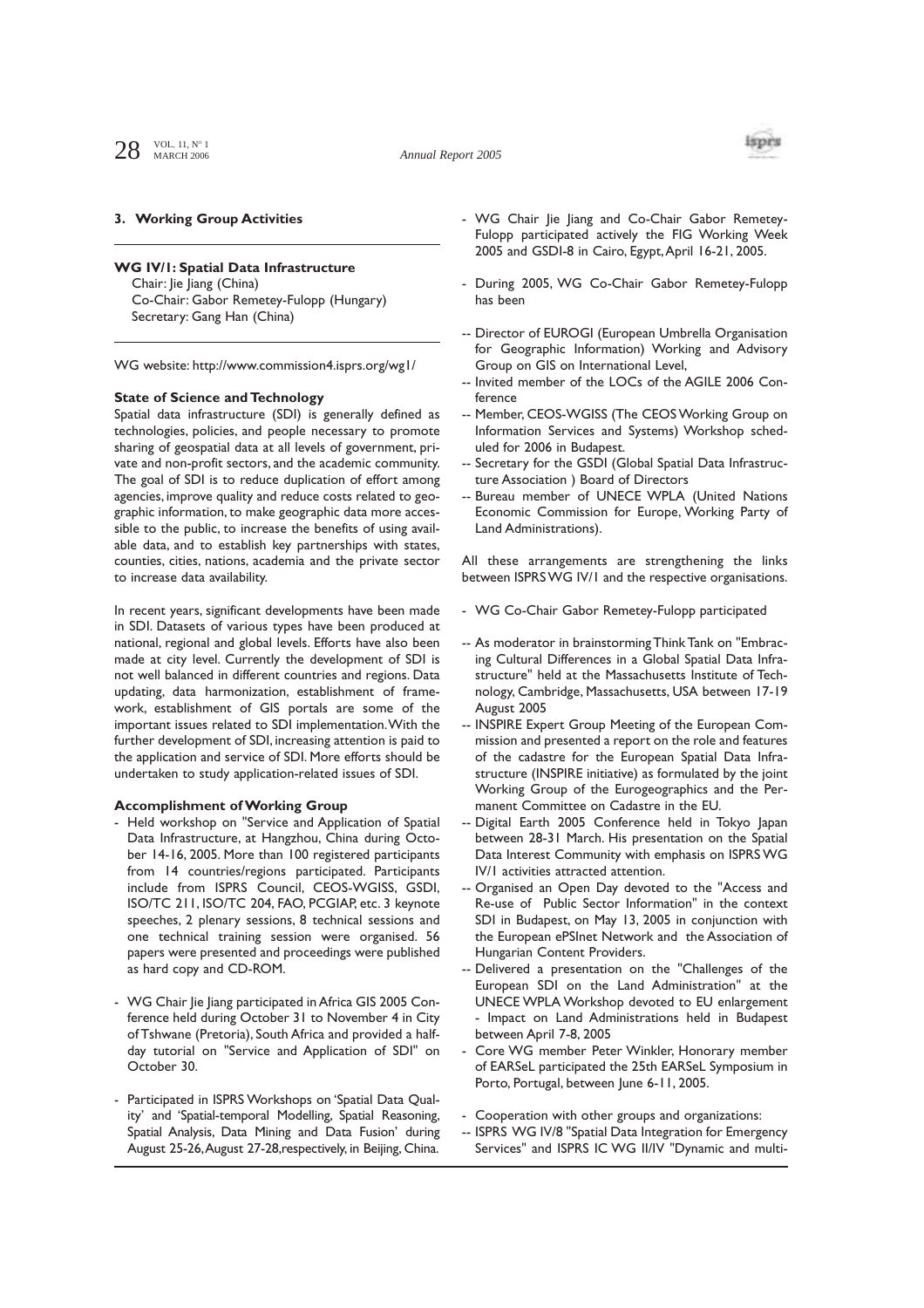*Annual Report 2005*

VOL. 11,  $N^{\circ}$  1 29 MARCH 2006

isprs

- dimensional Systems and Applications"
- -- PCGIAP (Permanent Committee on GIS Infrastructure),
- -- ISO/TC211 AG on Outreach
- -- EU DG JRC's Spatial Data Interest Community and Legally Mandated Organisations related to INSPIRE
- -- UN Geographic Information Working Group
- -- ITC,The Netherlands
- -- FIG (FIG Commissions 2, 3 7)
- -- EuroSDR (European Spatial Data Research Association)

# **Working Group News**

- 2006:To organize technical sessions in the Commission Symposium in Goa, India
- 2007: To organize a workshop on "Data Updating and Services" together with other WGs in summer, Beijing, China and the 2nd WG workshop in autumn, Budapest, Hungary.
- 2008: To organize technical sessions in 21st Congress in Beijing, China.

# **WG IV/2: Image-based Geospatial Information Management**

Chair: Peggy Agouris (USA) Co-Chair: Matt Duckham ( Australia) Secretary: Arie Croitoru (USA)

WG website: http://www.commission4.isprs.org/wg2/

## **State of Science and Technology**

An increased interest in the area of geospatial information management and analysis in geo-sensor networks has been witnessed.This includes both image-based (primarily video) and non-image-based sensors. The reason for this increased interest in geo-sensor networks stems not only from the great potential of this new paradigm to revolutionize the way by which data is collected, but also from the emergence of more mature algorithms for the management and harvesting of geo-sensor networks.As a result of that, an increasing number of publications on applications that geo-sensor incorporate geo-sensor technologies, primarily for habitat monitoring (An Analysis of a Large Scale Habitat Monitoring Application, Robert Szewczyk, Joe Polastre, Alan Mainwaring, John Anderson, and David Culler, The Second ACM Conference on Embedded Networked Sensor Systems, Nov. 2004).

Following this trend, an increased interest in image-based spatiotemporal data processing and analysis has been noticed. In particular, this includes content-based indexing, querying, data mining, and information retrieval in imageand video-based geospatial databases, and large spatiotemporal imagery database management and organization. A primary reason for this is the increased need for efficient spatiotemporal analysis primarily in the areas of emergency response and homeland security.As an example to a recent event that has emphasized the need for

image-based spatiotemporal analysis can be found in this year's hurricane season in the United States (in particular hurricane Katrina).

# **Accomplishment of Working Group**

- Participation in the collaborative ISPRS Workshop 'High Resolution Earth Imaging for Geo-spatial Information', during May 17-20, 2005, Hanover, Germany (WG IV/3).
- Members of WG participated in the ACM-GIS 2005 symposium that was held in Bremen, Germany. The symposium, which was held in conjunction with CIKM 2005, included sessions on moving objects, sensor networks, data integration and data mining, data structures and computational geometry, VR and 3D, data modelling, and image and shape analysis.
- Co-Chair Matt Duckham has participated in Pervasive 2005 (Munich, Germany), GISPlanet (Lisbon, Portugal), COSIT'05 (Buffalo, NY), and an IBFI Schloss Dagstuhl seminar (Saarbruken, Germany).

## **Working Group News**

- A workshop is being planned in 2007 either in conjunction with a major GIscience conference in USA or COSIT 2007 to be held in Melbourne,Australia.
- A special issue of ISPRS Journal of Photogrammetry and Remote Sensing l titled "From Sensors to Systems: Advances in Distributed Geoinformatics" in 2006.
- The WG will also be involved in the organization of the Second Workshop on GeoSensor Networks will be held in Boston, MA, in 2006.The workshop is expected to bring together experts from diverse research domains, including spatial databases and spatial information modeling, robotics and digital image analysis, mobile computing, operating systems, database management, and environmental applications.

# **WG IV/3:Automated geo-spatial Data Acquisition and Mapping**

Chair: Christian Heipke (Germany) Co-Chair: Peter Woodsford (United Kingdom) Secretary: Markus Gerke (Germany)

WG website: http://www.commission4.isprs.org/wg3/

### **State of Science and Technology**

There are many scientific groups doing research in automatic geo-spatial feature acquisition. One focus is on capturing of 3D objects.The use of sensors like laser scanners is of increasing importance, especially in combination with imaging sensors.The new digital sensors have become of interest for automatic image interpretation and object extraction research. Presently, the appropriate way to incorporate automatic image analysis into operational systems is by semi-automation, which is reflected by recent developments.

Emphasize is clearly shifting from pure data acquisition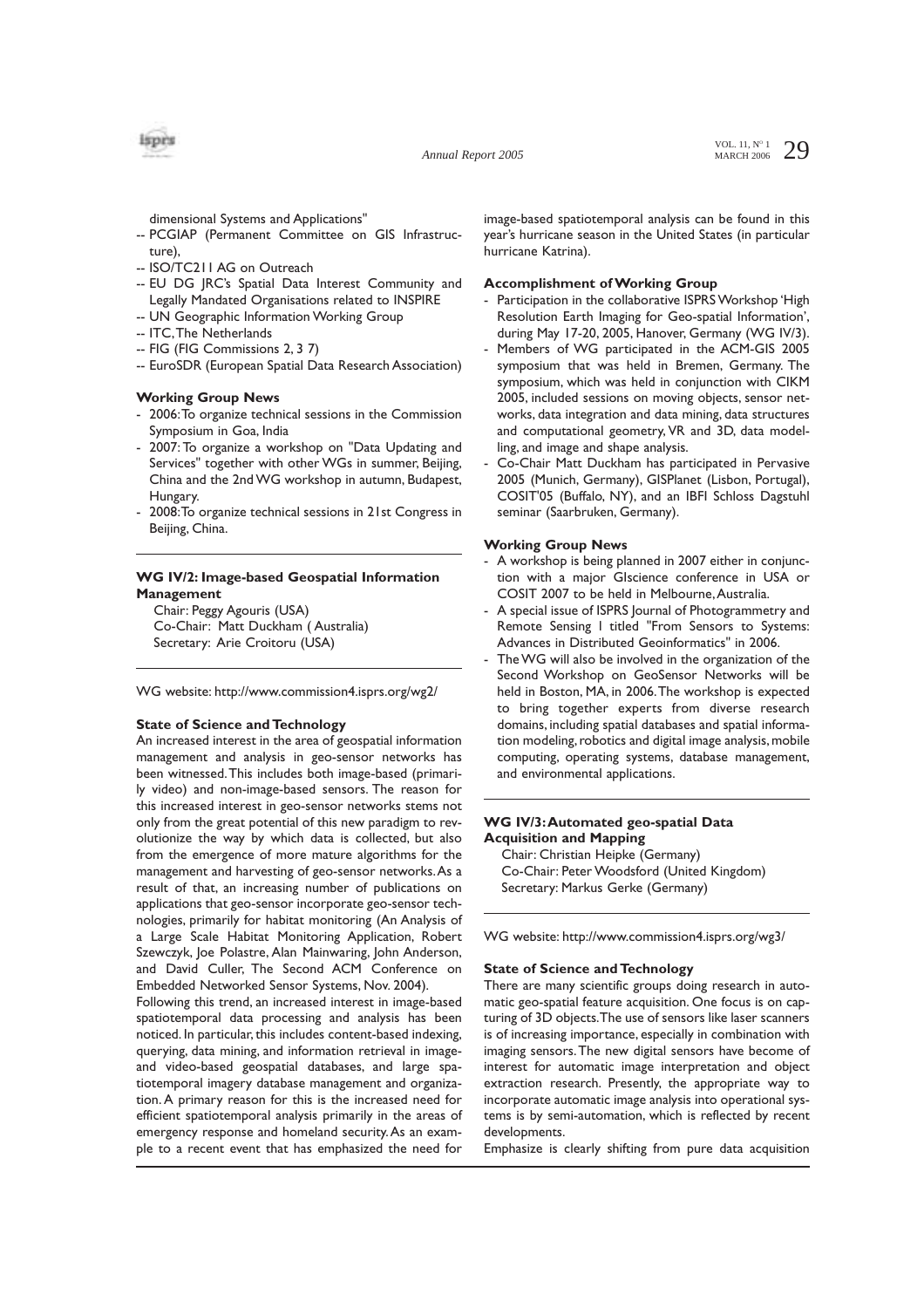and linear flow lines to updating existing databases.Therefore, data models now have an important role in updating. Nevertheless, in certain cases there remains a requirement for near-real time mapping.

Quality control and improvement are key concerns.There has been significant progress in managing topological change in geo-spatial databases, although full 3D topology is not yet solved. Positional accuracy improvement as an aspect of update is becoming an outstanding concern. Data models are becoming more complex, for instance update procedures need to maintain unique identifiers. An interesting development is that of CityGML (www.citygml.org/) with its provision for different levels of detail in the representation and transfer of 3D city models.

Digital photogrammetric workstations are increasingly integrated with GIS data management, so covering the complete process from data capture to data management, analysis, visualisation and dissemination.At present they are incorporating database and visualization functionalities, partly in 3D.

#### **Accomplishments of Working Group**

- Organised the Workshop on High Resolution Earth Imaging for Geospatial Information', May 17-20, 2005, Hannover, Germany (along with WG I/5). The Workshop was dedicated to the 75th birthday of Gottfried Konecny and special session was organised. 12 oral sessions and 3 poster sessions were organised. 52 oral and 25 poster presentations were made. One key-note address and 5 invited talks were delivered. 134 participants from 30 countries attended this workshop. A special issue in German PFG will appear during late 2005. The Workshop proceedings are available on http://www.ipi.uni-hannover.de.

## **Working Group News**

2006: WG-related sessions at Commission-IV-Symposium in Goa.

Special issue of ISPRS-Journal: Digital Aerial Cameras, to appear in 2006

- 2007: A Workshop on High Resolution Earth Imaging for Geospatial Information has been scheduled during May 29, Jun 1, 2007 in Hannover, Germany (along with WG I/2, I/5, I/6, possibly others).
- 2008: Xinjiang Workshop on Continuous Updating (in planning stage)

Continuation of collaboration with ICA: Incremental Updating & Versioning of Spatial Data Bases (A. Peled and T. Cooper)

# **WG IV/4: Landscape Modelling and Visualisation**

Chair: Jochen Schiewe (Germany) Co-Chair: Marguerite Madden (USA) Secretary:Thomas Jordan (Germany)



WG website: http://www.commission4.isprs.org/wg4/

#### **State of Science and Technology**

Landscape Modelling and Visualization are central tasks for characterizing the current environmental conditions, assessing trends and predicting future states. Hence, the results are crucial information for decision makers working for a sustainable environment from various view points and at different scales.

With both, advancements in sensing and visualization technology on one hand, and increasing user demands with respect to semantical and geometrical accuracy, near real-time access to the information and the various displaying formats on the other hand, manifold research has to continue in these areas, which will be accompanied and forced by this Working Group. In particular, the focus will be on i) efficient and enhanced landscape data and information representation for decision support; ii) continued efforts be made to accurately and comprehensively model the landscape through visualization and landscape metric computation, iii) advancements in telepresence, virtual, and augmented reality technology be integrated with remote sensing to develop full sensory experience of virtual environments and iv) the usability of photorealistic rendering vs. non-photorealistic rendering.

### **Accomplishments of Working Group**

A workshop was organized along with Annual American Society for Photogrammetry and Remote Sensing (ASPRS) Confrence during March 9-10, 2005.Two sessions were organized. 25 participants attended this workshop.

#### **Working Group News**

A publication of special issue of ISPRS journal on 'Landscape Modelling, Analysis and Visualization.' has been planned.

- 2006: Oral and poster sessions in the course of the Symposium of ISPRS Commission IV, to be held February 28-March 2, 2006 in Goa, India.
- 2007: Joint Workshop with other WGs of ISPRS (like IV-6), time and location (in Germany) still to be determined.

# **WG IV/5:Web-based Geo-information Services and Applications**

Chair: Mukund Rao (India) Co-Chair: Songnian Li (Canada)

#### **State of Science and Technology**

New and active OpenGIS initiatives related to WG IV/5 terms/topics include

the Open Geospatial Consortium's Web Map Service (WMS) Implementation Specification has been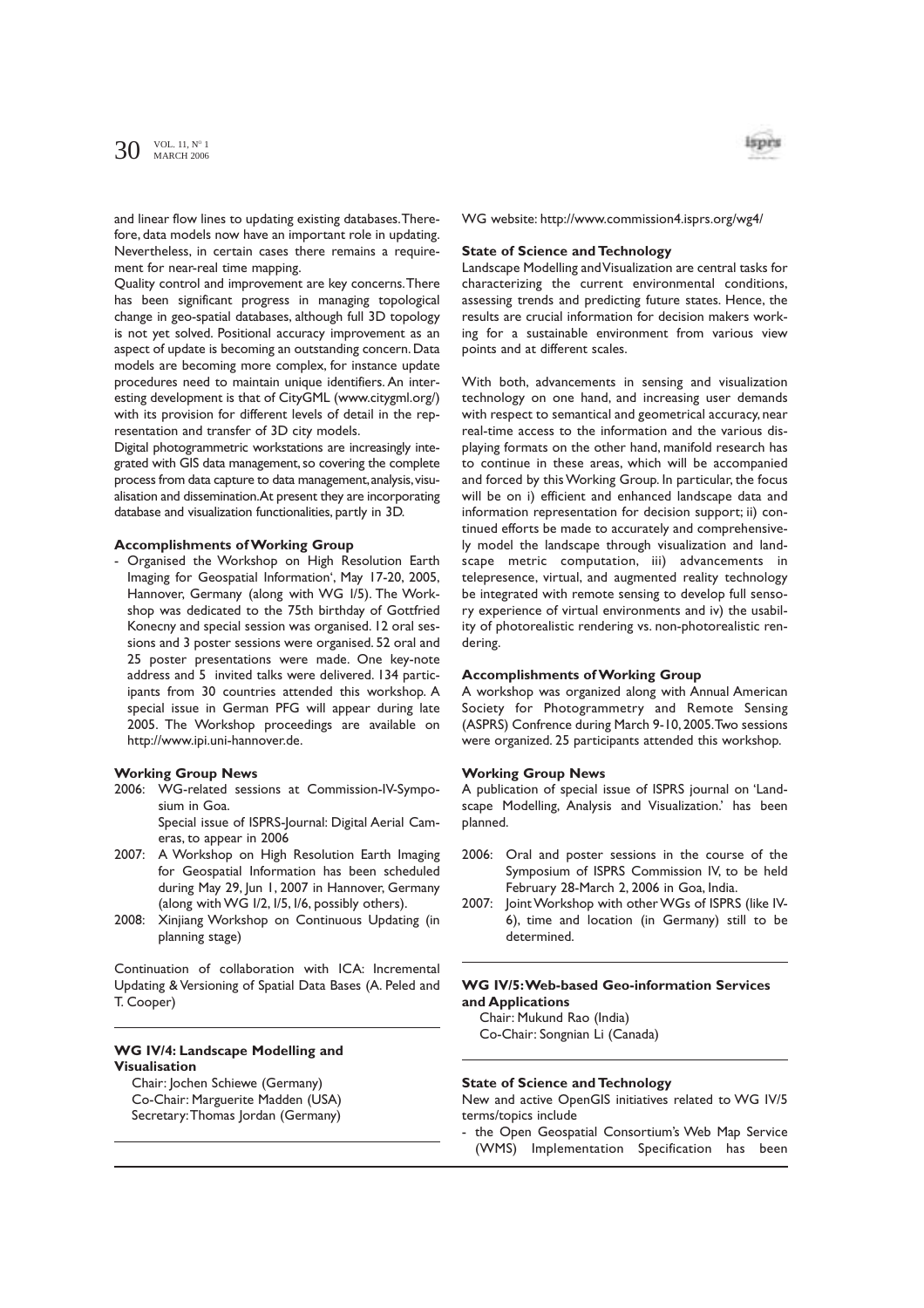approved as International Organization for Standardization (ISO) Standard;

- OGC continues to work on its Web Services Specifications (Phase 3) to enable an interoperable, multi-source decision support environment, Specially in the areas of Common Architecture, Sensor Web Enablement, Geo-Decision Support Services, Geo-Digital Rights Management, and Open Location Services;
- the development of a Geospatial Semantic Web (GSW), where discovery, query, and consumption of geospatial content are based on formal semantic specification; and
- the development of the OpenGIS Web Services Context Document Schema Interoperability Experiment.

Grid computing continues to be an active research subject in Web GIS because it helps manage massive distributed computing/storage resources, provide high-performance, and facilitate "collaborative" virtual computers/organizations. The Commission on Maps and the Internet, ICA has quite actively organized workshops since 2004 on Ubiquitous, Pervasive and Internet Mapping; Location Based Services & Telecartography; Geographic Hypermedia; Open Source Geospatial; and Internet-Based Cartographic Teaching and Learning.These developments are closely related to WG IV/5 terms of references.

Another series of workshops is the International Workshop on Web and Wireless Geographical Information Systems (W2GIS), which also actively involves the topics on Web-based GIS and GIServices. It's in discussion now that WG IV/5 may be involved in the organization of its 6th workshop in 2006.

#### **Accomplishments of Working Group**

Co-Chair Songnian Li involved in organizing the 13th International Conference on Geoinformatics, held in Toronto,August 17-19, 2005.

WG IV/5 has completed its website testing and will have it officially linked to ISPRS website soon.

### **Working Group News**

An ISPRS Workshop on Web Geoinformation and Services is being planned in 2007.

A book on development in Web GIS is being planned.

#### **WG IV/6: Location based Services**

Chair: Michael Hahn (Germany)

Co-Chair: Stephan Nebikar (Switzerland)

- Website: http://www.isprswg46.hft-stuttgart.de

#### **State of Science and Technology**

A growing diversity in the field of mobile data services was a main motivation to form the Open Mobile Alliance in 2002. With a membership of nearly 400 companies spanning the mobile industry value chain, the OMA has established itself as the leading international standards body for mobile specifications. OMA defines industry wide requirements, architectural frameworks, and industry specifications for enabling technologies and end-toend interoperability.

Conventions like the annually organised "CITA Wireless" show that most LBS applications are not as advanced as assumed in many cases. Here we understand an LBS application as one that knows the current real-time location of a mobile device, which creates a spatial zone around the current location, that performs a "what's near me" query, and then delivers driving, traffic, and other information which relates the current position to the specified destination. Navigation advisors and friend finders (e.g. MapQuest(R) Find Me) are the prominent exceptions. Beyond those there are lots of applications which still to be developed.

#### **Accomplishments of Working Group**

An expert meeting "3D GI 2005" was organised by the Co-Chair Stephan Nebiker at the Basel University of Applied Sciences in Switzerland, October 19, 2005. The focus of 3D GI 2005 was on Geoinformation services, which is a major objective of our WG ToRs. Around 20 participants attended the expert meeting. A follow up event of the expert meeting was the workshop "3D GI 2005" which was organised at the same location on October 20 and 21, 2005.

A Web page (http://www.isprswg46.hft-stuttgart.de/) has been set up which gives details about the current WG activities. Further, the WG objectives and the forthcoming events supported by the WG are announced on this page.

The working group is in contact with the open mobile alliance in particular with its Location Working Group. Specifications, open standards and interoperability issues which are addressed in the ToRs of our WG are particularly pushed by this international specifications setting body.

#### **Working group News**

2006: Organising 3 sessions during the midterm symposium of Commission IV on 'Geospatial Databases for Sustainable Development'.

> Providing support to an International Workshop on 3D Geoinformation organized by the University Teknologi Malaysia in August 2006 in Kuala Lumpur.

> Organising a (student) competition on "LBS related to themes of the ISPRS".

> Topic 1: Levelling using digital cameras or PDAs with digital cameras, or mobile phones with digital cameras.

Topic 2: Creation of a location based BLOG

Common to both ideas is that mobile low cost equipment should be employed and innovative solutions are in the focus of this competition.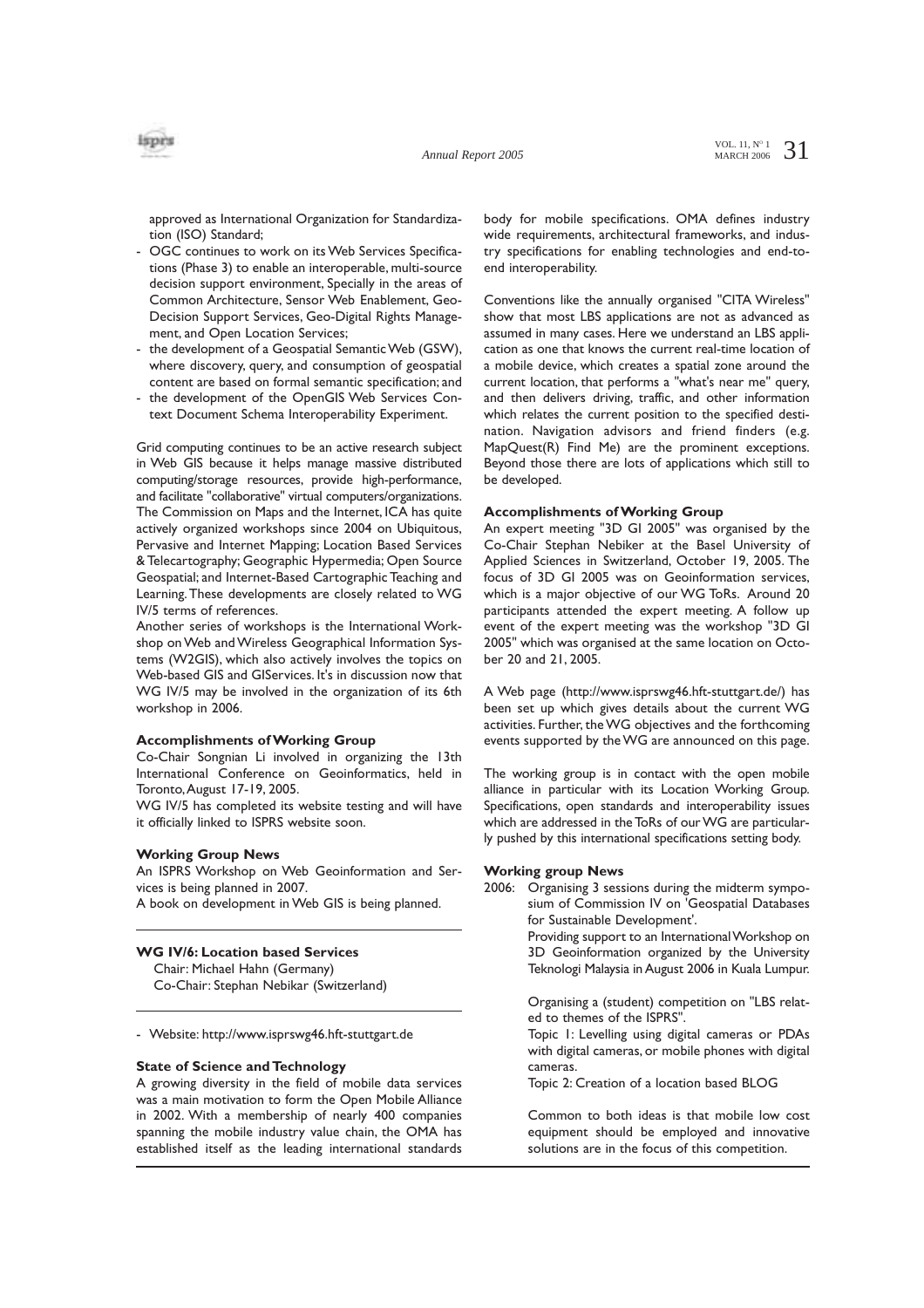

2007: A workshop is being planned.

# **WG IV/7: Extraterrestrial Mapping**

Chair: Jurgen Oberst (Germany) Co-Chair: Paul Schenk (USA) Secretary: Marita Wählisch (Germany)

WG website: http://www.commission4.isprs.org/wg7/

# **State of Science and Technology**

The past decade has seen a number of successful and spectacular planetary exploration missions. NASA orbiters and landers are exploring Mars. Cassini is beginning its orbital tour through the Saturnian System and has returned first image data from the satellites of this giant outer planet. Messenger, launched earlier this year, is headed for Mercury. On the European side, Mars Express and its onboard High Resolution Stereo Camera (HRSC) are mapping the surface of Mars from orbit in 3-D; Smart-1 is approaching the Moon.

With the public showing renewed interest in space- and planetary exploration, space agencies worldwide have expressed ambitious plans for new planetary missions. NASA is continuing its strong Mars Exploration Program and has just announced a major initiative for a return to the Moon. Likewise, ESA is planning to launch missions to Venus (Venus Express) and Mercury (BepiColombo). Japan will send the Lunar-A and the Selene spacecraft to the Moon. Likewise, India and China are preparing their own lunar orbital missions.

With this large number of planetary missions coming at a quick pace and returning an ever increasing volume of data, there is an emerging need for advanced methods, techniques, and spatial systems to support space exploration with high-resolution, high-precision mapping data.

# **Accomplishment of the Working Group**

A meeting of the working group was organized on June 20-24 in Singapore, which included 20 presentations, see report in http://www.isprs.org/publications/highlights/ highlights0905/10HL0905Society.pdf

A get-together of working group members during the HRSC (the High Resolution Stereo Camera on Mars Express) team meeting that took place in London, 9-10 September.A project of comparisons of DTM-processing software and data products for the Mars Express stereo camera HRSC was initiated. Target sites and standard image data have been identified for this comparison, and work guidelines have been set up. This project involves all Photogrammetry/Cartography Institutions that participate in the HRSC project.The results will be presented at the coming ISPRS meeting of the commission IV next year.

**Working group News** 2005: Working group meeting:

- following the Lunar and Planetary Science Conference, Houston,TX,
- special session at the EGU (European Geosciences Union) Meeting,Vienna
- special session at the AOGS (Asia Oceania Geosccience Society) Meeting, Singapore
- 2006: Extra-Terrestrial mapping / Working group meeting, preferably together with project team meetings, e.g. of MarsExpress, Berlin.
- 2007: Working group meeting, preferably in the form of a special session at large geosciences meetings.

## **WG IV/8: Spatial Data Integration for Emergency Services**

Chair: Sisi Zlatanova (The Netherlands) Co-Chair: Jonathan Li (Canada) Secretary:Andrea G. Fabbri (The Netherlands)

WG website: http://www.commission4.isprs.org/wg8/

## **State of Science and Technology**

Crisis response is a very specific phase of disaster management. Data collection for emergency response and especially on 3D reconstruction from various sensors is very critical (N. Pfeifer, N. Kerle, J. Li).The need of 3D for emergency response was discussed continuously in the group.A paper on this topic was published in GIM International by the chairs of the group. In general the interest of 3D is rapidly increasing. 3D GIS is desirable but still many institutions involved in emergency response are challenged various more important questions related to 2D.The interest in 3D is observed mostly amongst young people, who do not really have experience with geospatial data. Progress in 3D data structuring and visualization is striking.A special attention is paid more and more on integration of CAD and 3D GIS. A very promising development is the work of the OGC CAD/GIS group which is actively cooperation with some members of WGIV/8 (e.g. T. Kolbe).A work was initiated on (3D) services for evacuation from buildings and 3D visualization of routes (Y. Lee., N.Pfeifer, S. Zlatatnova.The work on 3DGazetter is also in progress but still at a very initial stage (H. Scholten,A. Camara and S. Zlatanova).The WG is actively following the developments with EU large projects regarding disaster management such as ORCHESTRA, GMES, DIMISCO, INSPIRE, etc. via the members of the group. The group is actively cooperating with AGILE, EuroSDR, OGC, working groups from FIG, ICA and EC (Directorate Environment).

## **Accomplishments of Working Group**

- Organised the First International Symposium on Geoinformation for Disaster Management. Information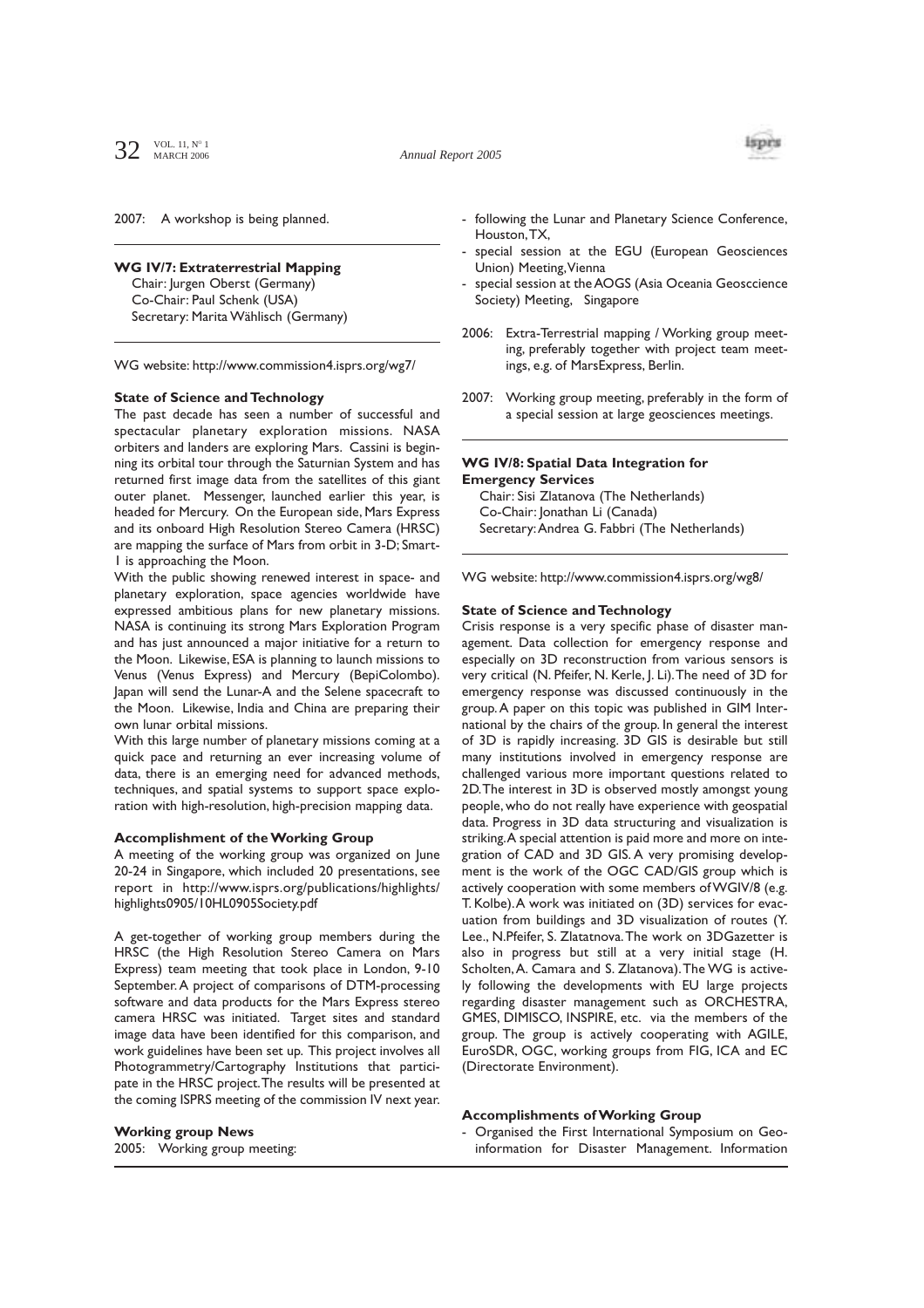

about the Symposium (including many .ppt presentations) is available on http://www.gdmc.nl/events/ gi4dm. The papers of the symposium are published by Springer titled "Geo-information for Disaster management".

- Research seminar on Homeland security, 8 May, Baltimore. Information about the seminar can be find on http://www.bentley.com/enUS/Corporate/News/ Quarter+2/Geospatial+Research+Seminar.htm. The papers from the seminar are in process of publishing in Directions magazine http://www.directionsmag.com. The most important observation of this seminar was that the priorities in North America and Europe slightly differ. The North America institutions invest much more resources in homeland security compared to Europe.
- During the GIS planet conference (30 May,- 2 June, Estoril, Portugal) were given two workshops on technology on Emergency Response with members of the group (H. Scholten, M. Kevany, M. Goodchild, A. Camara).The workshops discussed all aspects of emergency response: from data collection, processing and organization to analysis and visualization on different devices. The workshop provided a good overview on user requirements for all risk management.
- One week of this year Vespucci summers school (3-8 July, Fiessole, Italy, http://www.vespucci.org/) was devoted to disaster management. The week was extremely interesting not only because of the excellent atmosphere and interaction between teachers and students but also because of the possibilities to explore 'realtime' (geo-)information provided on the web for citizens.The results of the on-the-spot-created case study regarding terrorist attack in London were recently published in GeoInformatics Magazine.

The WG was involved also in the organization several other workshops and symposia on related topics. Short description is given bellow.

## **Working Group News**

2006: The Second Symposium onGeo-information for disaster management, 25-26 September, 2006, Goa, India.

International Workshop on 3D GeoInformation 2006, Kuala Lumpur, Malaysia

"Remote Sensing and GIS techniques" Zlatanova& Nayak (eds.), publisher Spinger, based on selected papers from the second international symposium on GI4DM.

"GI-technology for emergency response" is in progress and will be published by Taylor& Francis within the ISPRS book series.

**WG IV/9: Global data base**

Chair: Hiromichi Fukui (Japan) Co-Chair: John Kineman

**WG IV/10: Mapping from High Resolution Data** Chair: David Holland (UK)

Co-Chair: Pradeep Srivastava (India)

# **State of Science and Technology:**

On the Technology front, the year 2005 saw the launch of (i) CARTOSAT-1, a dedicated stereo satellite with 2.5 m panchromatic resolution and 27.5 km swath by the Indian Space Research Organisation on May 5 and TOPSAT, a 120 kg micro satellite, with a 2.5 m panchromatic/ 5 m multispectral resolutions and 25 km swath by the UK consortium of companies funded by British National Space Centre and the UK Government on October 27.

On the Science front, University of Osnabrueck, Vechta, Germany (M. Ehlers) has developed a panchromatic and multi-spectral data fusion technique based on the standard Intensity-Hue-Saturation technique combining filter-

| 28-30 Nov 2005   | 3rd International Symposium on LBS and TeleCartography,    | Georg Gartner              |
|------------------|------------------------------------------------------------|----------------------------|
| Vienna, Austria  | ICA Commission on Maps and Internet                        | georg.gathner@tuwien.ac.at |
| 14-16 Oct 2005.  | ISPRS Workshop on Service and Application of Spatial       | lie liang                  |
| Hangzhou, Chian  | Data Infrastructure, WGIV/I, WGVI/8, WGII/IV               | jjie@nsdi.gov.cn           |
| 19-30 Aug 2005   | Joint Workshop of ISPRS and DAGM on Object Extraction      | Franz Rottensteiner        |
| Vienna, Austria  | for 3D City Models, Road Databases and Traffic Monitoring, | rottensteiner@unsw.edu.au  |
|                  | WGIII/4, III/5, WGIV/8                                     |                            |
| 17-19 Aug. 2005, | 13th International Conference on Geoinformatics            | Jonathan Li                |
| Toronto, Canada  | "Coping Disasters across Continents"                       | junli@ryerson.ca           |
| 26-28 July 2005, | 4th International Conference on Environmental Informatics  | Jonathan Li                |
| Xiamen, China    | (ISEIS 2005)                                               | junli@ryerson.ca           |
| 21-22 June 2005  | First International Workshop on Next Generation            | Gerhard Groeger            |
| Bonn, Germany    | 3D City Models                                             | groeger@uni-bonn.de        |
|                  |                                                            |                            |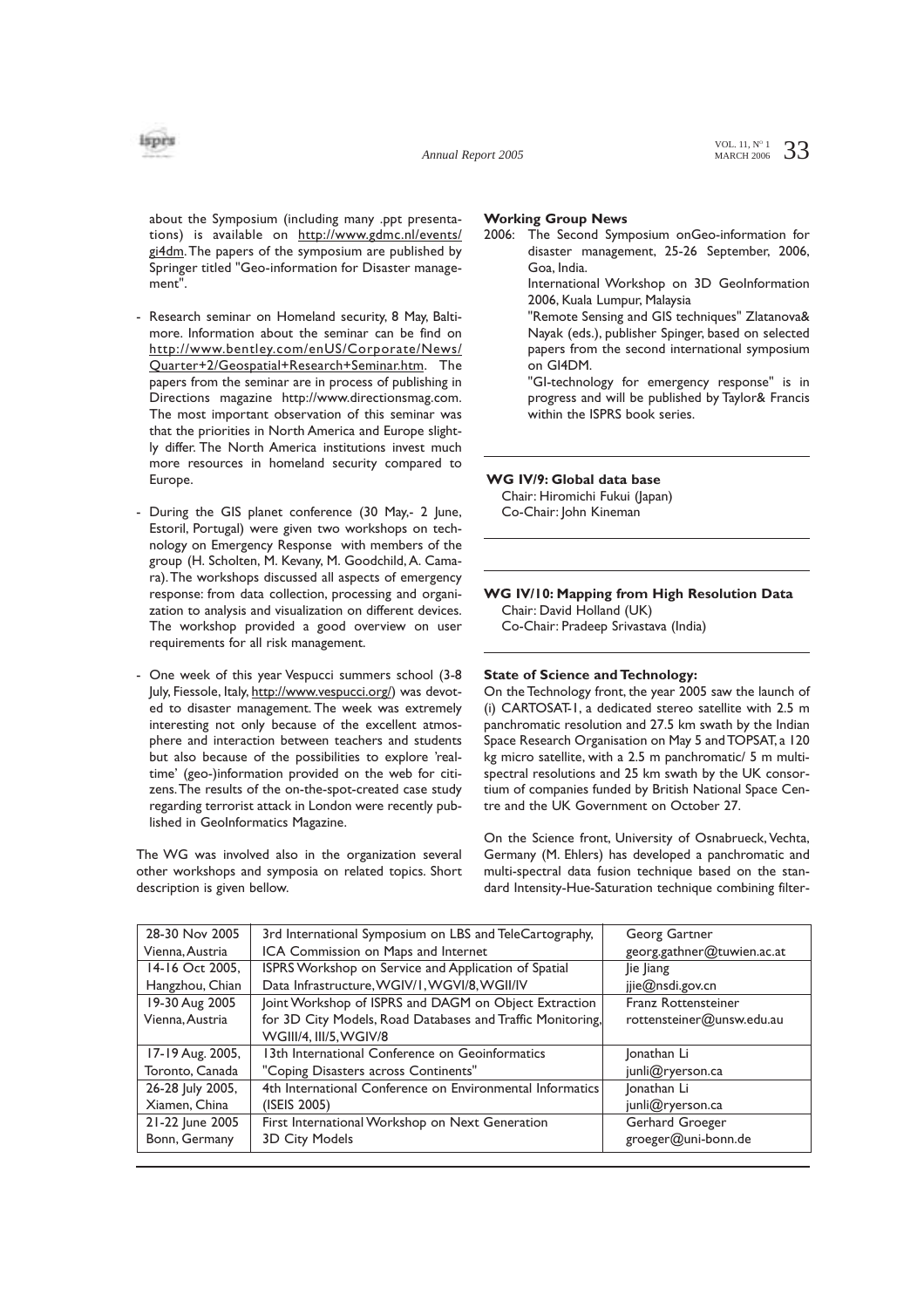*Annual Report 2005*



ing in the Fourier domain which allows for better retention of original spectral characteristics in the fused image. S.P. Kozaitis and R.H. Cofer report on lineal feature detection using multi-resolution wavelet filters in PE&RS, June 2005 to automatically detect seed pixels. P.M. Dare describes a shadow analysis technique in the high resolution satellite imagery in urban areas in PE&RS Feb. 2005. L.C Chen et al. report a novel adaptive patch projection technique for the generation of ortho-photos from satellite images in PE&RS, Nov. 2005.T. Podobnikar reports on production of an integrated DTM from multiple such data sets of different quality in the Int. J. of Geographic Information Science, Jan 2005.

### **Accomplishments of Working Group**

#### **Working group News**

2006: One-day seminar on "Mapping Potential of Cartosat-1 Mission" at Hyderabad, India during the first quarter of 2006. One-day tutorial on "Exploitation of topographic height information generated from Space-borne

Imagery" prefixing the September 2006 Goa Symposium is being planned.

2007: Join hands with WG I/5 and WG IV/3 - an International Workshop on "High Resolution Earth Imaging for Geospatial Information" to be held in Hannover, Germany during May. 29 - June 1st, 2007.

A Workshop along WG I/4 and Annual Conference of the Remote Sensing and Photogrammetry Society (RSPSoc) during September 12-14, 2007

# **j. Other Relevant Information**

## **k. Commission Officer Address Update**

Chair WG IV/4: Landscape Modelling and Visualisation

Jochen Schiewe

Research Centre for Geoinformatics and Remote Sensing University of Osnabrueck

Kolpingstr. 7, 49069 Osnabrück, Germany (Room 01/310) Tel: +49 541 / 969 - 4631 (Sekretary: -4591)

Fax: +49 541 / 969 - 4061

E-Mail: jschiewe@fzg.uni-osnabrueck.de

URL: http://www.fzg.uni-osnabrueck.de/mitarbeiter/ schiewe/ index.html

Chair WG IV/5:Web-based Geo-information Services and Applications

Mukund Rao Navayuga Spatial Technologies Pvt. Ltd. 124, 3rd Floor, Surya Chambers Murugeshpalya,Airport Road Bangalore 560017, India. Tel: +91 80 252261111 Fax: +91 80 23346376 E-mail: mukundr@blr.vsnl.net.in

# **TECHNICAL COMMISSION V Close-range Sensing: Analysis and Applications President: Hans Gerd Maas, Secretary: Danilo Schneider**

### **1 State of Science and Technology of Commission Topics**

Commission V covers a field, which has traditionally been referred to as terrestrial photogrammetry or close range photogrammetry.This field seen a strong growth over the past two decades, with fields such as industrial quality control, robotics or biomedical vision depicting major depicting major new fields of activity.While these applications fields are usually not considered under the umbrella term 'geosciences', they clearly match with the definition of the term 'photogrammetry'. Following this tendency, the focus of Commission V has propagated into a wide range of new application fields during the past years. A central issue in many developments is the integration of sensor technology with fully automated data processing schemes to generate highly automated online or real-time photogrammetric measurement systems. Here we often find the term 'image engineering', standing for custom-made solutions based on active and passive

sensing and illumination devices combined with task-specific image analysis techniques.

These tendencies have caused a clear shift in Commission V activities. While the commission was formerly mainly focused on applications such as cultural heritage recording and documentation, many promising new application fields are found in industrial design, production and quality control processes. Sophisticated image engineering approaches were developed to support the reliability of image analysis procedures and to achieve success rates beyond 99.9% in fully automatic multi-ocular photogrammetric 3D measurement systems. Active systems based on cameras combined with projection techniques allow for 3D surface measurements at data rates beyond one million points per second. In addition, they allow for the realization of powerful illumination algorithms in vision systems used for example in reverse engineering. These techniques have opened immense new markets for photogrammetry, which have only rudimentarily been exhausted by now.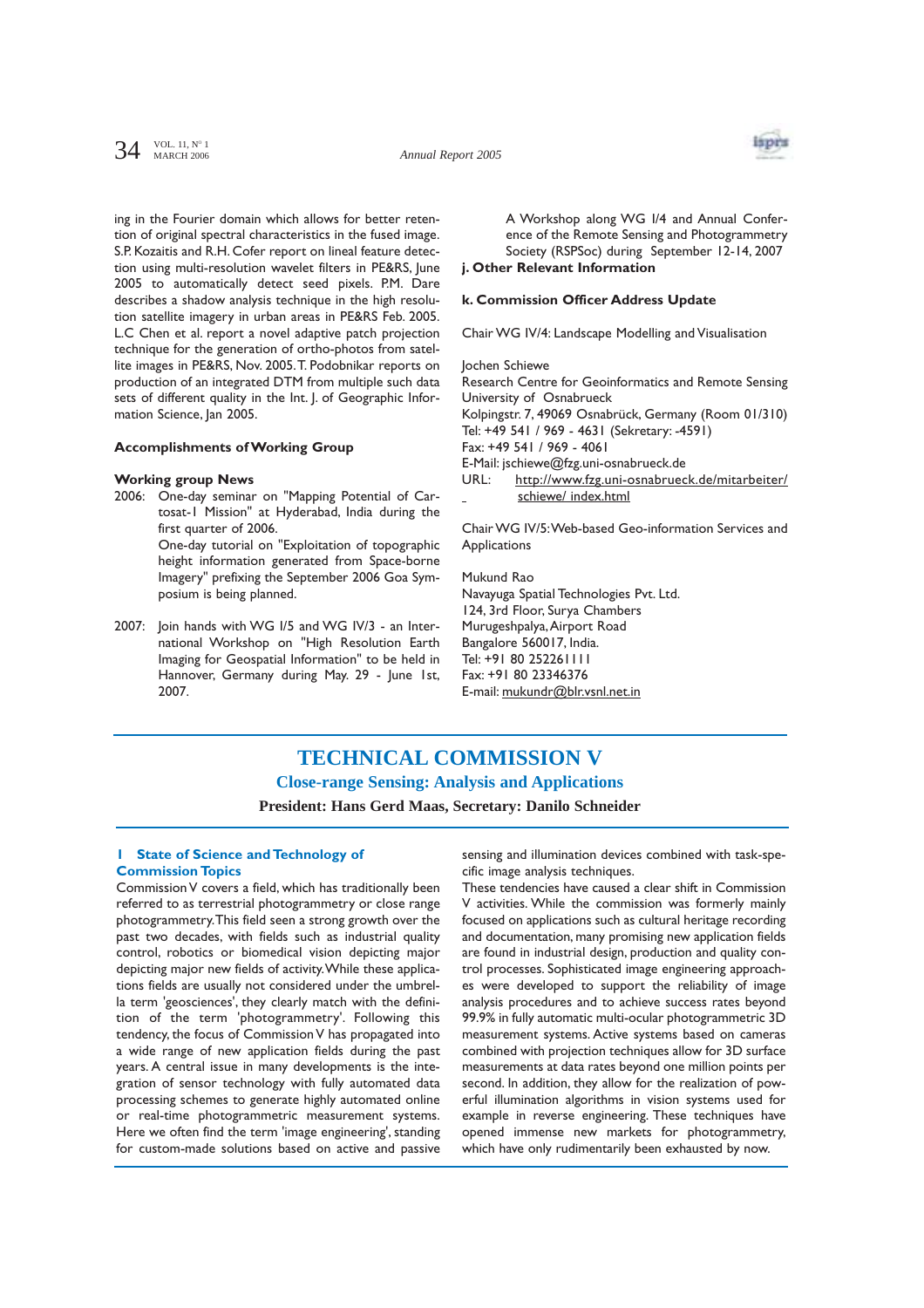

*Annual Report 2005*



valuable contributions. New application fields can also be seen in tomography data processing and in biometry, where photogrammetric techniques are used in applications ranging from forestry to raster electron microscopy.

Commission V has always been successful in attracting many 'non-photogrammetrists' - noting that this term is undefined and that everybody extracting quantitative information from imagery is actually a photogrammetrist. Commission V has also seen a large number of successful research projects passing into practical application, thus

Triangulation-based laserscanners have been used in industrial measurement systems for more than two decades.The advent of terrestrial laserscanners based on time-of-flight or phase-measurement principles, which offer a range of several hundred meters and a data rate in the order of 10 kHz or more, has added a new dimension to cultural heritage recording in recent years. Laserscanners also depict a rather powerful instrument for new market sectors such as facility management. Laserscanners and laserscanner data processing can be considered a bridge between photogrammetry and traditional engineering geodesy, with the instrument design resembling the one of geodetic instruments and point cloud processing principles derived from photogrammetric image processing and image analysis techniques. Laserscanner and high resolution camera sensor data fusion depict a topical research issue in this field. Range cameras, combining a greyvalue image and a simultaneously recorded depth image, form a new interesting device in this field. Besides conventional central perspective digital cameras and laserscanners, diverse unconventional sensor types are becoming popular. Many of these can be summarized in the category of omni-directional vision systems.

Commission V delivers many contributions to the development of virtual reality products, with applications fields ranging from cultural heritage to animation and movie production. In addition to the generation of high quality textured 3D object models, multi-ocular image sequence processing introduces time as the 4th dimension, allowing for manifold applications in 3D motion analysis. Image sequence analysis and sensor fusion also play a major role in the development of mobile mapping systems and in autonomous vehicle navigation tasks. Beyond this, the fusion of sensorics, photogrammetric data processing, CAD, GIS and VR techniques has recently opened new research and application fields in augmented reality.

Besides industrial applications, medical imaging can be considered an application field with a strong growth potential, where photogrammetric techniques can deliver

opening new fields of activity and creating new markets for photogrammetrists.

### **2 Accomplishments of Commission during the current year**

Commission V consists of six working groups plus three intercommission working groups, emphasizing links to Commission I and Commission III.The following diagram shows the commission structure:

After several successful workshops conducted by Commission V working groups in 2005, the next event will be the Commission V symposium, which will take place in Dresden 25-27. September 2006. Contributions will be accepted on the basis of a full paper review, coordinated with Commission III. The deadline for the submission of papers is 1 april 2006. Commission V will have both printed proceedings and web access to all papers.

Another series of workshops is planned for 2007. Detailed information on Commission V structure and activities can be found on http://www.commission5.isprs.org/.

# **3 Working Group Activities During the current year**

### **3.1 WG V/1: Industrial vision metrology systems and applications**

Chair:Thomas Luhmann (Germany) Co-Chair: Frank van den Heuvel (The Netherlands) Secretary:Werner Tecklenburg (Germany)

### **3.1.1 Progress, needs, and developments**

WG V/1 covers a wide range of topics that reach from digital imaging sensors, mathematical modelling, and image analysis to application-oriented issues and standardizations. Consequently, the working group has links with other ISPRS working groups and non-photogrammetric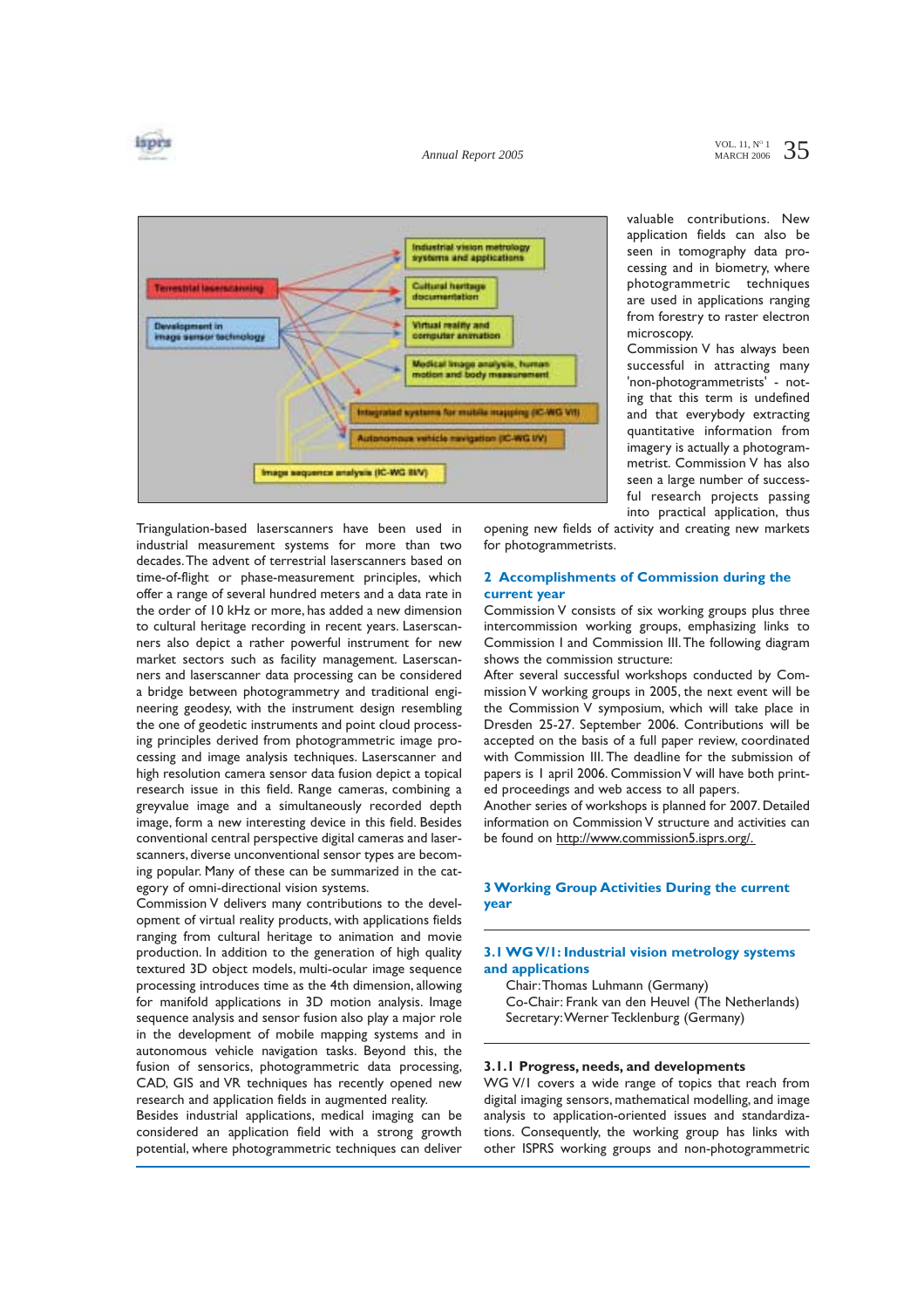

groups as well. As a significant trend during the past 10 years one can recognize a decreasing interest of industrial users in the work of ISPRS. Hence, it is one objective of our working group to intensify contacts to industry and system suppliers.

The recent technical development is characterized by a number of technological progresses. Digital imaging sensors are available with up to 40 Mpixel for still-video cameras, and more than 1.5 Mpixel for digital video cameras. New data interfaces (e.g. CameraLink) with higher data rates offer new chances for real-time applications. Special digital sensor systems like high-speed cameras, panorama cameras, stereo-cameras, CMOS cameras, intelligent cameras etc. enable new applications but new demands on photogrammetric processing and software as well. Hybrid sensor solutions (e.g. fringe projections, laser, GPS/INS) are of increasing interest especially in the field of largescale metrology. Here photogrammetric solutions are combined with different sensor data, e.g. laser trackers and laser scanners.

Automation is obviously one of the most challenging tasks in industry. Successful systems of today usually work with coded targets that can be identified and located in 3D fully automatically. Non-targeted objects and object parts are much more difficult to measure, e.g. contours and edges. Although numerous algorithms are known, a high level of reliability and accuracy is often not achieved.

#### **3.1.2 Accomplishments of the working group**

WG V/1 activities have concentrated on establishing a closer cooperation between CMSC (Coordinate Metrology Systems Conference, USA) and our WG.Thomas Luhmann has attended the conference in July 2005 where he had the opportunity to deliver ISPRS Comm.V flyers and where he could present Dresden as the city of the next symposium. In addition, he had a meeting with the CMSC board in which they have discussed the formal and informal aspects of the future cooperation. As a first step, cross-links to each other's webpages have been created. For the next time they have agreed to discuss an eachwise sponsorship for members of ISPRS and CMSC to visit each other's conferences. This issue is of course a matter of the Commission V president who will be informed in time in more detail. The CMSC conference has gathered about 200 participants and more than 20 exhibitors. For our working group this is probably the most interesting place besides the German Control Fair and the Optical 3-D conference.WG chairmen are optimistic that a formal cooperation between both groups can be established very soon.

WG V/1 has co-organized the 2nd workshop on Panoramic Photogrammetry, held in Berlin 2005. In addition a special WG V/1 session could be organised for the conference on Optical 3-D Measurement Techniques 2005 in Vienna.

#### **3.1.3 Forthcoming activities Meetings:**

- Participation on CMSC, Orlando, Florida, 2006.
- Working group sessions on Commission V symposium, Dresden 2006.
- Co-organisation of the next Panoramic Photogrammetry workshop, Berlin, 2006.
- Other activities:
- A mailing list of about 500 addresses is used to deliver WG e-mails. However, more effort must be spent in order to get responses by WG members, and to establish a filtered list of those who are interested in contributing to the WG.

#### **3.2 WG V/2: Cultural heritage documentation**

Chair: Pierre Grussenmeyer (France) Co-Chair: Klaus Hanke (Austria) Secretary:Tania Landes (France)

#### **3.2.1 Accomplishments during 2005**

A web site for ISPRS Working Group V/2 has been established at http://photogeo.insa-strasbourg.fr/isprsV2.html (official address is http://www.commission5.isprs.org/wg2/) ISPRS WG V/2 chairs and regional coordinators participated:

- at CIPA 2005 Symposium "International Cooperation to Save the World's Cultural Heritage" in Torino (Italy) from Sept. 26th to October 1st. More than 300 participants from 30 different countries were present and the proceedings contain 217 papers available at http://cipa.icomos.org.
- at CIPA Executice board meeting in Torino (before the congress): Grussenmeyer, Hanke, Rüther,Takase.

## **3.2.2 Working Group News and Proposed Future Program**

ISPRS WG V/2 will assist with the technical program and participate in:

2006:

- Sept. 25-27: Commission V Symposium 'Image engineering and vision metrology', Dresden.
- Oct. 30 Nov 4: possible CIPA Workshop in Limassol, Cyprus (Organizer: Marinos Ioannides)
- November or December: possible Aluka/UCT/CIPA/ ISPRS/Africa 2009 workshop in Monbassa-Kenya (Organizer: H. Rüther)

2007:

- June: ISPRS WG V/2 workshop in Strasbourg (to be confirmed in January 2006)
- October 1-6: CIPA 2007 symposium in Athens

The current web site will be expanded with additional links to resources available on the Internet. The list of active members of ISPRS WG V/2 will be completed and published on the web site.

The participants of the CIPA symposium in Torino will be contacted. Links with CIPA WG chairs will be done.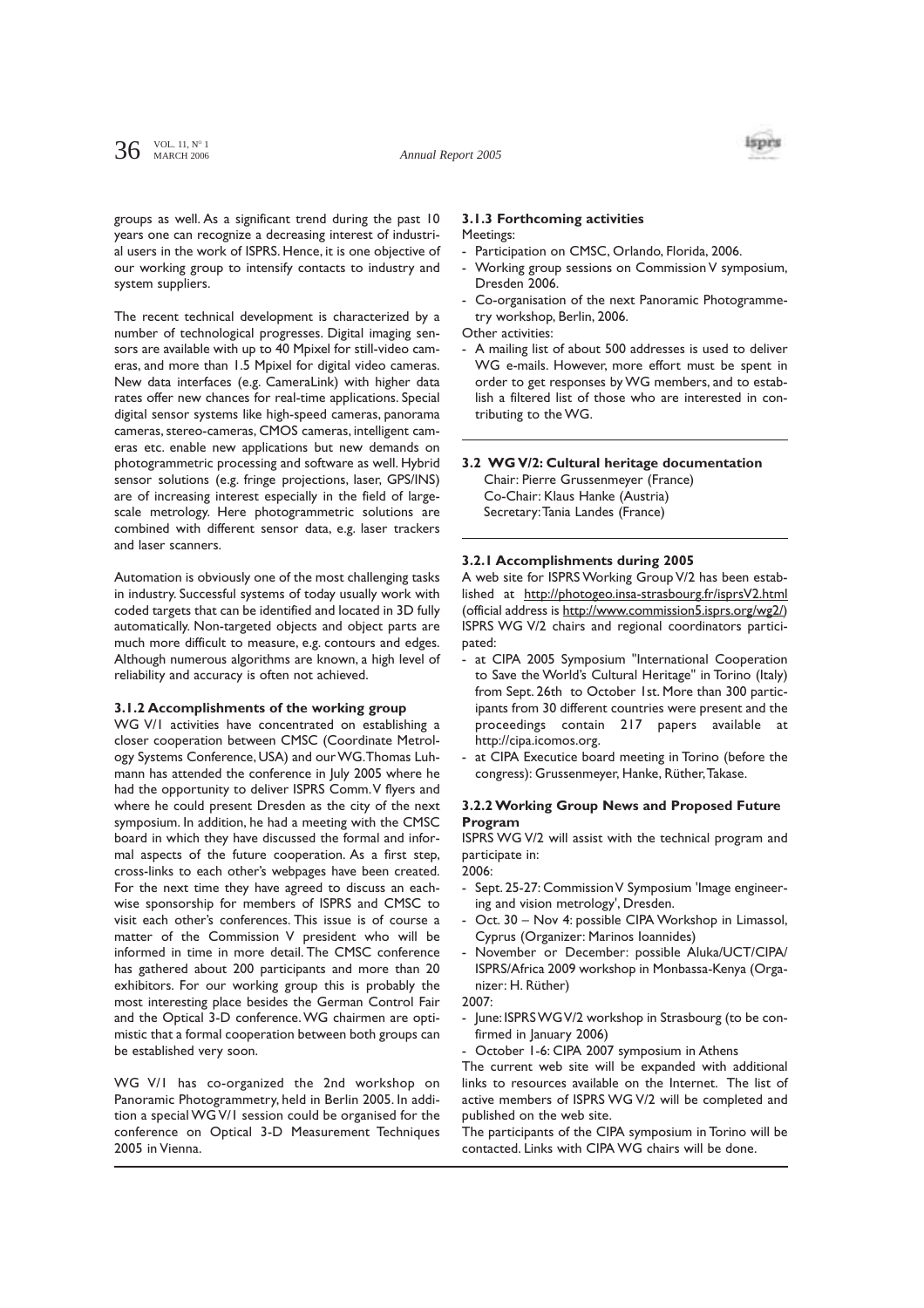## **3.3 WG V/3:Terrestrial laser scanning**  Chair: Derek D. Lichti (Australia) Co-Chair: Norbert Pfeifer (The Netherlands)

Secretary:Tahir Rabbani (The Netherlands)

# **3.3.1 State of Science and Technology of Working Group Topics**

A number of trends in terrestrial laser scanning research have been observed at the recent laser scanning workshop and O3D conference.These include registration/orientation algorithms, point cloud segmentation and calibration. Many are focused on applications, predominantly cultural heritage recording and structural measurement.

## **3.3.2 Accomplishments of Working Group**

- **Members**:We have been very active in recruiting members for the WG, trying to capture the interest of researchers outside the photogrammetric community. We have members from forestry, civil engineering, mechanical engineering and geology whose applications are of interest to us. In total there are more than 30 members.

We have been in communication with the Chairman of the new International Association for Engineering Geology (IAEG) Commission C19, "3D terrestrial laser scanning technology in the Geosciences" (http://www. iaeg.info/Default.aspx?tabid=33). We have agreed to try and organise a joint meeting in the future. In the first instance we plan to have at least one session on engineering geology applications of laser scanning at the 2006 Symposium in Dresden.

- Laser Scanning Workshop: The Workshop Laser *Scanning 2005* was held in Enschede 12-14 September. This was a joint effort organised by working groups III/3, III/4,and V/3. It was very successful workshop with many papers on both terrestrial and airborne laserscanning. Twenty-nine oral and ten poster presentations were given. Papers quality was generally very high, which can be attributed to the double-blind peer review process that was used for paper submissions. Both WG chairs participated in the workshop by reviewing papers and by chairing oral presentation sessions.
- **Optical 3D Measurement Techniques Conference**:This conference was held in Vienna 3-5 October 2005. There were 6 oral presentation sessions and numerous poster papers directly related to terrestrial laser scanning and point cloud processing. This is significant growth since the last O3D conference in Zürich in 2003. Both WG chairs participated by chairing oral presentation sessions.
- **Software Survey:** A user survey of terrestrial laser scanner software was performed. Questionnaires were sent out to WG members and others. Nineteen completed responses were received. The results were sent by email to all participants and have been posted on the WG website.

A poster about the Working Group and the software

survey (described below) was posted at both the workshop and O3D conference.

- Hardware Survey:The result of a survey of laser scanner instruments compiled from manufacturers is posted on the website.

# **3.3.3 Working Group News**

- **Next Workshop**: The next laser scanning workshop, to be organised again with Commission III working groups, has been tentatively scheduled for the week of 10 September 2007 in Finland. Juha Hyyppä has communicated this to Orhan Altan.
- Planned Registration Test: A performance test of different surface registration (i.e. ICP-type methods) software (both research and commercial packages)is planned for early 2006. We will provide 4 datasets to participants who will use their software to estimate transformation parameters. The WG chairs will collate the results and perform the comparisons. Several WG members have already indicated their willingness to participate.

# **3.4 WG V/4:Virtual reality and computer animation**

Chair: Sabry El-Hakim (Canada) Co-Chair: Fabio Remondino (Switzerland) Secretary: Jan Böhm (Germany)

# **3.4.1 State of Science and Technology**

Although a great number of publications, workshops, and research activities took place over the past year, there have not been significant advances or breakthroughs in the modeling main problem areas. The fully automated image-based techniques, mainly being developed in the computer vision community, are still mostly unutilized in real applications. A significant number of papers in the photogrammetric workshops were on using laser scanner but, as in the past few years, they typically did not include new ideas. Many research confirmed that the use and integration of multiple technologies is the solution to 3D reconstruction of relatively large and complex objects and sites. The main issues are how to perform the seamless integration and how to increase the level of automation in the whole processing pipeline. Those remain clearly unsolved issues. In the computer graphics community, photo-realism and at the same time maintaining real-time speed, remains a hot research issue for large-size models, both in geometry and texture.Although advances in computer and graphics hardware are occurring at fast rate, the ever-increasing demand for details and realism results in increasing the model size at even faster rate. As a result, several significant methods for rendering huge models (hundreds of millions of polygons) at frame rate have been developed. On the other hand, realistic reflection and lighting models remain difficult to implement in real time. On the application front for modeling from reality, virtual heritage remain the most active, as evident by the large

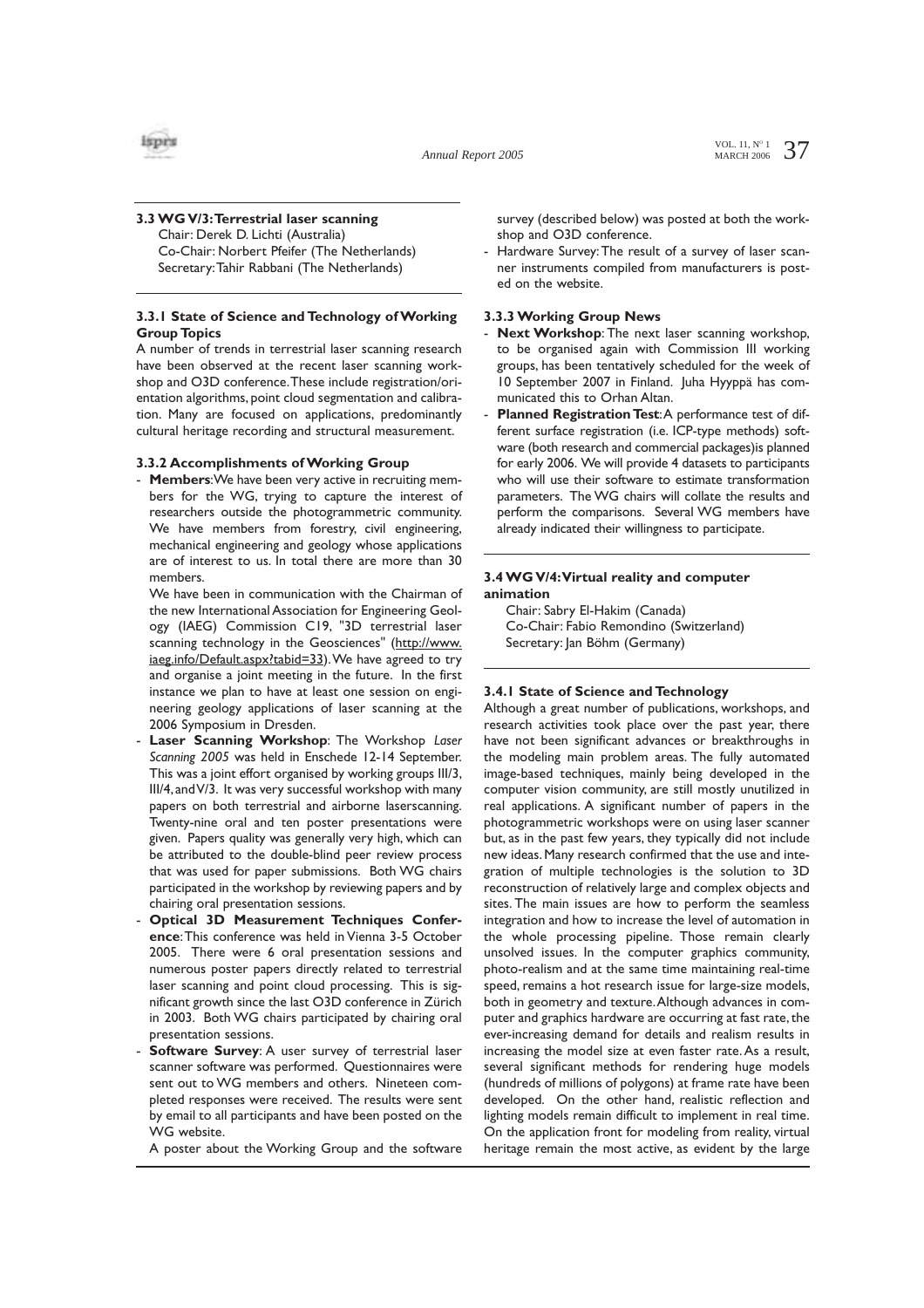

number of conferences, papers, and funded projects devoted to this application.

#### **3.4.2 Accomplishments of the Working Group**

The working group workshop, titled "3D Virtual Reconstruction and Visualization of Complex Architectures" (3D-Arch 2005) was held in Venice-Mestre, Italy, in August 22-24, 2005. The proceedings, available on-line at: http://www.3d-arch.org, includes 33 fully reviewed papers, out of 45 submitted.Three excellent invited papers were presented, as well as a video theatre session where 11 animations were shown. More than 50 participants attended the workshop. A report will be published in the December issue of the ISPRS Highlights.

The working group maintains a web site with links to the member's web pages, extensive links to relevant sites, and important events. There are also sets of test data each consists of a group of images of an object or site, and camera calibration information.

3.4.3 Working Group News and Future Plans

The group is planning a second workshop in 2007; time and venue have not been finalized yet.

## **3.5 WG V/5: Development in image sensor technology**

Chair: Ralf Reulke (Germany) Co-Chair: Sergej Yu. Zheltov (Russia) Secretary: Uwe Knauer (Germany)

## **3.5.1 Accomplishments of the WG**

- AWG webpage was established at http://www.commission5.isprs.org/wg5/
- WG has organized the 2nd Panoramic Photogrammetry workshop in 2005 together with WG V/1 (proceedings http://www.informatik.hu-berlin.de/sv/pr/Panoramic PhotogrammetryWorkshop2005/)
- We are involved in the standardization process for digital mapping cameras (DIN 18740-4).

#### **3.5.2 Working Group News**

- We will invite new WG members from academia and industry in 2006.
- Participation in DIN tutorial 2006.

## **3.6 WG V/6: Medical Image analysis, human motion and body measurement**

Chair: Petros Patias (Greece) Co-Chair: Nicola D' Apuzzo (Switzerland)

#### **3.6.1 State of the Science and Technology**

Techniques and systems for analysis and 3D reconstruction are extensively used in the medical field. Medical image analysis is an established and efficient technology for diagnosis in different medical disciplines. Classical data sources such as CT and NMR are continuously refined and the technology is moving forward to a automated segmentation of 3D volume data. 3D computer vision techniques and VR/AR are used more and more in the medical and tele-medical fields. Photogrammetric 3D tracking systems can also be considered as classical analysis and diagnosis tools used, for example, for motion capture and gate analysis.The same technology is applied also in other field as for example 3D tracking of surgical instruments. Technologies for 3D surface measurement are increasingly applied in various medical fields, such as, forensic medicine, orthodontics, prosthetics, orthopedics, otolaryngology, reconstructive and plastic surgery; and not to forget are the applications in biometry research and security applications.

#### **3.6.2 Activities and accomplishments in 2005**

- The first meeting of the newly formed WG was held in Zurich, Switzerland on February 21st 2005. Decisions were taken about the goals and terms of reference of the WG, the organization of a workshop or summer school, the participation at conferences and workshops.
- The WG web site has been established in February 2005. It informs about the WG, its activities and its members (22 active, 5 passive) and features interesting links.
- The WG has finalized the organization of a summer school on Advances in Medical Imaging.The School will be held in Aghios Nikolaos, Crete, Greece from April 24th to 29th 2006. The School aims to bring together young scientists and developers from different disciplines, the common denominator being their interest in Medical Image Analysis, to study and discuss the latest developments in digital imaging, recording and modelling in medical applications.

## **3.6.3 Plans for 2006**

- Realization of the summer school on Advances in Medical Imaging, from April 24th to 29th in Aghios Nikolaos, Crete, Greece.
- Participation and plan of TC sessions at ISPRS Comm.V Symposium in Dresden, Germany.
- Possible active participation and plan of sessions and/or tutorials at different conferences: SPIE Medical Imaging 2006, CARS 2006 (Computer Assisted Radiology and Surgery), CAOS 2006 (Computer Assisted Orthopaedic Surgery), 9th Symposium on 3D Analysis of Human Movement 2006.

# **3.7 IC WG V/I: Integrated systems for mobile mapping**

Chair: Naser El-Sheimy (Canada) Co-Chair:Antonio Vettore (Italy) Secretary: Mohamed Mostafa (Canada)

**3.7.1 State of Science and Technology of Working Group Topics**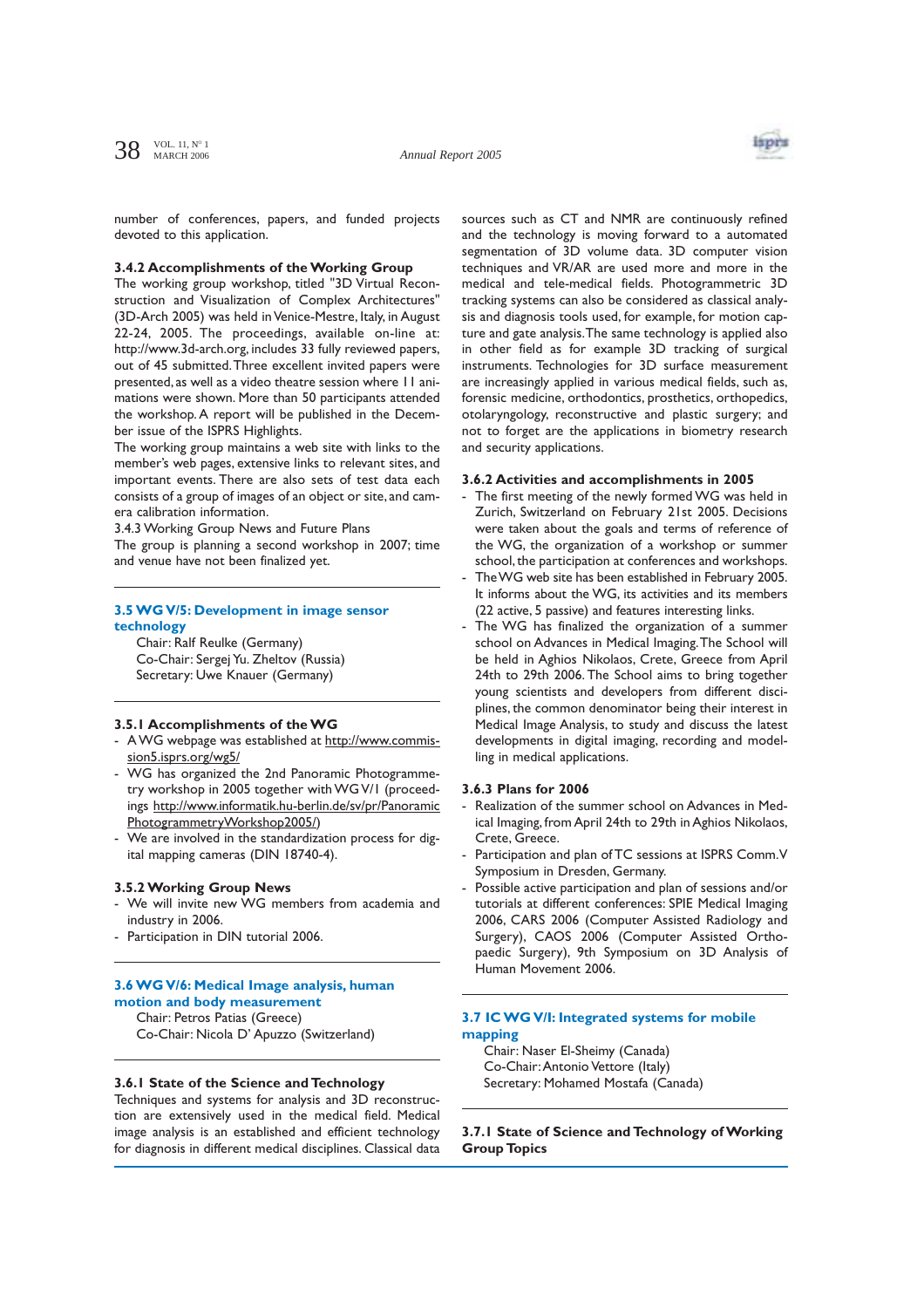

Last year have witness the development of improved methods for integration of attitude and position information with data processing software algorithms.This include two major areas; (a) Integration of navigation data (e.g. GPS) in the bundle adjustment software. Current integration strategy is to first process the GPS data using a standalone processor, and then to use the resulting positions as parameter observations in a photogrammetric bundle adjustment. This implementation has obvious benefits in its simplicity; however, a more fundamental fusion of the gps and photogrammetric data streams is possible. In this research area, investigations are made into a single combined adjustment that natively uses both photogrammetric image measurements and raw gps code and carrierphase observations. The anticipated advantages of this new integration technique include improved reliability and the ability to make use of gps data when less than four satellites are available. The technique also streamlines processing as only a single software package need be used. (b) Specialized integration techniques of MEMS sensors into direct georeferencing (DG).Advances in MEMS technology combined with the miniaturization of electronics, have made it possible to produce chip-based inertial sensor for use in measuring angular velocity and acceleration. These chips are small, lightweight, consumes very little power, and extremely reliable. However, due to their lightweight and fabrication process, MEMS inertial sensors have relatively large uncertainty and consequently affect the obtained accuracy of the navigation solution in the integrated systems, especially when GPS signals are interfered or blocked.Therefore the development of such kind of navigation system needs to deal with these issues. One option is to improve the navigation algorithm, especially the integration technique. Some researchers, for example, attempt to improve navigation algorithms through the use of unscented Kalman filter and Neural Network, respectively. It is anticipated that such techniques will lead to DG systems that cost few thousands dollars and therefore will help the widespread of DG in MMS.

## **3.7.2 Accomplishments of Working Group during the current year**

- Drs. Naser El-Sheimy and Mohamed Moustafa organized a special workshop on "Mobile Mapping Technologies" at the FIG Working Week 2005 and GSDI-8 meeting in Cairo, Egypt, 16-21 April 2005.
- Dr. Jan Skaloud was invited to the ISPRS council meeting hold at ETHZ in Zurich on May 13th, 2005 where he gave a scientific presentation.
- Dr.Jan Skaloud becomes a EuroSDR project leader of the project related to reliability of Direct Georeferencing
- Dr. Naser El-Sheimy offers an invited workshop on Mobile Mapping Systems at the first annual Middle East conference on Geospatial Information,Technology and Applications 'Map Middle East 2005', Dubai, UAE
- As a member of the ISPRS Remote Sensing Arabia (held at the Intercontinental Hotel, Riyadh, Kingdom of Saudi Arabia, May 7-11, 2005) organizing committee, Dr. El-

Sheimy was responsible for the development of a two day tutorials program before the meeting.

- Drs. Naser El-Sheimy, Ayman Habib and Bryan Mercer offers a one day tutorial on at the ISPRS WGI/2 workshop "Three Dimensional Mapping from InSAr and Lidar", Banff, Alberta, Canada, June 7-10, 2005. Drs. Bryan Mercer and El-Sheimy were members of the organizing committee of the workshop.
- Dr. Antonio Vettore, co-chair of the the IC WG I/V hosts the Workshop Italy-Canada 2005 "3D Digital Imaging and Modeling: Applications of Heritage, Industry, Medicine and Land" in Padova, Italy, 17-18 May 2005
- Dr. Mohamed Mostafa taught an 8 hour course in the International MSc. in Airborne Photogrammetry and Remote Sensing at the Institute De Geomatica, in Spain on Integrated Systems Orinetation
- Dr. Mohamed Mostafa taught a 4 hour course in the ASPRS Alaska Regional conference, 20-23 Febuary, 2005 on GPS/IN/Digital Imaging
- Dr. Mohamed Mostafa co-authored Chapter 9.5.2 on Inertial Navigation Systems and Chapter 14.2 on Mobile Mapping in the Manual of Photogrammetry – Fifth Edition
- Dr. Mohamed Mostafa serves as the Editor, PE&RS -Direct Georeferencing Column.
- Dr. Mohamed Mostafa organized and moderated four technical sessions and panel discussions in the ASPRS annual conference in Baltimore, MD, March 7-11, 2005. These sessions are:Airborne GPS for Photogrammetry, Data Flow in Commercial Digital Imaging Systems, Digital Camera Panel Discussion, and Digital Imaging Data Acquisition/Processing Flow – A User's Perspective.

## **3.7.3 Planned meetings, workshops and tutorials**

- Drs. Naser El-Sheimy and Dorota Grejner-Brzezinska will be the General Chair and Program Chair of the US Institute of Navigation (ION) National Technical Meeting (NTM) which will take place on January 18-20, 2006 - Monterey, California.The ISPRS WG I/2 on "SAR and LIDAR Systems" was invited to organize a session on "Rapid Geointelligence Acquisition From Airborne Platforms" during the meeting.
- The WG lunches the web page for The 5th International Symposium on Mobile Mapping Technology (MMT'07) which will take place in Padua, Italy, 28-31 MAY 2007

http://www.cirgeo.unipd.it/cirgeo/convegni/mmt2007/ index.html

- The laboratory TOPO, EPFL will host the SGPBF (Swiss Society of Photogrammetry Engineering) workshop on digital aerial photogrammetric cameras on November 25, 2005
- Dr. Mohamed Mostafa will be contributing to the International Calibration and Orientation Workshop (Euro-COW 2006) in Casteldefels, Spain, which will take place in January 2006 as a member of the scientific committee
- Dr. Mohamed Mostafa organizes four technical sessions and panel discussions in the ASPRS annual conference, which will be held in Reno, Nevada, 1-5 May 2006.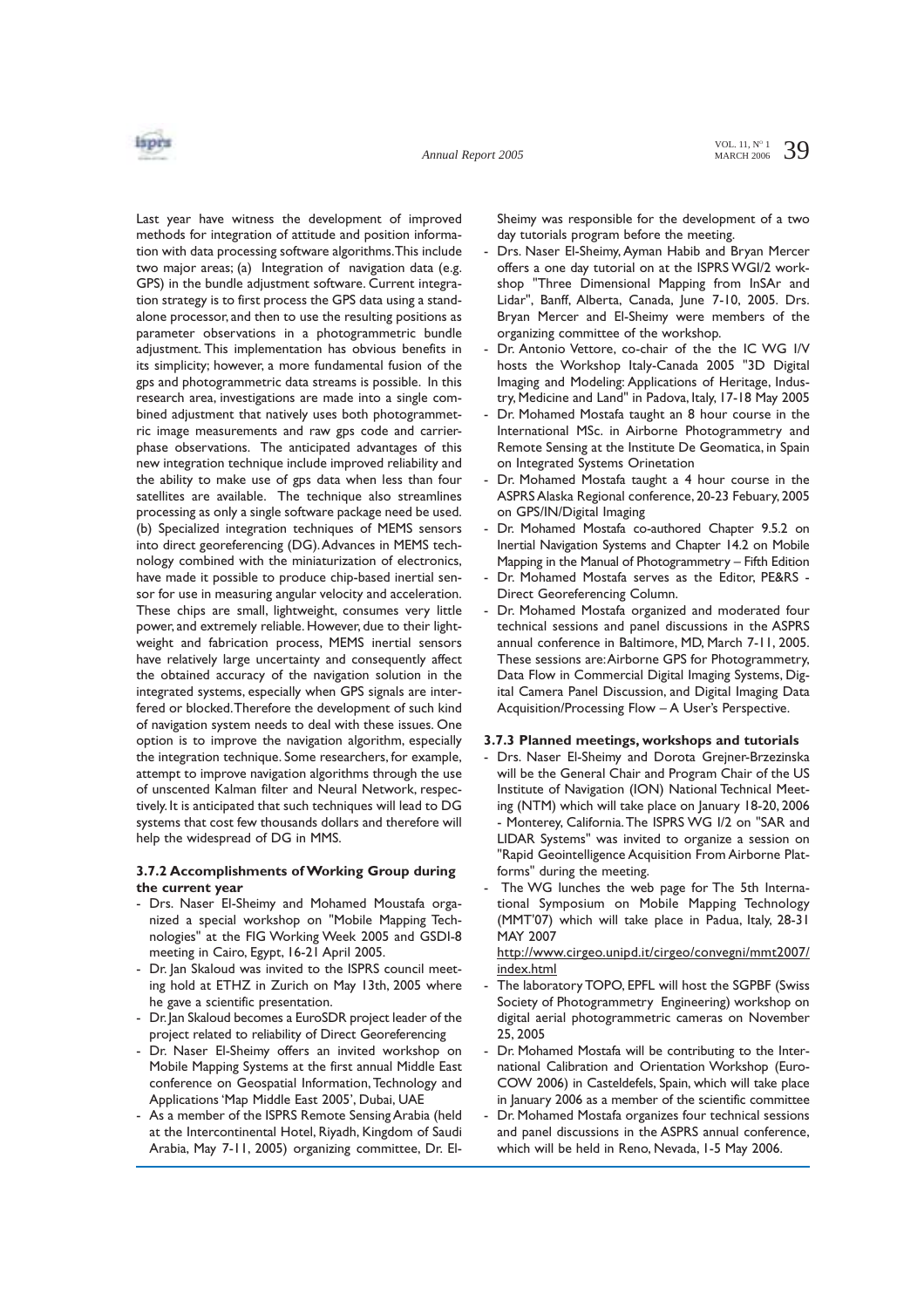$40^{~\text{VOL}.~11,~\text{N}^{\circ}~1}$ MARCH 2006

*Annual Report 2005*



## **3.8 IC WG I/V:Autonomous vehicle navigation**  Chair: Rongxing (Ron) Li (USA) Co-Chair: Jurgen Everaerts (Belgium) Secretary: Kaichang Di (USA)

See Com. III report.

#### **4 Other Relevant Information**

# **5 Commission Officer Address Updates**

See enclosed list.The webpage will be kept up-to-date.

See Com. I report.

# **3.9 IC WG III/V: Image sequence analysis**

Chair: Mac Pollefeys (USA) Co-Chair: David Nister (USA) Secretary: Stephan Heuel (The Netherlands)

# **TECHNICAL COMMISSION VI**

## **Education and outreach**

**President: Kohei Cho, Secretary: Mitsunori Yoshimura**

## **State of Science and Technology of Commission Topics**

The technology advancement is increasing the importance of education by two means. One is the need for education of new technologies, and the other is expanding ability of e-Learning. Due to the rapid advancement in the field of photogrammetry, remote sensing, and spatial information sciences, engineers who are skilled in traditional technologies are facing pressures for mastering new technologies such as LiDAR, polarimetric SAR, hyper-spectral sensors, mobile mapping. Thus new educational materials, change of curriculums at universities, and opportunities for life long education are strongly required. Expectation to e-Learning is more than ever.With various multimedia technologies, e-Learning including distance learning, video on demand, and self-studying has become much powerful and less expensive. E-Learning is starting to provide opportunities to learn latest technology at any time and place.

However, on the other hand, there are many questions on e-Learning. Can we learn everything with e-Learning? Who is evaluating the quality of each e-Leaning materials? How can we find good ones from various e-Learning materials on the Internet? How can we harmonize the accreditation of e-Learning credits of different universities and/or countries? What is the roll of e-Learning in capacity building?

#### **Accomplishments of the Commission**

Year 2005 was the first step of the new Commission VI for searching the ways to solve the various subjects of the commission including the problems described above.The Commission has been involved in a numbers of international workshops and symposiums including;

- WG VI/1 and VI/2 joint Workshop on "Tools and Techniques for E-Learning", Potsdam, Germany, June, 2005;
- The joint ISPRS Workshop on Disaster Monitoring and

Assessment, Bangkok,Thailand in November 2005; Africa GIS 2005, South Africa, November 2005;

Asian Conference on Remote Sensing (ACRS), Hanoi, Vietnam, November 2005;

The details of the accomplishments of each WG are described in each WG report. However, I would like to mention that one of the highlight of the Commission VI for 2005 was organization of the first Student Summer School (SS), Istanbul,Turkey 2005.The SS was organized by the ISPRS Student Consortium (SC) with the help of WG VI/5.The SC proved that the students could play important rolls within the framework of ISPRS.We are expecting SC to bring new wind to ISPRS.

# **Working Group Activities during the Current Year**

## **WG VI/1 Educational Frameworks and Methodologies**

Chair: Henrik Haggren (Finland) Co-Chairs:Alain Duperet (France),Anders Boberg (Sweden)

#### **State of Science and Technology of Working Group Topics**

The main trend in Europe is currently the change of the academic curriculum system according to the so called Bologna agreement. In many universities the complete academic programme in surveying or geomatics would in future correspond to the 3+2+3- structure.The full studies will consist of three years for the Bachelor degree, two years for the Master's degree, and three years for the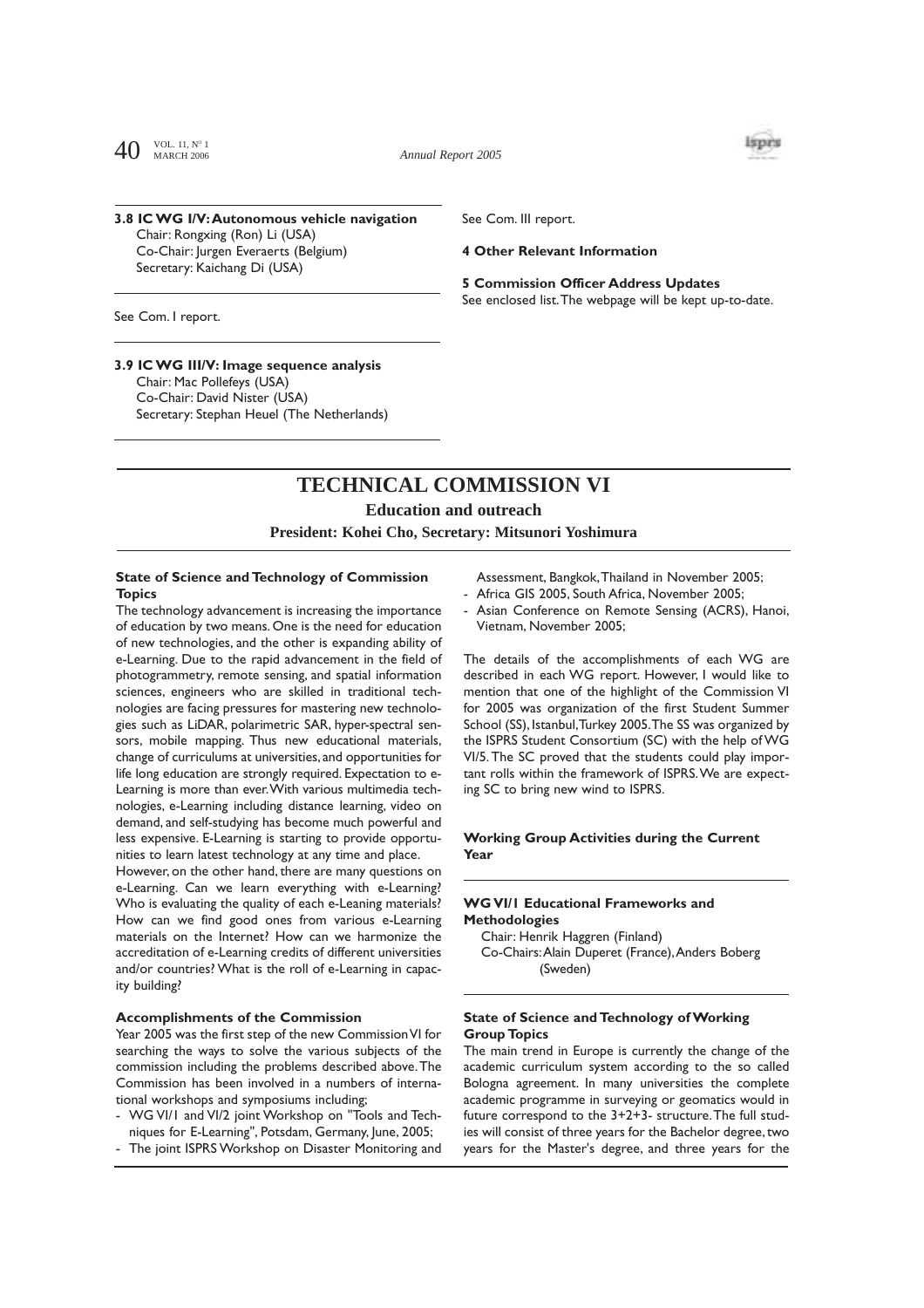

Doctor's degree.This has the consequence that the modular curricula in photogrammetry, remote sensing and geomatics will be change accordingly. In general, the change is performed differently in each university. It is necessary, that the WG would actively follow this development and collect data of the new curricula.

### **Accomplishments of Working Group**

The WG VI-1 co-organized the ISPRS Workshop of Commissions VI/1 - VI/2, "Tools and Techniques for E-Learning", Potsdam, Germany, June 1-3, 2005. The proceedings are available http://www.igg.tu-berlin.de/ConfMan/ISPRS/ proceedings/index.html.

#### **Working Group News and Future plans**

The WG VI-1 aims to have a smaller meeting in March during the Swedish Map Days in Jönköping and discuss there the education aspects as far as it concerns the current academic curricula in photogrammetry, remote sensing and spatial information systems.A part of the Jonkoping meeting is also devoted to Internet education in GIS. In June the Commission will have its symposium in Tokyo.

The WG VI-1 foresees to meet representatives of AGILE in Cracow in September 2006 during the EUGISES 2006.The meeting would cover the GIS education themes more widely than what we are doing with our ISPRS WG VI-1. However, and as being part of the geomatics education, it would be beneficiary that members of the ISPRS WG VI\_1 would participate there. If it appears reasonable, ISPRS would then also be later interested in join with future EUGISES as well, and initiate closer cooperation with AGILE.

## **WG VI/2 e-Learning**

Chair: Gerhard Konig (Germany) Co-Chair: Mark R. Shortis,Australia

## **State of Science and Technology of Working Group Topics**

Although the e-learning hype of the last years is over, increasing activities concerning web based education can be observed. This effect is partly due to companies and educational institutions aiming to reduce manpower and costs, and the availability of cost-effective learning management systems. On the other hand the trend for lifelong learning to broaden knowledge and skills and to withstand market demands in the age of globalization plays an even more important role and widens the acceptance of elearning courses and material.

In order to obtain well maintained and sustainable teaching material, a trend to commercialisation is visible. Even universities, often clustered to centres of excellence, are discussing business models bringing their educational opportunities to market.

A variety of highly developed software modules for e-learning are operational now, e.g. designed for preparing field trips, for planning exercises in virtual landscapes or other GIS or remote sensing related applications. This is a sign that e-learning is currently an important factor and will play a still more significant role for future educational strategies.

### **Accomplishments of the Working Group**

After the establishment of the WG the web pages were set up quickly. They are based on ISPRS specification, include terms of reference and planned activities for the period 2005-2008 as well as an online form to register for membership. Up to now 59 members have signed up and details are published on the contacts page. Visitors can also find a list of links to various useful online resources and freely accessible materials. Most of these have come from Computer Assisted Teaching contests (CATCON) organised by WG VI/2 during the last three competitions. Moreover, a link is added to a comprehensive list of educational material on the web, maintained by WG VI/4. Suggestions have been sent to WG VI/4 to eliminate some outdated links, complemented by proposals to URLs to recent e-learning material. Of course it is essential to promote this information source in order to achieve a wider recognition for a common use.

The WG organised, in conjunction with WG VI/1, the TC VI Workshop "Tools and Techniques for E-Learning", 1 - 3 June 2005, Potsdam, Germany. The workshop took place at the Campus "Albert Einstein", and was hosted by Germany's National Research Centre for Geosciences (Geo-ForschungsZentrum Potsdam - GFZ).

33 experts from 8 countries attended the workshop, arriving notably from Australia, Austria, Denmark, Finland, Germany, Ireland,The Netherlands and Switzerland.

22 lectures were discussed in seven sessions, focussing on Didactics and Copyright, E-Learning in Photogrammetry and Remote Sensing, E-Learning and XML,Virtual E-Learning Environments, The Internet as Learning Medium, E-Learning international and Customized Learning Systems. 10 poster and 2 computer demos were presented during the poster-session.The proceedings (134 pages) are available on CD and online (http://www.igg.tu-berlin.de/ISPRS /proceedings).

Parallel to the workshop the meeting "Innovationen in Aus- und Weiterbildung mit GIS" (Innovations in Education and Professional Training with GIS) organized by GFZ and the German umbrella association for Geoinformation (Dachverband für Geoinformation e.V. - DDGI) took place at the same venue, attracting over 120 participants. During this meeting e-Learning topics also played a mayor role. The access to this event was free to all ISPRS participants and vice-versa giving an opportunity for discussions and exchange of ideas, which participants made ample use of.

## **Working Group News and Future Plans**

The working group will be involved in technical sessions on computer assisted teaching and training, and distance learning during the ISPRS Intercongress Symposium of TC VI in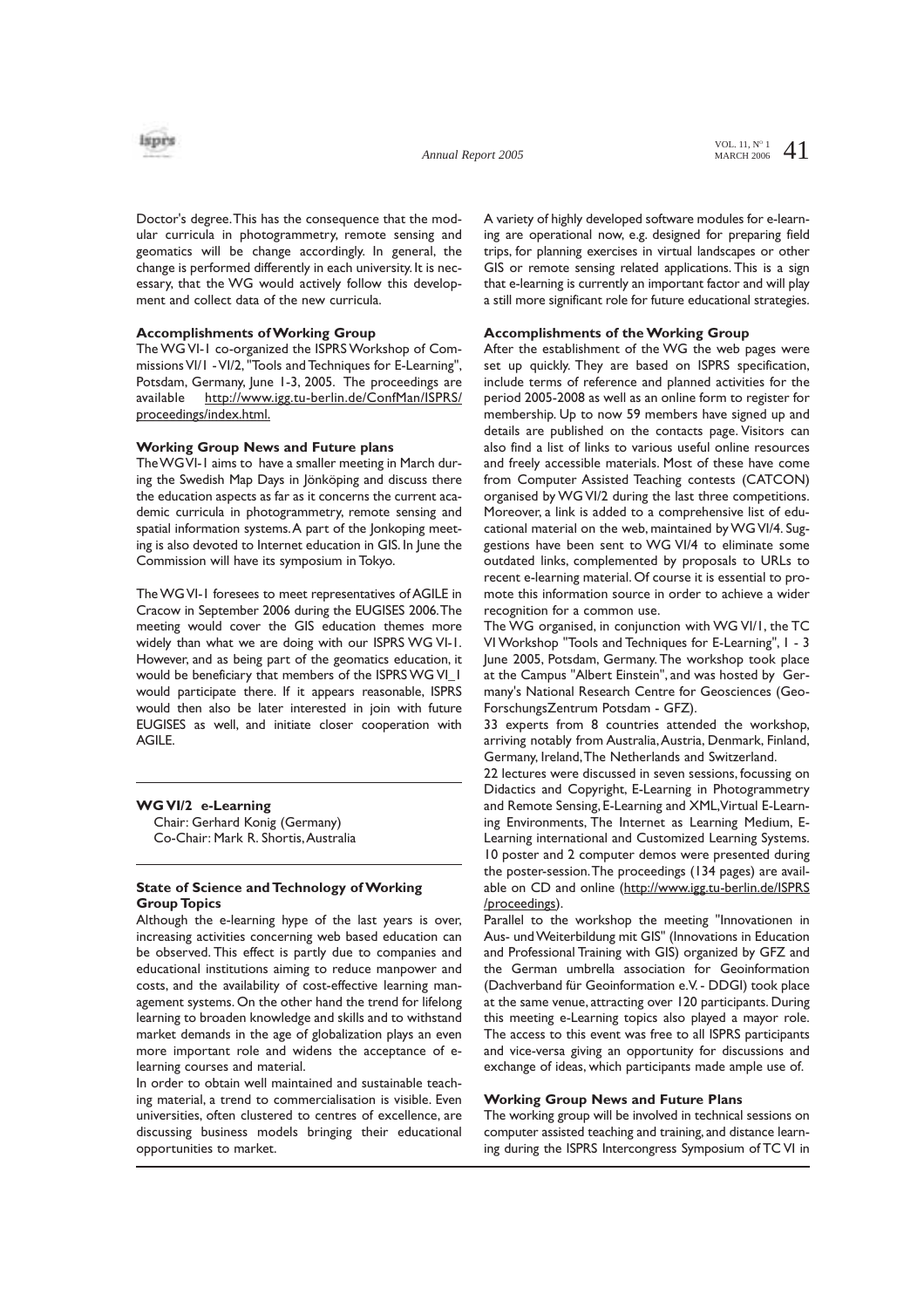

Tokyo, Japan, June 27-30, 2006. The WG will also organize CATCON4 the educational software contest, which will be part of a Intercongress Symposium for the first time. Another open topic concerns web casting of workshops, tutorials etc. During the next months the WG will explore

this capability, implement a test environment and will report on the progress in evaluating this technique.

# **WG VI/3 International Cooperation and Capacity Building**

Chair: Xiaoyong Chen (Thailand) Co-Chair: Sjaak J.J. Beerens (The Netherlands) *Regional Coordinators:* South America: Osmar Gustavo Wohl Coelho (Brazil) South Africa: Ulrike Rivett (South Africa) Mid Africa: Olajide Kufoniyi (Nigeria) Mid Asia: Karl Harmsen (India) CEOS Point of Contact:Yukio Haruyama (Japan)

### **Accomplishments of the Working Group**

In order to achieve the goals expressed in its Terms of Reference, the WG has organized concrete activities within 2005:

- Has setup a WEB page for the working group;
- Has co-organized a session at the GEOBRAZIL, Sao Paulo, Brazil, June 2005 and presented about the Commission VI TOR and activities in South America;
- Has developed some connections with international and regional organizations (such as United Nations University, UNESCAP, FAO, CEOS, ACRS, ACGIS, APRSAF, CPGIS, EIS Africa, AARSE (Africa), FIG (International Federation of Geodetic Engineers), GEO (as part of GEOSS 10-Year Implementation Plan, MapAsia and so on) for disaster management and e-learning;
- Has co-organised a workshop in collaboration with ITC-UN University on establishment of an Africa-wide network of universities on capacity building in disaster management, which has been initiated through a workshop on 12 and 13 September 2005 at the Makerere University, in Kampala, Uganda, attended by 65 representatives of universities and training institutions from throughout Africa
- Has co-organized two international conference and workshop in this year:
- the joint ISPRS Workshop on Disaster Monitoring and Assessment, Bangkok,Thailand in November 2005;
- Africa GIS 2005 , South Africa, November 2005;
- Has co-organized the session in the conference of ACRS'26, Hanoi,Vietnam 2005:
	- Panel Session on international cooperation and capacity building;
	- Panel Session on e-learning and education;
- Will co-organise a workshop in collaboration with ITC on December 12-13, 2005 on the further enhancement of the world-wide network of RS/GIS capacity building institutions referred to as GI-NET

### **Working Group News and Future Plans**

During 2006 WG VI/3 intends to organize a number of events and activities for which preparations have been made during 2006.Working group VI/3:

- Has prepared for co-organizing the session in the conference of AsiaGIS'2006, Malaysia in April 2006:
- Panel Session on international cooperation and capacity building;
- Panel Session on e-learning and education;
- Has evaluated and recommended some open courses on RS and GIS for technology transfer and training, with ITC,AIT and JAXA especially for developing countries
- Has prepared to do the following activities for international cooperation and capacity building:
	- Establishment of a South-east Asia of RS/GIS capacity building institutions cooperated with JAXA of Japan and Geoinformatics Center of AIT.
	- Establishment of an African-wide network of universities on capacity building in disaster geo-information management of universities in collaboration with ITC-United Nations University.
	- Development of a Capacity Building Programme comprising workshops, seminars, training, education and research in Land Administration in collaboration with ITC-United Nations University.
- Has prepared for organizing a special session on international collaboration and capacity building during the mid-term Symposium of Commission VII at Enschede, the Netherlands in May 2006;
- Has prepared for co-organizing a session on international cooperation and capacity building during the 6th African Association of Remote Sensing for the Environment (AARSE) in Cairo, Egypt in December 2006.

ISPRS WG VI/3 has further plans for organising and coorganising sessions and workshops during:

- Map Asia 2006 in August-September 2006 in Bangkok, **Thailand**
- ACRS 27 in Ulan Batur, Mongolia, October 2006

# **WG VI/4 Internet Resources and Datasets**

Chair:Timothy Foresman (USA) Co-Chair:Venkatesh Raghavan (Japan)

### **Accomplishments of the Working Group**

The Internet Resources web links page has been analyzed, and all broken links have been restored. Of the 117 working links, 56 of the annotations have been revised and updated.

#### **Working Group News and Future Plans**

Protocols for adding new Internet resources and datasets to the website needs to be ascertained. In the interim, plans are being made to change the names of the categories to more appropriately reflect the content as well as placing the categories in alphabetical order, and continua-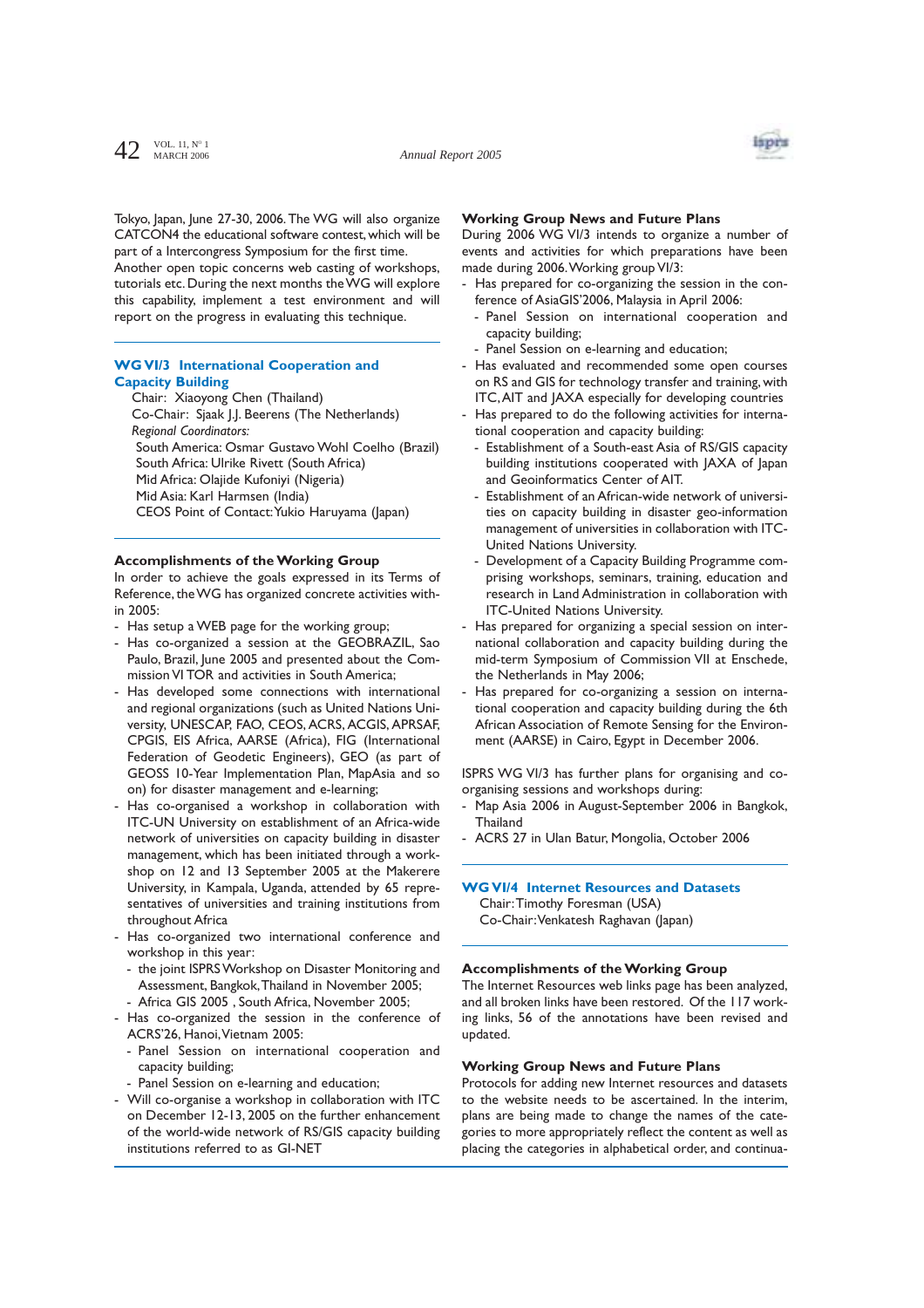

tion of revising and updating the annotations for each link. The strategy with reference to just how detailed the annotations will be is based on a format of  $2 - 4$  sentences that will show the organization's name, purpose, and resources Working Group IV would like to create a form for new link submissions that would be accessible from the website.

# **WG VI/5 - Promotion of the Profession to Students**

Chair: Rahmi Nurhan Celik (Turkey) Co-Chair: Zhu Qing (China) Secretary: Zaide Duran Student Coordinators: Jaakko Järvinen (Finland), Esra Erten (Turkey) Sultan Kocaman (Switzerland), Yohei Shiraki (Japan)

# **State of Science and Technology of Working Group Topics**

Promotion of the Profession to Students and hence Student Consortium was founded in ISPRS 2004 Istanbul under ISPRS Working Group VI General focus and working fields of working group has been defined as follows that are also the Terms of references of the Group.

- Promotion and support of international student activities including the ISPRS Student Consortium.
- Encouragement of active participation of students, especially undergraduate students, in ISPRS events and promotion of reduced fees and stipend for their participation.
- Collection and maintenance of a database on persons who are involved in the promotion of the profession to students, including the members of ISPRS Student Consortium and educators.

In order to realize above terms of references the group targets establishing World-wide Student Network. Therefore to encourage this goal:Organizing scientific and social events such as summer schools, summer camps, national, regional and global status reports on education, and technical and scientific professional topics.

### **Accomplishments of the Working Group**

During the first year of the Student Consortium, the founder team has started from the basics to build up the organization in stable but also flexible way. In practice, this means among other things that the team has prepared a WEB site for the Student Consortium (http://www.students.itu.edu.tr/~isprs/), introduced the organization internationally in many ways and also started to gather information of the members with a member questionnaire located at Student Consortium's WEB site.The current number of Student Consortium members is over 140 from almost 30 countries all over the world, from China, to United States. Especially many European countries are represented. The current web site with new appearance of Student Consortium can be reached via following link. http://www.commission6.isprs.org/wg5/

During the formation, ISPRS Student Consortium founder members organized ISPRS Youth Forum that was agreed by the ISPRS Council that will remain to be organized in all ISPRS General Assembly held every four years, and ISPRS Youth Camp. Both events were organized in Istanbul and in Dardanelle respectively.

As the first official event of ISPRS Student Consortium an ISPRS Summer School was organized. General Information of ISPRS Summer School as follows:

#### **ISPRS Summer School**

**Topic:** Satellite Data Processing and Spatio-Temporal Analysis for Resources and Disaster Mapping, Monitoring and Management

**Lectures**: Prof. Dr. M. Ehlers - Germany

Prof. Dr.W. Kainz - Austria Prof. Dr. S. Kulur – Turkey Prof. Dr. F. Sunar Erbek - Turkey Prof. Dr. D. Z. Seker – Turkey Assist. Prof. Dr. H. Demirel – Turkey Dr. U. Michel - Germany Dr.T. Ozalp – Turkey Dr. M. Celikoyan - Turkey

**Dates**: 19th to 25th June

**Location**: Istanbul Technical University Maslak Campus, Istanbul

Participants' Profile: Almost 50 students registered for ISPRS Summer School, from which 39 from 11 different countries (Australia, Bulgaria, Greece, Poland, France, Italia, Germany, Spain, UK, Turkey etc.) finally participated.

**Sponsors**: ISPRS Council, ESA, Turkish Chamber of Surveying and Cadastre Engineers, Istanbul Technical University (ITU), ITU CSCRS,Yildiz Technical University, System Computer Ltd whose the representative of Leica Geosystems in Turkey, (YTU), Of Çay, Nescafe.

### **Working Group News and Future Plans**

Currently ISPRS Student Consortium focused organizing second Summer School. Location, Dates and Topic will soon be announced on Student Consortium Web site.

However as the first organizational approach ISPRS student consortium is hardly work on establishing a Student Network all over the World. Several local meeting where the chair's location is in Istanbul and e-meeting have been done for structuring this network. Therefore year 2006 will be the year of structurally powering up the Student Consortium's organization.

# **Special Interest Group "Technology Transfer Caravan"**

Chair: Armin Gruen (Switzerland) Co-Chair: Shunji Murai (Japan)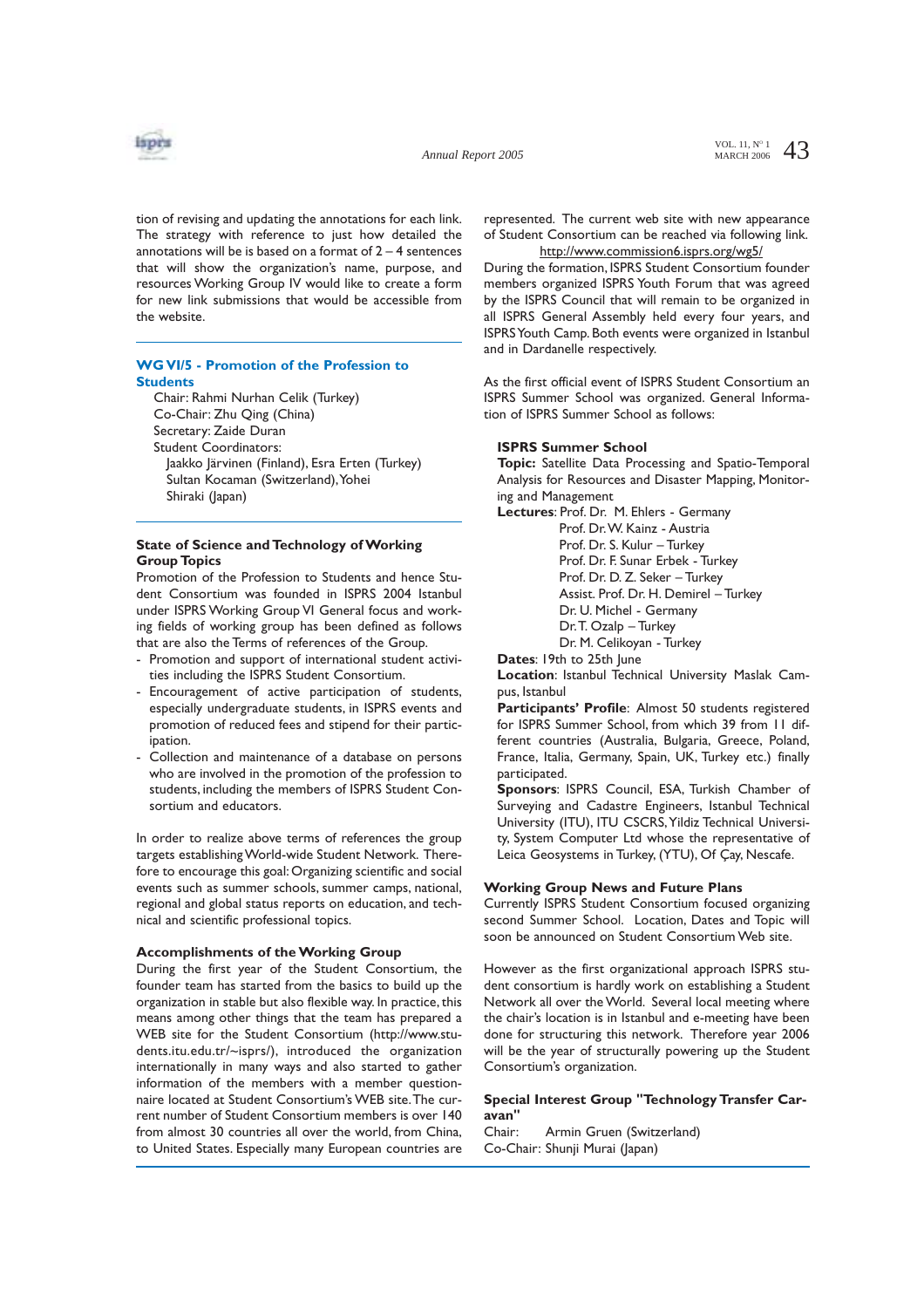$AA$  VOL. 11, N° 1 MARCH 2006



# **Accomplishments of the Special Interest Group**

- JICA NET Distance Education on Remote Sensing and GIS for Developing Countries. Throughout 2005. Lecturer: Sh. Murai. Teaching Material (Word and Power Point Files) and VOD lectures on 9 CDs.
- UNESCO Training Workshop for Site Managers and Conference "Space Technologies to Support the Conservation of Natural and Cultural Heritage", 25-28 October and 28 October –2 November, Campeche, Mexico.With the lecturers A. Gruen and F. Remondino the SIG had key contributions at both events.
- Caravan/JAXA Training Course "Remote Sensing and GIS for Watershed Management" in Vientiane, Laos, 5-9 December 2005. Lecturers: A. Gruen, Y. Inomata, S. Ito, Kyaw, Sh. Murai, Nah,V. Phonekeo, L. Samarakoon
- Caravan/JAXA Training Course "Remote Sensing, GIS and GPS Technologies for Tsunami Damage and Costal Mapping", Bandarawela, Sri Lanka, 19-23 December. Lecturers: Dampegama, M. Hazarika, S. Ito, Magsud, O. Makoto, Rajapaksha, Uditha,Wickramatachi,Wijesinghe

## **Special Interest Group News and Future Plans** For 2006 we plan the following events:

- Caravan Summerschool "Digital Recording and 3D Modeling" in Aghios Nicolaos, Crete, Greece, 25-29 April 2006. Lecturers: J.Amiri Parian, E. Baltsavias, F.Blais, C. Brenner, C. Fraser,A. Gruen, Sh. Murai, M. Pateraki, P. Patias, F. Remondino

- Caravan Student Tutorial at the Symposium of Commission VI, Tokyo, 27-30 June 2006. Topics: Thesis and Proposal Writing, Work Organization, Time Management, Professional Aspects, International Organizations and Relations
- Caravan Student Summerschool at the ACRS in Ulan Bator, Mongolia, 5-6 October 2006. Topics: Satellite Remote Sensing and GIS for Natural Resource Management
- JICA NET Distance Education on Remote Sensing and GIS for Developing Countries. Throughout 2006. Lecturer: Sh. Murai. Teaching Material (Word and Power Point Files) and VOD lectures on 9 CDs.

Plans for 2007:

- February: Caravan Training and Workshop in Mandalay, Miyanmar on "Remote Sensing, Photogrammetry and GIS for Sustainable Management of Natural and Cultural Heritage"
- October: Caravan Training and Workshop in Luang Prabang, Laos on "Remote Sensing, Photogrammetry and GIS for Sustainable Management of Natural and Cultural Heritage".

# **TECHNICAL COMMISSION VII: Thematic Processing, Modelling and Analysis of remotely sensed data**

**President: John L. van Genderen, Secretary: Andrew Skidmore** 

## **1. Introduction**

In the 2004 annual Report, the Terms of Reference for the new TC 7 were described as well as the new structure of the Working Groups.These can be seen on the TC7 Website.

During 2005, several major activities were carried out, plans were made for the Mid-Term-Symposium, and preliminary activities were planned for 2006 and 2007.

#### **2. Main Events organized in 2005**

The main events carried out during the year were:

**WG VII.1: Fundamental Physics and Modelling:** Chair: Michael Schaepman (The Netherlands) Co-Chair: Shunlin LKiang (USA) Co-Chair: Mathias Kneuuehler (Switzerland)

- The "4th Workshop on Imaging Spectroscopy" (26.4.-29.4.2005 in Warsaw, Poland) hosted by Warsaw University.The workshop attracted some 150 participants and reflected very well the current state of research in imaging spectroscopy in Europe.The proceedings of the conference are currently being compiled and should be available through EARSeL in print soon.
- ii) The "9th International Symposium on Physical Measurements and Signatures in Remote Sensing" (ISPM-SRS) (17-19 October 2005, Beijing, China). It was a particular challenge to address all previous achieved standards by Gerard Guyot and colleagues but the response of more than 450 submitted abstracts proved that the concept of the conference reflects current requirements and desires of the remote sensing community in that domain. The Symposium was attended by more than 250 participants, and was of a very high caliber.

**WG VII.2: Information Extraction From SAR**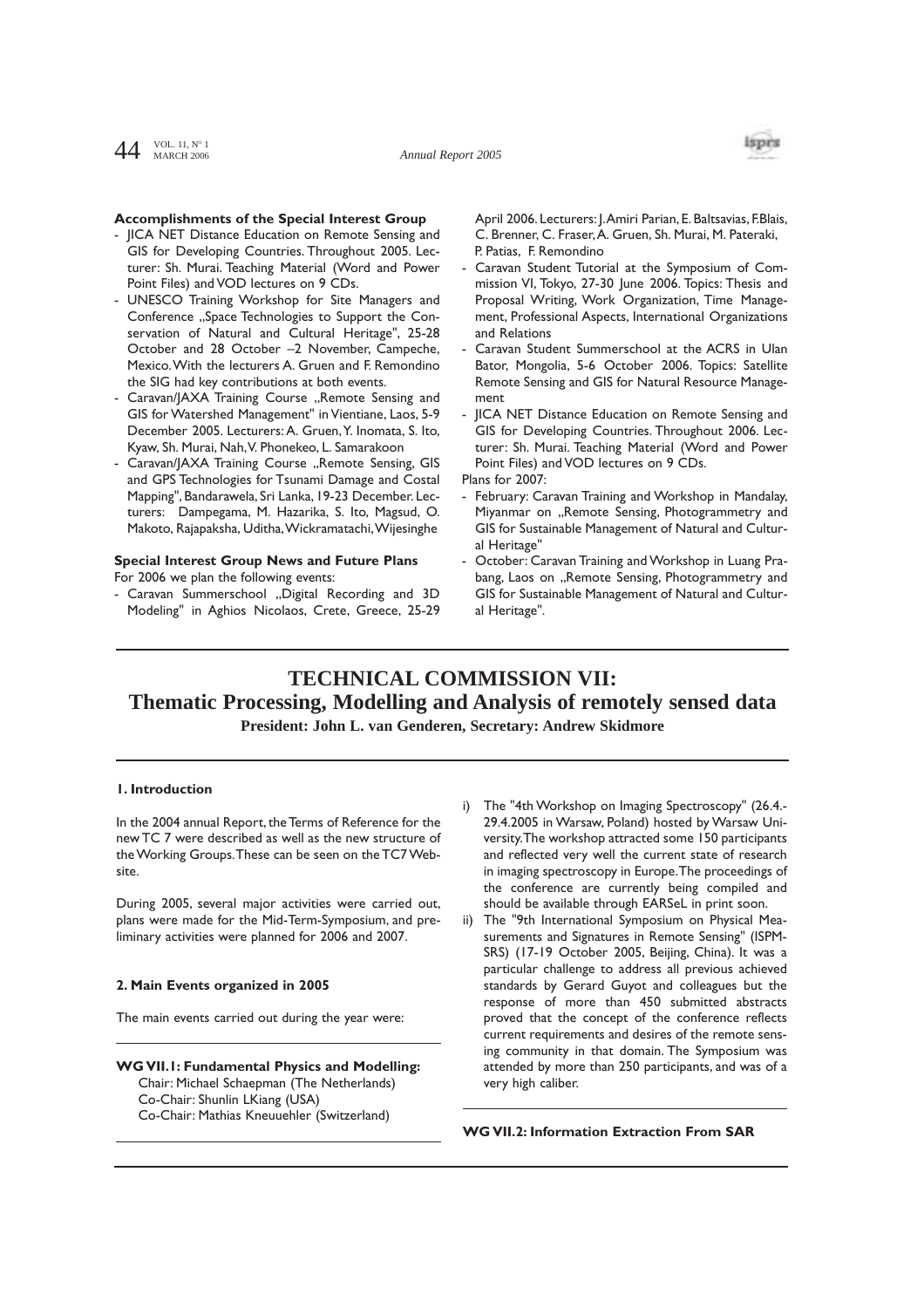

*Annual Report 2005*

VOL. 11,  $N^{\circ}$  1 45 MARCH 2006

**Data**

Chair: Michel Inggs (South Africa) Co-Chair: Rudiger Gens (USA)

Working Group VII. 2 did not have any activity in 2005

# **WG VII.3: Information Extraction From Hyperspectral Data**

Chair: F. D. van der Meer (The Netherlands) Co-Chair:Walter Debruyn (Belgium) Co-CHair: Megan Lewis (Australia)

Working Group VII. 3 did not have any activity in 2005

## **WG VII.4:Advanced Classification Techniques**

Chair: Roman Arbiol (Spain) Co-Chair: Zhang Yun (Canada) Co-Chair: Marie-Jos Lefevre-Fonollosa (France)

Working Group VII. 4 did not have any activity in 2005

## **WG VII.5: Processing of Multi-temporal Data and Change Detection**

Chair: Gong Jianya (China) Co-Chair: Ben Gorte (The Netherlands) Co-Chair: Else Swinnen (The Netherlands)

iii) "The Fourth International Symposium on Multi-spectral Image Processing and Pattern Recognition (MIPPR)", Oct. 31-Nov. 2, 2005, Wuhan, China. This Symposium was jointly organized with SPIE. It was attended by 300 participants, and produced a five volume hard copy set of Proceedings as well as digital version.

## **WG VII.6: Remote Sensing Data Fusion** Chair: Zhang Jixian (China) Co-Chair: Jie Shan (USA) Co-Chair: Katarzyna Dabrowski-Zielinska (Poland)

iv) "International Symposium on Spatial-temporal Modeling, Spatial Reasoning, Spatial Analysis, Data Mining, Data Fusion", was successfully held at Peking University, Beijing, China from August 27-29. The Symposium was also a joint workshop of ISPRS WGII/1, 2 and 7. This is the first time that China hosted a conference in this field. It attracted about 150 participants who came from 20 countries, and provided an interdisciplinary forum for international leading scientists and young researchers to present their latest research developments and share their experiences in this field. The Symposium included keynote speeches, panel discussions and technical exhibitions. The conference proceeding was published both in hard copy and on CD-ROM

v) Workshop on "Disaster Monitoring and Assessment through Images 2005", jointly organized with seven other ISPRS WGs and the Asian Institute of Technology.The workshop was scheduled from 4-6 November 2005 at AIT, Bangkok,Thailand.The workshop focused on the use of geo-information technologies for disaster monitoring, assessment and mitigation with emphasis on data management, discovery, translation, visualization and fusion.

# **WG VII.7: Innovative Problem Solving Methodologies for Less Developed Countries** Chair: Olajide Kufoniyi (Nigeria) Co-Chair: Norman Kerle (The Netherlands)

vi) Special session at the "26th Asian Conference on Remote Sensing" (ACRS - http://www.acrs2005.ac.vn) in Hanoi in November 2005.The special session was attended by the President of ISPRS, President of TC7, President of TC6 and several WG Chairs and Cochairs. The papers have been published in the Proceedings of the 26th ACRS

# **3. Joint Meeting ISPRS Council TCP's**

This meeting was hosted by ITC in Enschede, the Netherlands, from 30 September to 2 October.

### **4. Contribution to ISPRS Highlights**

TC7 submitted a contribution on its activities to the ISPRS Publication Highlights, to promote its scope and attract more involvement from the ISPRS community.

### **5. Co-operation with other RS organizations**

TC7 has held joint meetings in 2005 with EARSeL,AARS, SPIE and AIT. In 2006 cooperative activities are planned with GOFC-GOLD, IEEE-IGARSS, SELPER, AARSE, and AARS.

### **6. Mid-Term Symposium**

Preparations are well advanced for the ISPRS TC7 Mid-Term Symposium to be hosted by ITC in Enschede, the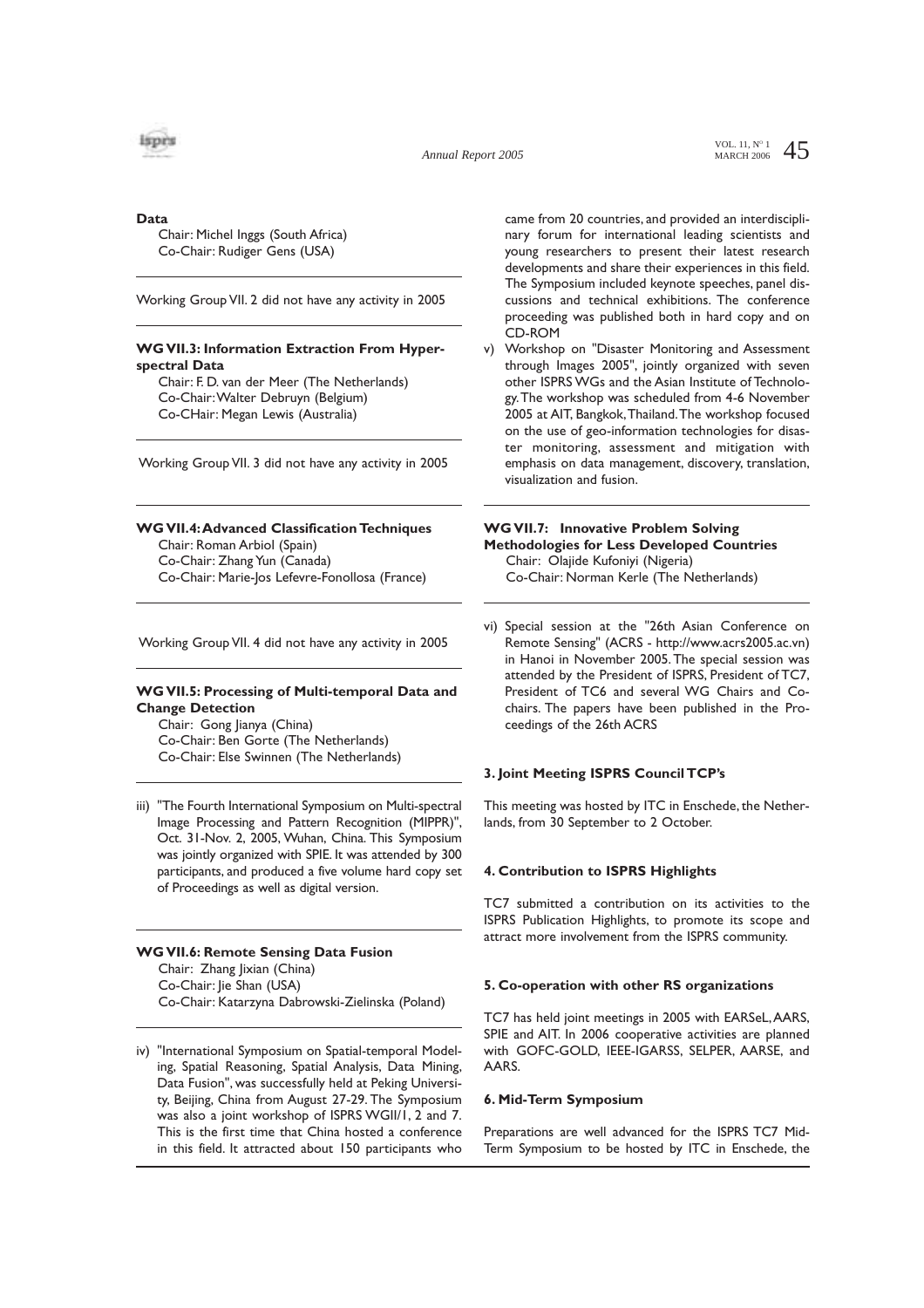

Netherlands, from 8-11 May 2006. The deadline for abstracts is 15 December. The opening keynote speaker, Prof. Dr. Richard Bamler from DLR, Germany has accepted. TC7 will also participate in TC8 in Haifa, Israel, because of the synergy between the two commissions.

The Inter Commission Working Group VII/IV on Derivation of Global Data, Environmental Change and Sustainability Indicators will also organize a special session at the Mid-Term-Symposium in Goa, India, end of September 2006.The President of TC7 attended/will attend all of the above mentioned events (except AIT workshop).

## **7. Planned Events for 2006**

For 2006, the main activity of TC7 will be organizing, hosting and running a successful TC7 Mid-Term-Symposium. All the WG Chairs, Co-chairs and regional Coordinators are busy preparing the technical sessions and soliciting participants, exhibitors, etc.

In addition to active involvement and participation in TC8 and TC4 Mid-Term-Symposia, a few smaller regional events have been arranged for 2006:

- i) ISPRS IC VII/IV will co-sponsor the Second International Symposium on Land Use/Land Cover Change using RS/GIS to be held in Ulaan Baatar, Mongolia, 8- 10 June 2006.
- ii) Participation in SELPER annual Conference, Colombia, 2006 (TC7/WG VII).
- iii) Joint sponsor of the 27th ACRS in Ulaan Baatar, Mongolia, 9-13 October 2006.
- iv) Participate in African RSE Conference in Cairo, Egypt, end October 2006.

Prof. Dr. J.L. van Genderen, President, ISPRS TC7

27th November, 2005

# **TECHNICAL COMMISSION VIII Remote Sensing Applications and Policies**

# **President: Ammatzia Peled, Secretary: Basheer Haj-Yehia**

The accelerated impact and the role of remote sensing (RS) in monitoring the earth has manifested itself in the decision to create the new ISPRS Commission on Remote Sensing Applications and Policies. Together with TC VII, these two technical commissions create a critical mass of experts; scientists and professionals who will deal with the range and scope of challenging issue and cooperate with other organizations and institutes concerned with RS topics. In this way, the ISPRS will be vested with the status, and establish itself as the leading force in remote sensing, worldwide.

The terms of reference of Commission VIII, that were adopted by the General Assembly, during the XXth ISPRS Congress held in Istanbul Turkey (July, 2000), were reported already in my last annual report for 2004 [Highlights, March 2005].The Commission VIII TORs may be aggregated into several major topics that the working groups will deal with: human settlements, hazards and disasters, land degradation and desertification, natural resources, geology, geomorphology, water, arid lands, coastal zones and wetlands, ocean color and state, forests and landscape biodiversity, agriculture and food production, atmosphere, climate, weather, regional correlated issues, policies and treaties. In order to foster the many issues addressed by the terms of reference, twelve working groups (WG) were established under commission VIII, as follows:

- WG VIII/1: Human Settlements and Impact Analysis [Chair: Derya Maktav, Turkey; Co-Chair Carsten Juergens, Germany; Co-Chair: Peter Winkler, Hungary].

- WG VIII/2: Hazards, Disasters and Public Health [Chair: Piero Boccardo, Italy; Co-Chair: Veerubhotla Bhanumurthy, India; Co-Chair:Amelia M. Budge, USA].
- WG VIII/3: Atmospheric, Climate and Weather Research [Chair: Juergen Fischer, Germany; Co-Chair: Larry DiGirolamo, USA; Co-Chair: Gabriela Seiz, Switzerland; Secretary: Rene Preusker, Germany].
- WG VIII/4: Management and Research of Tropical [Chair: Laurent Polidori, French Guiana; Co-Chair: Pedro Walfir Souza Filho, Brazil; Regional Coordinator: Thongchai Charuppat, Thailand; Secretary: Moise Tsayem Demaze, France].
- WG VIII/5: Policies, Treaties and Data Access [Chair: Bhupendra Jasani, United Kingdom; Co-Chair: Irmgard Niemeyer; Germany].
- WG VIII/6: Coastal Management, Ocean Colour and Ocean State Forecasting [Chairman: Robert Frouin, USA; Co-Chair: Ichio Asanuma, Japan; Co-Chair: Samantha Lavender, (United Kingdom); Regional Coordinator: Mervyn J. Lynch, Australia; Regional Coordinator: Costas Armenakis, Canada].
- WG VIII/7:Water Resources Security and Management [Chair: K.D. Sharma, India; Co-Chair: Alfonso Calera Belmonte, Spain; Co-Chair: Sanjay K. Jain, India; Secretary: Rajesh Goel, India]
- WG VIII/8: Polar and Glaciers Research [Chair: Beata Csatho, USA; Co-Chair: Marc A. D'Iorio, Canada; Co-Chair: Hongxing Liu, USA; Regional Coordinator: Petri Pellikka, Finland; Regional Coordinator: Xiao Cheng, China]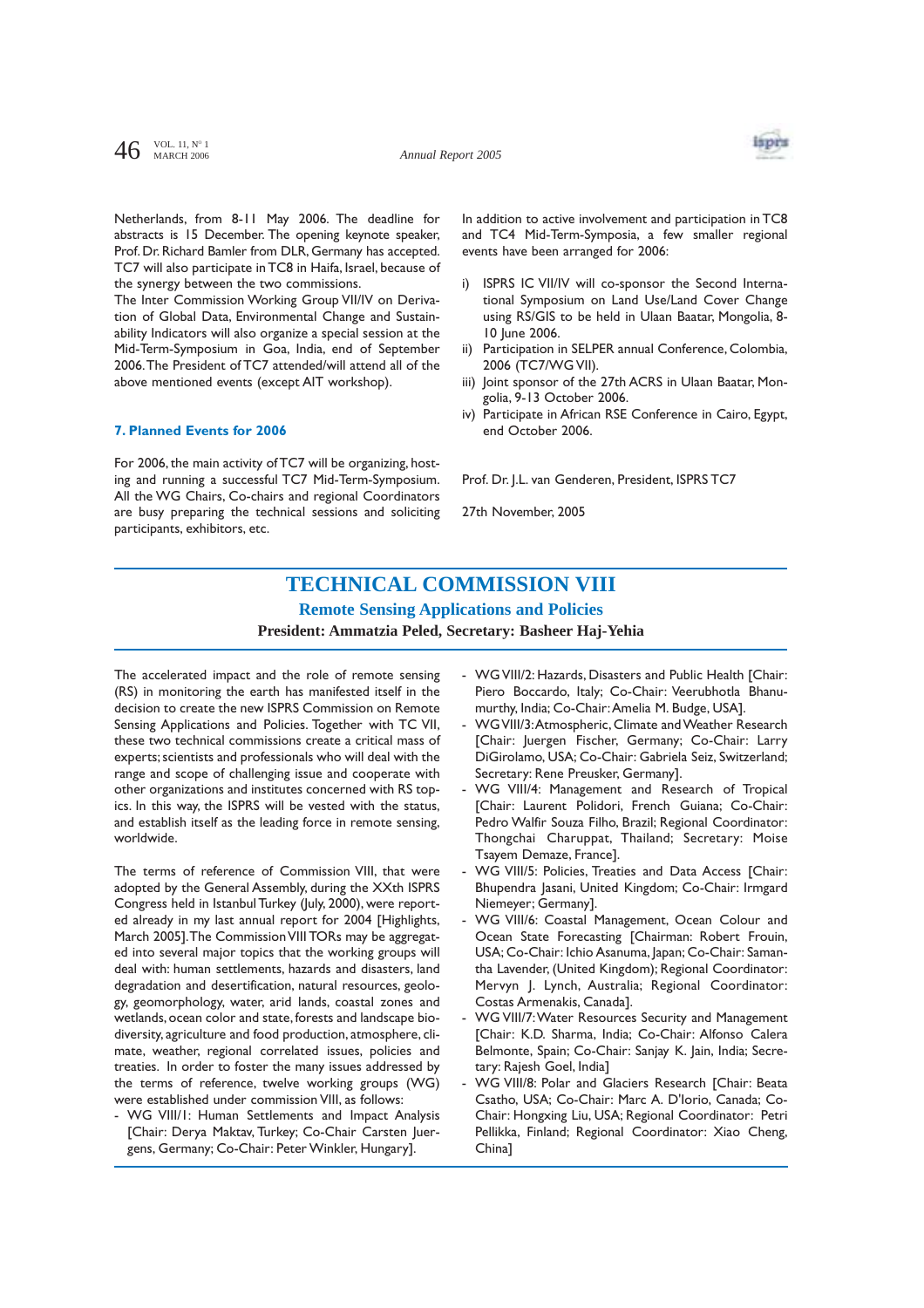

*Annual Report 2005*

VOL. 11,  $N^{\circ}$  1 47 MARCH 2006



- WG VIII/9:Arid Lands, Land Degradation and Desertification [Chair: Dan Blumberg, Israel; Co-Chair: Michael S. Ramsey, USA; Co-Chair: Nagaraja Ravoori, India].
- WG VIII/10: Precision Farming and Sustainable Food Production [Chair: James (Jim) S. Schepers, USA; Co-Chair: Giampiero Genovese, Italy; Co-Chair: Gavin A. Wood, United Kingdom].
- WG VIII/11: Sustainable Forest and Landscape Management [Chair: Barbara Koch, Germany; Co-Chair: Hakan Olsson,Sweden;Co-Chair:Alan Blackburn,United Kingdom].
- WG VIII/12: Geological Mapping, Geomorphology and Geomorphometry [Chair: Benoit Deffontaines, France; Co-Chair: Eyal Ben-Dor, Israel; Co-Chair:Thomas Cudahy,Australia].

The terms of reference called, implicitly and sometime explicitly, that all work done should also take into consideration aspects such as sustainable development, ecological and environmental considerations, and the human Impact. In addition, as a commission dealing with applications, all working groups were also asked to consider general issues such as providing useful information to the user in near or real time on an operational basis for decision making, forecasting, monitoring, solving problems and conflicts. Last but not least, all working groups were asked to link with other organizations and institutes that are related to their specific scope and goals.

Of course, the diligent and enthusiastic working group leaders manage the activities of these working groups. After a year of actual work I can quite candidly report that many of these WG leaders excelled in their work, both in terms of magnitude and their scientific or practical contribution. . Some did less.Yet, these are the members of the working groups that generate our scientific and other commission work going forward. As of December 2005, the working groups have reported about 386 members from 71 countries. We hope that the commission's Mid-Congress Symposium (4-7.9.2006) will trigger and enhance the mobilization of more contributors to the WGs, the commission' s activities and to the ISPRS mission.

#### **Cooperation with Other Organizations**

As specified by many of the resolutions and terms of reference, concerning Commission VIII, cooperation with other international organizations and institutes was emphasized. It is both my privilege and honor to report that the WGs and the commission took this task quite earnestly and our combined activities have been successful so far. These activities already started in 2004 when Piero Boccardo, Chair WG VIII/11 represented ISPRS at the United Nations International Workshop on the Use of Space Technology for Disaster Management, 18-22 October 2004, Munich, Germany. Also, four ISPRS representatives of the five themes at the International Geo-Union initiative are Commission VIII WG chairs and co-chairs. In addition, Polar Research, the ISPRS proposed theme for this initiative,was proposed by Beata Cshato,Chair of WG VIII/8 on Polar and Alpine Research.

Together with John van Genderen, president TC VII, I have joined the scientific program committee of the 31st ISRSE symposium held in St. Petersburg, Russian Federation, June 2005. Also, Commission VIII held five special sessions in this symposium.This was a good step in cooperating with ICORSE that is actually a permanent committee of ISPRS. I hope ICORSE will be able to generate 2-3 special sessions at the Haifa symposium. In addition, I have agreed to serve on the scientific program committee of the 32nd ISRSE symposium, planned for 2007 in San Jose, Costa Rica.There as well, we plan to hold several special sessions of various working groups.This will further our cooperation with ICORSE and I hope it will continue through the future terms as well. As a result of our role at the 31st ISRSE, the UN will have a special session at the Haifa symposium.Thus, our efforts to cooperate with one organization catalyzed another avenue for cooperation.

The same logic guided me to agree in cooperating with our Regional Member, AARSE, and become a member of their program committee for their next conference to be held in Cairo, Egypt, October 2006. In addition,WG VIII/4 (Polidori) will make an effort to run a tutorial on tropical issues, prior to the conference.Through the good work of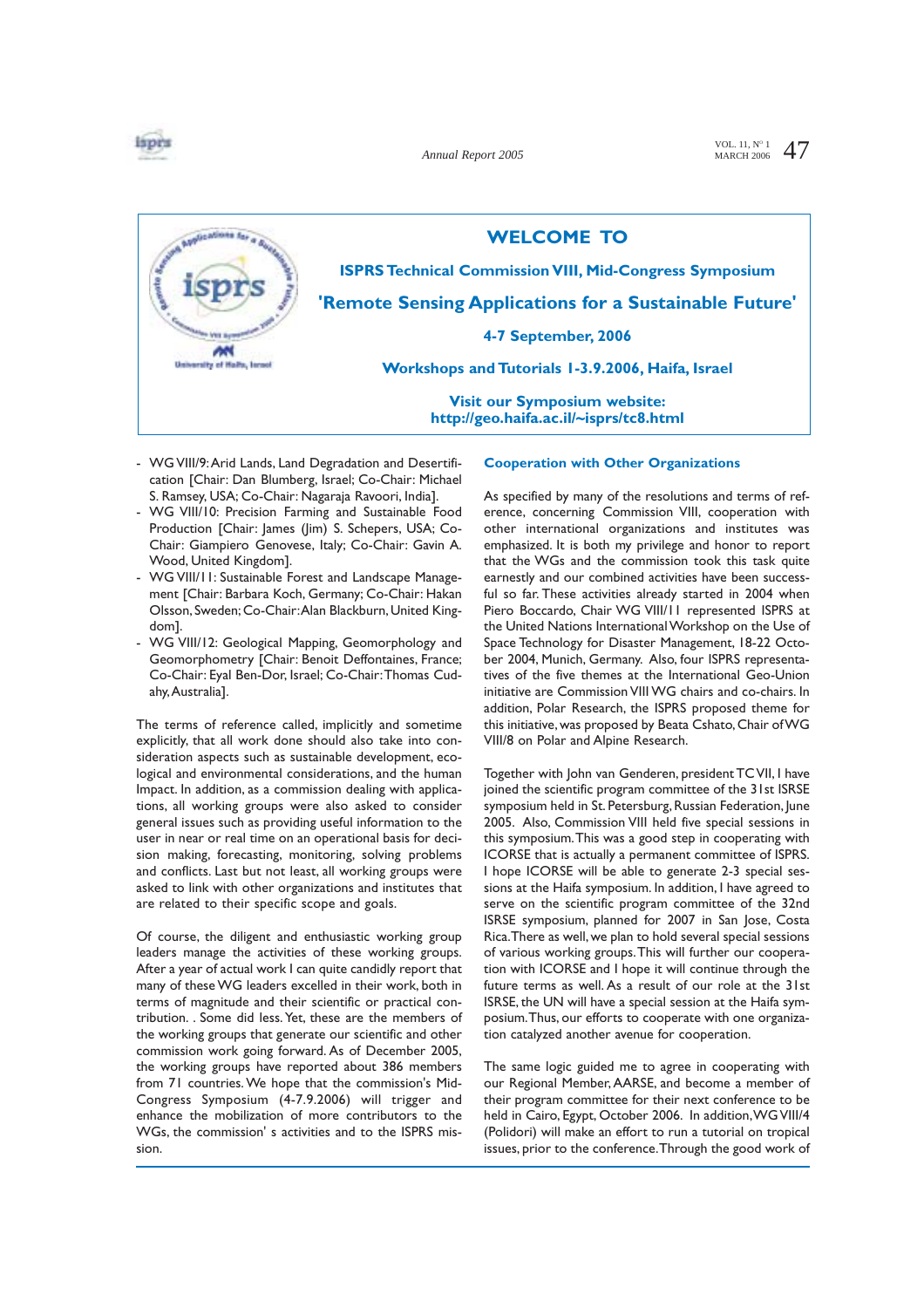

the working-group leaders (WG VIII/1 and WG VIII/11), our commission is also cooperating with EARSeL, another ISPRS Regional Member.

As a result of an initiative made by ISPRS first VP (Trinder), four of WG VIII/6 leaders (Lynch, Assanuma, Lavender and Armenakis) will support and cooperate with SOPAC, starting in 2006.This initiative is to support the needs of the South Pacific region in various aspects of remote sensing, data acquisition and fusion with vector data, amongst others.

Commission VIII is very active in the GEO task groups and the Geo-Union initiatives. Several of our WG leaders joined these task groups, joining other officers from other ISPRS commissions: Derya Maktav, Chair WG VIII/1 is representing ISPRS at the GeoUnions Joint Science Team on cities and mega-cities. Piero Boccardo, Chair WG VIII/2 is representing ISPRS on several GEO task Groups: DI-06- 03, related to InSAR technology for disaster warning and prediction; DI-06-08, related to multi-hazard events concerning coastal risks; and DI-06-12, to initiate a knowledge-transfer program to developing countries, to ensure basic capacity to utilize earth observations for disaster management. Amelia Budge, Co-chair WG VIII/2 is representing ISPRS on several GEO task groups: HE-06-01, related to priorities of health communities regarding environmental observations; HE-06-02, organize a workshop in 2006 on human health issues; and HE-06-05, related to the assessment, with emphasis on developing countries, of existing capacities for the integration of earth observation and health data. Samantha Lavender, Co-chair WG VIII/6 is representing ISPRS at the GEO task group DI-06-05, concerning coastal and near-shore maps and terrain models.

#### **Commission Activities**

- International Journal of Remote Sensing Special Issue "Remote Sensing of Urban Areas",Vol 26, no 4 (Editors: Derya Maktav (Chair **WG VIII/1** and Carsten Jürgens, Co-chair **WG VIII/1**), 2005.
- **WG VIII/11** Co-sponsorship, Symposium on: "3D Remote Sensing in Forestry", 14-15 February 2005, Vienna,Austria.
- Fifth International Remote Sensing of Urban Areas Symposium (URS-2005) (initiated by Carsten Jürgens, Cochair **WG VIII/1** and Derya Maktav, Chair **WG VIII/1**) and Third International Symposium Remote Sensing and Data Fusion over Urban Areas (Urban 2005), Tempe, USA, **14-16 March 2005** (Proceedings of the ISPRS WG VIII/1 Human Settlements and Impact Analysis, the International Archives of the Photogrammetry, Remote Sensing and Spatial Information Sciences (Editors: Matthias Moeller & Elizabeth Wentz).
- RSPSoc one-day symposium "Sensing and Mapping the Marine Environment 2", **5 April 2005**, London, UK. (Samantha Lavender, Co-chair **WG VIII/6**)
- **WG VIII/8** participating and representing ISPRS in the IPY proposal on: "Geomatics for the North - Circumpolar Conference on Basic Geospatial Information for Northern Development".
- WG VIII/11 Co-sponsored symposium "ForestSat 2005", 31.5-3.6.2005, Borås, Sweden. (Convened by Hakan Olsson, Co-chair WG VIII/11).
- EARSeL Symposium: SIG session Urban Remote Sensing, Porto, Portugal (Convenor: Carsten Jürgens, Cochair **WG VIII/1**), **June 2005**.
- 31ST ISRSE Conference, June 2005, St. Petersburg, Russian Federation. Commission VIII held 5 special ISPRS Sessions on Hazards, Public health, Polar, Policy and Arid lands issues (Piero Boccardo, Chair **WG VIII/2**; Amelia Budge, Co-chair WG VIII/2; Gunter Schreier, Member **WG VIII/5**; Irmgard Niemeyer, Cochair **WG VIII/5**; Bhupendra Jasani, Chair **WG VIII/5**, Beata Csahto, Chair **WG VIII/8**; and was involved with the conference scientific programme (Ammatzia Peled, TCP VIII).
- GeoUnions Health Team Meeting, **31.8-1.9.2005**, Uppsala, Sweden. Amelia Budge, Co-chair WG VIII/2 was representing ISPRS
- RSPSoc 2005 annual conference, "Measuring, Mapping and Managing a Hazardous World", **6-9 September 2005**, Portsmouth, UK. Session titled "Oceans & Coasts", co-sponsored by ISPRS WG VIII/6.
- COSPAR Capacity Building Workshop, Regional Workshop for African Oceanographers: Ocean Remote Sensing: a Tool for Ocean Science and Operational Oceanography, **19-30 September 2005**, Rabat, Morocco. (Samantha Lavender, Co-chair **WG VIII/6**)
- WG VIII/9 Co-Sponsored Workshop on: "Land Degradation in Tropics – Role of Spatial Technologies" (Shailesh Nayak, TCP IV & Ravoori Nagaraja, Co-chair WG VIII/9) ), and organization of parallel sessions on: "Environment degradation" during the ISRS annual convention, 6-9 December 2005, Ranchi, India.

#### **Planned Activities**

- WG VIII/11 & EARSeL joint Conference "3D Remote Sensing in Forestry" 13-15 February, 2006,Vienna,Austria
- WG VIII/4 joint Workshop on Tropical Ecology with 19th Annual Meeting of German Society for Tropical Ecology, 21-24 February, 2006, Kaiserslautern, Germany.
- WG VIII/I Joint activity with EARSeL Special Interest Group on: Urban Remote Sensing: First Workshop: "Urban Remote Sensing: Challenges & Solutions", 2-3 March 2006, Berlin, Germany
- **WG VIII/11** Workshop on "Spatial Decision Support Systems in Forestry-Methods,Applications, Challenges", 19 April, 2006.Within the framework of the 9th AGILE International Conference on Shaping the future of Geographic Information Science in Europe', 20-22 April 2006, Budapest, Hungary.
- **WG VIII/11** co-sponsorship, First International confer-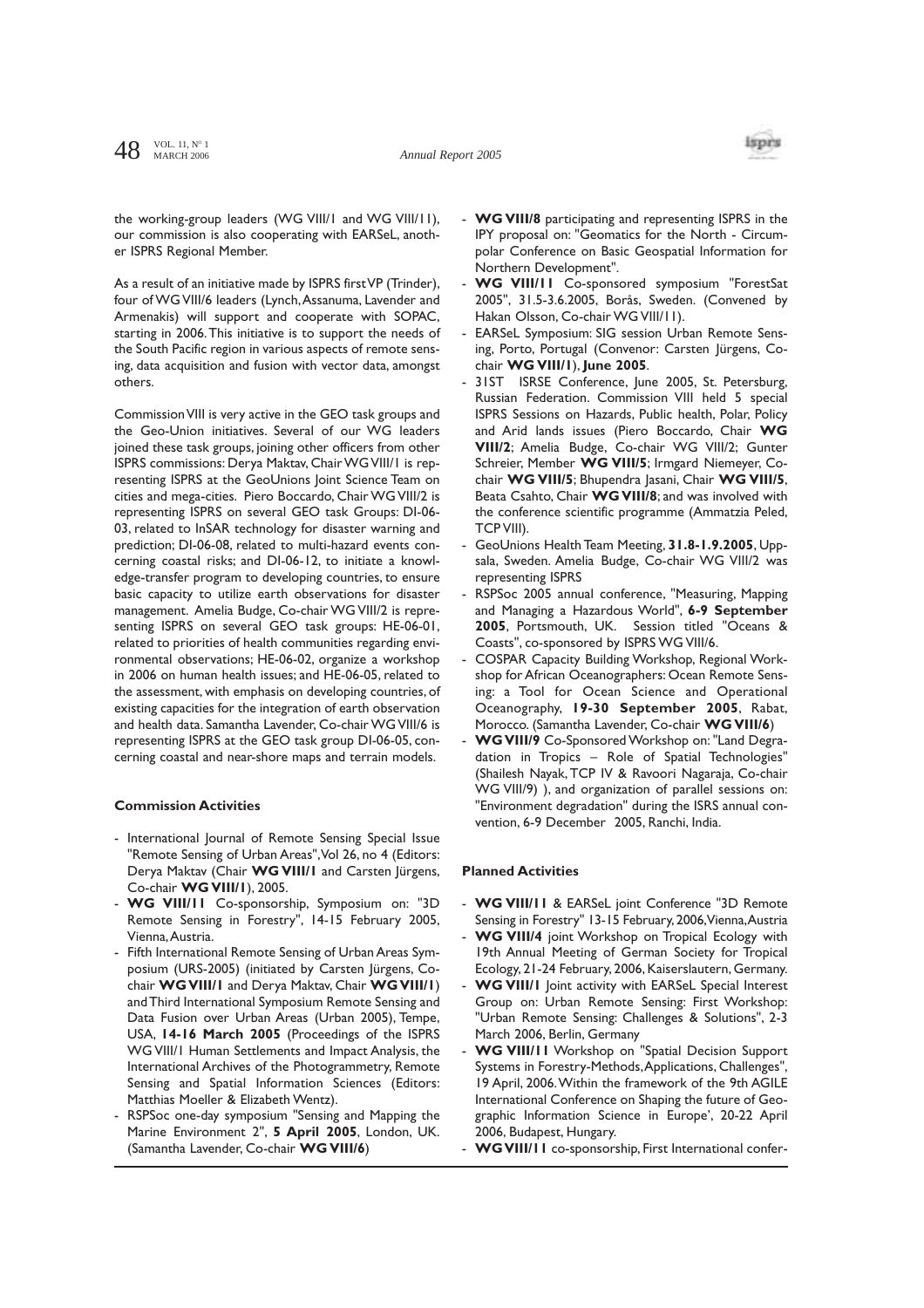

ence on Object-based Image Analysis (OBIA 2006), July 4-5 2006, Salzburg,Austria

- 7th Joint ICA/ISPRS/EuroGeographic International Workshop on Incremental Updating & Versioning, 1-3 September 2006, Haifa, Israel (**Commission VIII**).
- **WG VIII/7** Workshop on: "Evapotranspiration and Recharge at River Basin Scale from Remote Sensing", November 2006,Albacete, Spain
- **WG VIII/10** Workshop " Agriculture and remote sensing" ,2006/7, Stresa, Italy.
- WG VIII/8, Workshop in relation to the IPY Arctic Conference, Summer 2007,Yellowknife, Canada.
- EARSeL General Assembly and Symposium, Istanbul 2008. Hosted by **WG VIII/1** and EARSel SIG on Urban Remote Sensing

#### **Mid-Congress Symposium**

ISPRS Commission VIII will hold its Mid-Congress Symposium on: "Remote Sensing Applications for a Sustainable Future" on 4-7 September 2006 in Haifa, Israel.The information about this conference has been publicized through the Internet, E-mails and brochures sent via regular mail. The themes for the symposium focus, but are not limited to the terms of reference for each Working Group. In addition, workshops and tutorials are planned for 1-3 September 2006, just prior to the symposium. Several such events are already planned and the organizers will welcome additional suggestions for workshops, tutorials and special sessions.

More information about the September 2006 Haifa symposium, the mission of ISPRS Commission VIII and the working groups activities, may be found at the commission URL http://geo.haifa.ac.il/~isprs/tc8.html

Hope to see you all in Haifa 2006 meeting and other TC VIII events.

Ammatzia Peled Haifa, December, 2005

# **Committee and Standing Activities**

# **2. ISAC Report 2005 by Armin Gruen, ISAC Chairman**

In 2005 ISAC went through a period of consolidation. Some members left the Committee, others are not yet appointed. On occasion of the Council Meeting in Zurich, 12-15 May 2005, there was an intensive discussion about the future role of ISPRS with respect to the input of mapping agencies and system manufacturers. There was general agreement that, as a first step, ISAC should open up for representatives from these groups of experts.As a first action Dr. A. Streilein, swisstopo was appointed for the Photogrammetry group.

Other topics of concern are still the working mode, the structure and the legal status of ISAC within ISPRS. The Chairman made a proposal to Council as to what kind of measures should be introduced in order to make the work of the Committee more efficient and Council agreed in general. However, the practicalities are not implemented yet.

The year 2006 is expected to bring along much work for ISAC, because this is the time for a mid-term review of the structures and contents of Commissions and Working Groups.

The ISAC membership as of the end of 2005: *Geospatial Information Sciences*

Prof. Dr. Michael F. Goodchild, University of California, **USA** 

Prof. Dr. Martien Molenaar, ITC,The Netherlands Anne Ruas, IGN, France

*Photogrammetry*

Prof. Dr. Clive Fraser, University of Melbourne, Australia Prof.Armin Gruen, ETH Zurich, Switzerland (Chairman) Dr.Andre Streilein, swisstopo, Switzerland

*Remote Sensing*

Prof. Dr. Paul Curran, University College of Swansea, UK Prof. Dr. Tony Milne, University of New South Wales, Australia

In 2005 ISAC went through a period of consolidation. Some members left the Committee, others are not yet appointed. On occasion of the Council Meeting in Zurich, 12-15 May 2005, there was an intensive discussion about the future role of ISPRS with respect to the input of mapping agencies and system manufacturers. There was general agreement that, as a first step, ISAC should open up for representatives from these groups of experts.As a first action Dr. A. Streilein, swisstopo was appointed for the Photogrammetry group.

Other topics of concern are still the working mode, the structure and the legal status of ISAC within ISPRS. The Chairman made a proposal to Council as to what kind of measures should be introduced in order to make the work of the Committee more efficient and Council agreed in general. However, the practicalities are not implemented yet.

The year 2006 is expected to bring along much work for ISAC, because this is the time for a mid-term review of the structures and contents of Commissions and Working Groups.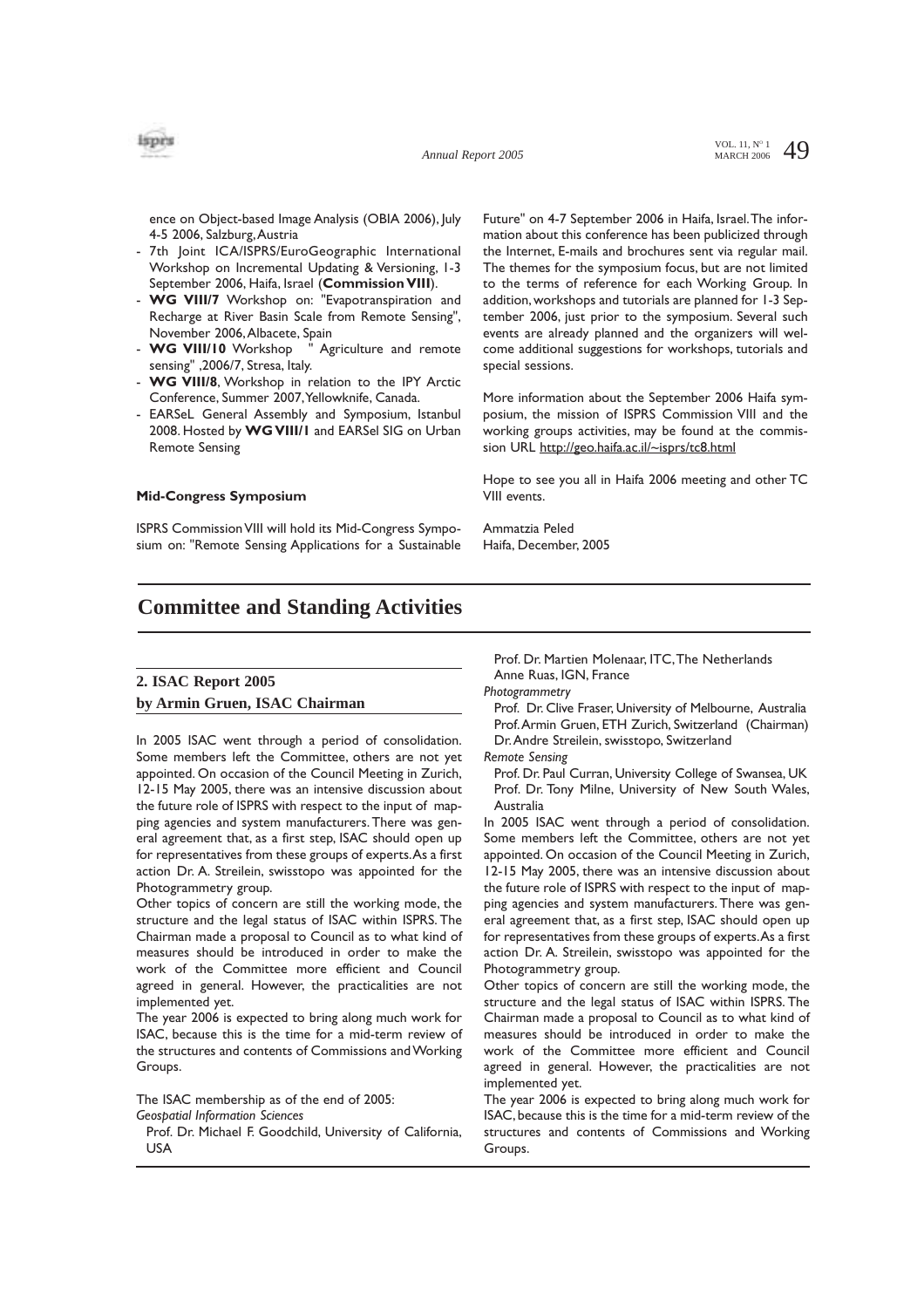$50$  VOL. 11, N° 1

*Annual Report 2005*



### The ISAC membership as of the end of 2005:

*Geospatial Information Sciences*

Prof. Dr. Michael F. Goodchild, University of California, USA

Prof. Dr. Martien Molenaar, ITC,The Netherlands

Anne Ruas, IGN, France

# *Photogrammetry*

Prof. Dr. Clive Fraser, University of Melbourne, Australia Prof.Armin Gruen, ETH Zurich, Switzerland (Chairman) Dr.Andre Streilein, swisstopo, Switzerland

*Remote Sensing*

Prof. Dr. Paul Curran, University College of Swansea, UK Prof. Dr. Tony Milne, University of New South Wales, Australia

# **4. CIPA – The ICOMOS & ISPRS Committee on**

**Documentation of Cultural Heritage**

## **I. GENERAL**

### **A. Statutes**

The new version is valid from 1st January 2005 onwards. ISPRS and ICOMOS have already approved and signed.. In addition CIPA is permanently upgrading its Operational Guidelines which can be found on CIPA's web site.

**B. Date of last elections** July 17, 2004, in Istanbul,Turkey.

## **C Date of next elections**

October 1st, 2006 in Athens, Greece.

# **II. GOVERNANCE AND MEMBERSHIP**

# **A. COMMITTEE OFFICERS of the CIPA**

**Executive Board** *President* Petros Patias (2003 - 2006)

*Vice Presidents* Cliff L. Ogleby (2003 - 2006) Robin Letellier (2003 - 2006)

*Secretary General* Klaus Hanke (2003-2006)

*Treasurer* Pierre Grussenmeyer (2002-2006)

## **Ordinary Members**

*a. Society Delegates* Giora Solar (ICOMOS) (2005-2007) Yukata Takase (ISPRS) (2005-2009)

*b. Society Representatives of ICOMOS*

Robin Letellier (1991-2003) Steve Nickerson (1999-2002) Cliff L. Ogleby (1999-2006) Gaetano Palumbo (2001-2004) Mario Santana Quintero (2004-2007)

*c. Society Representatives of ISPRS* Gabriele Fangi (2005 – 2008) Pierre Grussenmeyer (2002-2006) Klaus Han ke (2003 - 2006) Petros Patias (2003 - 2006) *Associate Members (ex officio):* Internet Communication Officer (Webmaster) Michael Doneus (2003-2006) - ICOMOS

Symposium Director,Torino 2005 Sergio Dequal (2003-2007) - ISPRS

Co-Symposium Director,Torino 2005 Marco Dezzi Bardeschi (2003-2007) - ICOMOS

Symposium Director,Athens 2007 Andreas Georgopoulos (2005 – 2009) ISPRS

*Associate Members (other)* Antonio Almagro Gorbea (2000-2005) - ICOMOS Deren Li (2002-2006) Divay Gupta (2003-2007)

*Honorary Members* John Badekas, Greece Carl-Wilhelm Clasen, Germany Ross W.A. Dallas, UK (2004) Cevat Erder,Turkey (2004) Mario Fondelli, Italy Jozef Jachimski, Poland (2004) Peter Waldhaeusl,Austria (2005) Elzbieta Wanot, Poland

### **B. List of National and Committee Delegates:**

The Board increased to **67** officially nominated and approved members. (Status 12.09.2005).

CIPA has today **60** National and **7** Committee Delegates. From the **60** are **33** from National ICOMOS Committees and only **27** from National ISPRS Member Societies. Together they represent **43** countries. Only **15** countries have nominated delegates from both, ICOMOS and ISPRS. Further nominations, extensions and updates are due until end of the year.

Call for Delegates: National and International ICOMOS Committees are kindly requested to nominate delegates respectively extend delegations so that information can be exchanged and partnerships established with the National ISPRS Members.The ICOMOS delegates are to be nominated for three years (whereas ISPRS has four year cycles) with the possibility of extension up to 12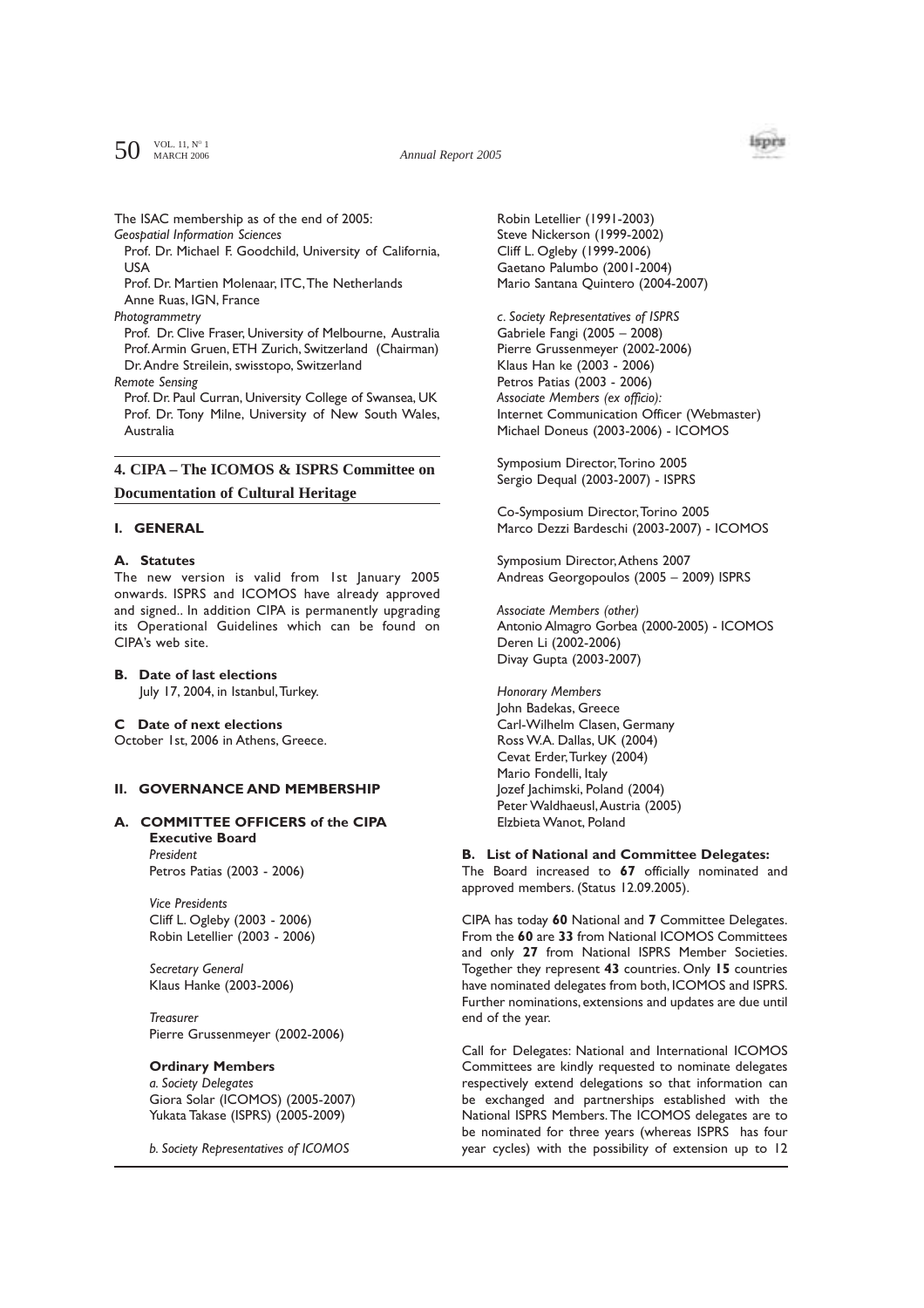

years. Communication is mainly by email in English language. Specially interested experts are welcome who wish to advise, co-operate with and contribute to the work in the Working Groups of CIPA.

## **III. ACTIVITIES**

# **A. MEETINGS, SYMPOSIA**

- 1. **XX. International Congress of ISPRS in Istanbul**,Turkey, 12-23 July 2004, with two special sessions for CIPA and a great number of publications concerning applications of photogrammetry, laser scanning, remote sensing and related sciences to Cultural Heritage. ISPRS created a "Foramitti- Session" to be held at each ISPRS in memory of the great CIPA founder and photogrammetric pioneer Hans Foramitti. The Foramitti sessions are devoted to heritage recording and documentation, to the state of the art, the development of new technology, and applications at present and in the future. VicePresident Letellier reported on the strategic alliances in the framework of the RecorDIM initiative. President Petros Patias commemorated the 35 years anniversary of CIPA and outlined the future program.Vicepresident Cliff Ogleby talked for Gaetano Palumbo, World Monument Fund, on Heritage at Risk and CIPA, and finally on Heritage Documentation in the future, dreams and predictions.-
- 2. **RecorDIM Roundtable 4** in Istanbul, Turkey (see http://extranet.getty.edu/gci/recordim/)
- 3. CIPA was testing the efficiency of Regional CIPA Workshops to build up regional awareness, interest and capacity. The **International Workshop on Vision Techniques Applied to Rehabilitation of City Centers**, Lisbon, Portugal, 25-27 Oct 2004 took place and was a great success. See http://www.visiontec-workshop.org.
- 4. The **XXth International CIPA Symposium** was held inTorino, Italy from 27 September to 1 October 2005. Symposium Directors are Prof. Dr. Sergio Dequal, Associate Member of CIPA and Prof. Dr. Marco DEZZI. **International Cooperation to Save the World's Cultural Heritage** has been chosen as the theme to underscore the notion that only the international

cooperation between public and private endeavours can provide viable solutions to safeguard and preserve the World Cultural Heritage for future generations.

5. **CIPA – RecorDIM Roundtable-5** took place immediately after the Symposium (October 1-2, 2005), to follow-up on the symposium RecorDIM Plenary Session discussions. It will then focus on how to improve communication between conservation organizations, and on increasing efficiency and effectiveness in the use of the Alliance Hub.

6. The **annual CIPA Business meeting** took place on Sept 26 2005 in Torino, Italy

# **B. PUBLICATIONS AND WEB SITE**

# **Publications:**

CIPA has its own series of publications, the CIPA International Archives for Documentation of Cultural Heritage. The last Volume XIX is below nr. 2.And next year volume XX will appear in Torino, Italy, on the occasion of the Jubilee Symposium nr. XX.

- 1. Dequal Sergio (ed.): **International Cooperation to save the World's Cultural Heritage**. Proceedings of the International CIPA Symposium in Torino, Italy. International Archives of CIPA Vol XX, Torino 2005 and The ISPRS International Archives of Photogrammetry, Remote Sensing and Spatial Information Systems Vol. XXXVI-5/C34 ISSN 1682-1750. 100 plus postage. To be ordered from sergio.dequal@polito.it.
- 2. Orhan M.Altan (ed.): Proceedings of ISPRS Commission V, (Petros Patias, President) of the XXth International Congress for Photogrammetry, Remote Sensing and Geoinformation, Istanbul 12-23 July 2004, The ISPRS International Archives of Photogrammetry, Remote Sensing and Spatial Information Systems Vol. XXXV Part 5. 998 pages.Approx. one third of the publications are interesting for cultural heritage recording. ISSN 1682-1750. €100 plus postage. To be ordered from Oaltan@itu.edu.tr
- 3. Orhan M. Altan (ed.): **New Perspectives to Save the Cultural Heritage**. Proceedings of the International CIPA Symposium in Antalya,Turkey. International Archives of CIPA Vol XIX, Antalya 2003 and The ISPRS International Archives of Photogrammetry, Remote Sensing and Spatial Information Systems Vol. XXXIV-5/C15 ISSN 1682-1750. €100 plus postage.To be ordered from Oaltan@itu.edu.tr
- 4. Petros Patias (Ed.): "**Close Range Imaging, Long Range Vision**". Proceedings of the Symposium of ISPRS Commission V (2-6 September 2002 in Corfu, Greece). Again one third of all the 115 contributions concern CIPA, specially the area Image Analysis and Spatial Information Systems for Applications in Cultural Heritage. International Archives of the Photogrammetry, Remote Sensing and Spatial Information Sciences,Vol XXXIV-5/V, 622 pages, ISSN 1682-1750, Thessaloniki, 2002. A4, 750 pp. €100 plus postage. To be ordered from treasurer@cipa.icomos.org
- 5. Wolfgang Boehler (Ed.): **Scanning for Cultural**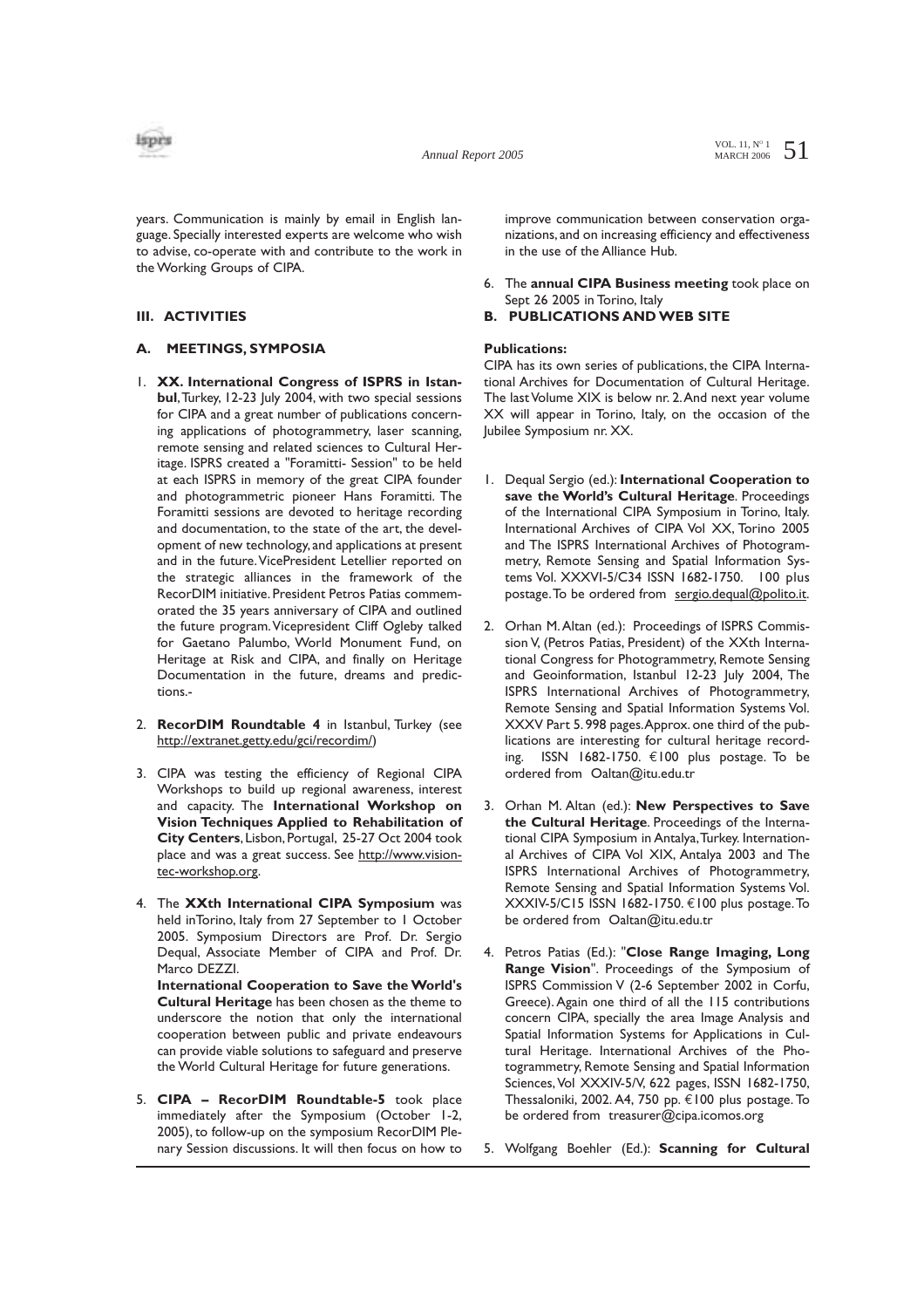

**Heritage Recording**. Workshop Proceedings of CIPA's Working Group 6 on Integrated Surveying Methods for Heritage Recorders, Corfu, 1-2 September 2002.A4, 160 pp.The volume contains keynote papers on 3D scanning hardware and software and many fine examples of projects where scanners were used for heritage recording purposes. CD included. Aristotle University Thessaloniki, 2002. €50 plus postage.To be ordered from treasurer@cipa.icomos.org

- 6. Joerg Albertz (Ed.): "**Surveying and Documentation of Historic Buildings - Monuments - Sites, Traditional and Modern Methods**". Proceedings of the International CIPA Symposium in Potsdam, Germany, 18 - 21 Sept. 2001. International Archives of CIPA Vol XVIII, 656 pages, Berlin 2002. ISSN 0256- 1840. €50 plus postage.To be ordered from treasurer@cipa.icomos.org
- 7. Klaus Hanke, Pierre Grussenmeyer: "**Current advances in 3D reconstruction and Documentation of Cultural Heritage**". A Tutorial of CIPA's Working Groups 3 and 4 on Simple Methods for Heritage Recording and on Digital Image Processing and Vision Sciences in Conservation,Corfu,Greece,2 Sept. 2002. To be ordered from treasurer@cipa.icomos. org
- 8. Petros Patias (Ed.): "**Close Range Imaging, Long Range Vision**". Proceedings of the Symposium of ISPRS Commission V (2-6 September 2002 in Corfu, Greece). One third of all the 115 contributions concerned CIPA, specially the area Image Analysis and Spatial Information Systems for Applications in Cultural Heritage. International Archives of the Photogrammetry, Remote Sensing and Spatial Information Sciences,Vol XXXIV-5/V, 622 pages, ISSN 1682-1750, Thessaloniki, 2002.A4, 750 pp.
- 9. Camillo Martins Gomes (Ed.): "**Mapping and Preservation for the New Millenium**". Proceedings of the International Symposium of CIPA in Recife, Brazil, 3 - 6 Oct. 1999. International Archives of CIPA Vol. XVII available from the ICOMOS Documentation Centre Paris as Machine Copy against costs or via internet from http://cipa.icomos.org

# **C. WORKING GROUPS**

A CIPA Working Group is a limited but manageable group of interested people willing to work on one of CIPA's permanent areas of interest. The Working Groups are intended to be stable, and more permanent than Task Groups. A CIPA Task Group is formed by a group of people willing

to work on a specific research need or topic. In all instances, the scope of the Working Groups will include single objects, assemblages and sites/landscapes, and the Working Groups will address both tangible and intangible aspects of cultural heritage.

## **Working Group I:**

*Data Acquisition and Recording Techniques for Cultural Heritage Documentation* 

TOR: This Working Group will coordinate and initiate activities and research into the acquisition of data and information for the purpose of documenting cultural heritage. The WG is primarily focussed on the collection of data and information.

The WG will address manual measurement, field survey methods, film based and digital photography, video recording, photogrammetric techniques, laser scanning, sonar scanning, aerial photography, satellite imaging, geophysical prospecting techniques and …

#### **Working Group II:**

*Documentation and Information Management* 

TOR: This Working Group will coordinate and initiate activities and research into the processing, enhancement and quality control of information in cultural heritage documentation.

The WG will address the use of geographic, management and multimedia information systems, display and visualisation techniques, 2d and 3d modelling techniques and systems, metadata and quality standards, web based applications, …

## **Working Group III:**

*Training,Technology Interchange and Communication*

TOR: This Working Group will coordinate and initiate activities and research into education and training at fundamental, advanced and professional levels, … including the development of computer assisted teaching and learning

The WG will also coordinate and initiate activities and research in the transfer of techniques and technologies used in cultural heritage documentation between all interested parties. The WG will facilitate communication between CIPA and other International organisations, fellow researchers and the public in general.

## **D. PROGRAMS**

1. An important initiative is called **RecorDIM** for Recording, Documentation and Information Management, coordinated by Vicepresident Robin Letellier. RecorDIM has its own homepage sponsored by the Getty Conservation Institute as a strong and leading partner of the initiative. Others are ICOMOS international, PWGSC Canada, English Heritage, Malta Centre for Restoration, several ICOMOS ISC's, the WMF, National and international Institutions, University Institutes. Each partner contributes to a program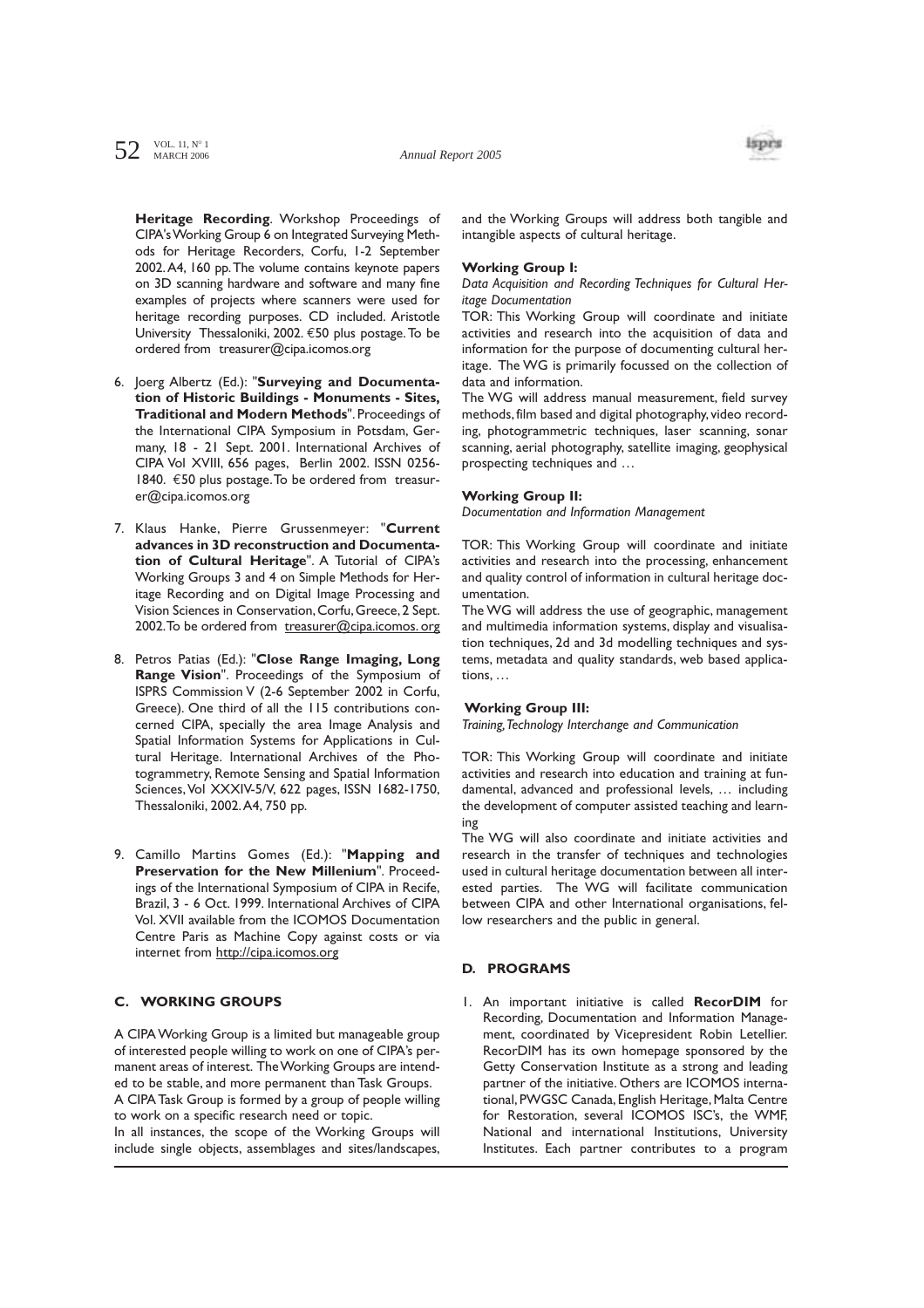

which can be summarized by "Bridging the gaps" which have been identified in common workshops and round table discussions. For further details please see the RecorDIM homepage at http://extranet.getty.edu/ gci/recordim

2. Preparations for the XXI. International Symposium of CIPA October 1 – 6, 22007 in Athens, Greece. Symposium Director (ISPRS): Prof. Andreas Georgopoulos, National Technical University of Athens For further information consult the website: http://cipa. icomos.org

## **E. INTER-INSTITUTIONAL COOPERATION**

- 1. The main cooperation is that with ISPRS, the International Society for Photogrammetry, Remote Sensing and Spatial Information Sciences. The cooperation is defined by the CIPA Statutes, controlled by Society Delegates. CIPA has the status of a Permanent ISPRS Committee as well as of an International Scientific ICOMOS Committee. Historically CIPA is also an ICOMOS International Scientific Committee with fruitful cooperation with its other ISCs.
- 2. For 2002 2007 CIPA has a strong cooperation with the Getty Conservation Institute and with ICOMOS international in the framework of the RecorDIM Initiative, coordinated by CIPA Vice-president Robin Letellier. In this framework many cooperations exist.

# **IV. FINANCIAL SUPPORT**

CIPA has a dozen of Sustaining and Institutional Members which pay a yearly membership fee according to their size. But travels are normally being paid by the delegating institution or university. A further income are the symposia which cover the hotel expenses of the Executive Board and the printing costs of the Proceedings. A small surplus helps to cover mailing costs. A further but very small income results from selling of the proceedings.

#### **6. ISO**

#### **by Orhan Altan, Secretary General**

ISPRS is a liaison member of several ISO Technical Committees and has a commitment to supporting efforts to establish standarts for data format and transfer. ISPRS also supports efforts for interoperability and data transfer through the Open GIS Consortium (OGC). In order to implement this support, explicit reference to ISO and OGC is made within the terms of reference of different ISPRS Working Groups.

The Ad Hoc Committee on Standarts was set up by Council under Bylaw VII for the period 2004 – 2008 to coordinate ISPRS input to standards organisations, with Chair:Wolfgang Kresse and ISPRS representative to ISO: Hans Knoop in January 2005. It reports to the ISPRS council on all topics related to standardization.

This report refers to activities of the ISO/TC 211 "Geographic information / geomatics", the Open Geospatial Consortium (OGC), the European standardization, and some individual tasks.

In 2005 two meeting-weeks of ISO/TC 211 took place, June 6-10 in Stockholm and September 12-16 in Montreal.The projects related to imagery make progress. Three major standards will soon be completed: ISO 19101-2 "Reference model – Part 2: Imagery", ISO 19115-2 "Metadata – Part 2: Extensions for imagery and gridded data", and ISO 19130 "Sensor data models for imagery and gridded data".

The state of the art of calibration and validation has been very well presented by the volume 2 of the ISPRS book series, which was published at the Istanbul-congress in 2004.The topic is presently under consideration by a lot of new efforts, but most of those projects have not reached maturity yet. However, some first steps should be taken in order to avoid incompatible solutions. A New Work Item Proposal (NWIP) is likely to be brought in at the next ISO/TC 211 plenary in May 2006.

The OGC has opened the flour to photogrammetry and remote sensing through the SensorML project (Sensor model language). The SensorML is presently a Recommendation Paper (RP) document. After a planned public demo at the next OGC-meeting in Bonn in November 2005 the document shall become an Implementation Specification, which is the highest stage reachable within the OGC document hierarchy.

Another OGC-project is "GML in JPEG2000 for Geographic Imagery". It is presently a Request for Comment (RFC). Photogrammetry shall become a part of GML/JPEG2000 in the future.Technically this is feasible by using the existing model of GML. For a good reason the implementation has been postponed until the ISO 19130 and SensorML will both be completed.

### **8. Journal**

The year 2005 was a year of many changes for the ISPRS Journal of Photogrammetry and Remote Sensing: a new team took over the editorship of the journal, a new Editorial Advisory Board was appointed, a new paper management system was introduced, the journal's web-site was renewed, a new series of theme issues was planned, and a new start was made with reducing the paper queue and increasing the appearance frequency of issues.

#### **New editorial team**

As of January 2005 George Vosselman (ITC, the Nether-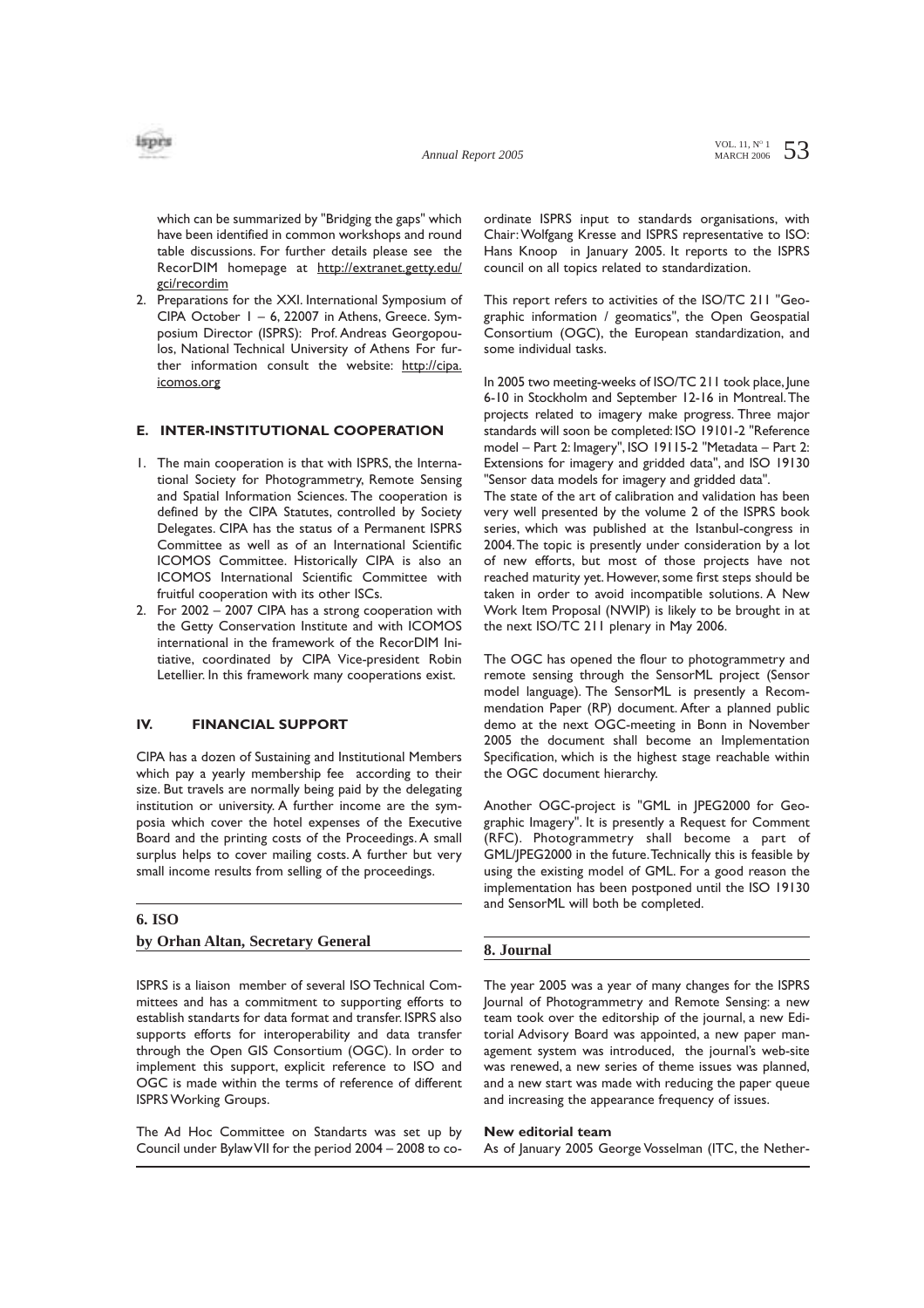# $54$  VOL. 11, N° 1



lands) succeeded Manos Baltsavias (ETH Zürich, Switzerland) as Editor-in-Chief of the ISPRS Journal of Photogrammetry and Remote Sensing.At the same time Marguerite Madden (University of Georgia, U.S.A.) and Eberhard Gülch (Stuttgart University of Applied Sciences, Germany) started as additional associate editors. Olaf Hellwich (Technical University of Berlin, Germany) continued as associate editor. After seven years at the ISPRS Journal Manos Baltsavias was appointed Second Vice President of the ISPRS at the Istanbul Congress.

### **New Editorial Advisory Board**

A new Editorial Advisory Board with experts from the fields of photogrammetry, remote sensing and spatial information sciences was approved by the ISPRS Council and invited by Elsevier.

#### **New paper management system**

On March 14, the Elsevier Editorial System (EES) has been launched for the ISPRS Journal. EES replaces the old Elsubmit system and offers completely web-based communication between authors, reviewers, the Editor-in-Chief, associate editors, and Elsevier.To prepare for EES, the editorial workflow was precisely described, a classification scheme was introduced, a reviewer database was created and an introduction course was taken by all editors.The classification scheme can be used to select reviewers by matching their expertise with the classes assigned by authors to their submitted manuscripts. EES also allows to efficiently retrieve all kinds of information on the status of papers and load and performance of editors and reviewers. Experiences made so far with EES are very good. In December EES has been expanded with the Artwork Quality Control Tool.This tool automatically checks the resolution of figures in submitted manuscripts.

#### **Theme issues**

Two theme issues appeared in 2005. Theme issue 59/4 (June) was devoted to "Remote sensing and geospatial information for natural hazards characterisation" and was edited by E.D. Paylor II, D.L. Evans, and D.M. Tralli. Issue 60/1 (December) contained a theme section on "Advances in spatio-temporal analysis and representation" and was edited by D. Peuquet.

Based on input from the Technical Commission Presidents, a planning has been made for the theme issues in the coming years. To reduce the backlog in published issues, three theme issues per year instead of the regular two were planned for the next years. The theme issues under preparation for publication in 2006 are on the Potential of High-Resolution Satellite Imagery for Topographic Mapping (edited by M. Schroeder and C. Fraser), Digital Aerial Cameras (edited by C. Heipke, J. Mills and K. Jacobsen), and Airborne and Spaceborne Traffic Monitoring (edited S. Hinz, R. Bamler and U. Stilla). The special issue with the best young author papers from the Istanbul congress has been rescheduled for 2006.

#### **Impact factor**

The 2004 impact factor as published by Thomson Scientific was 1.317.Although this is a strong increase compared to the 2003 impact factor of 0.47, it is to be interpreted with care because of relatively small number of articles published in the ISPRS journal.The 2004 impact factor is defined as the number of citations made in 2004 to articles of the ISPRS Journal published in 2002 and 2003 divided by the number of articles published in 2002 (37) and 2003 (23). From this one can derive that the citation index is based on 79 citations only.Thus the citation index is likely to strongly fluctuate if e.g. articles of a topical theme issue are frequently cited.The overall trend is, however, certainly positive: the total number of citations to ISPRS journal articles of all years increased from 301 in 2003 to 452 in 2004.

#### **Updated web information**

The ISPRS website of the journal has been updated and transferred to http://www.itc.nl/isprsjournal. This site is targeting the ISPRS community with information on calls for papers for theme issues, announcements of Heleva Awards and special subscription rates. Elsevier continues to operate the regular ISPRS journal website http://www .elsevier.com/locate/isprsjprs. In cooperation with Elsevier the author instructions have been completely revised and are now shown on the Elsevier website

## **Photogrammetria on-line**

All old issues of the ISPRS journal between 1938 and 1964, called Photogrammetria at that time, have been digitised and are now available through ScienceDirect.These back issues are available at a one time payment of 100 US\$.

#### **Processing pipe line**

Large efforts have been made to reduce the processing time of papers. Priority has been given to papers submitted in 2004. In 2005 some 140 reviews have been received. Many more have been requested, but unfortunately potential reviewers often decline invitations or do not even respond to them. Over the year the number of papers under review and the number of papers under



*Average request per month to ISPRS server FROM January 1995 to November 2005.*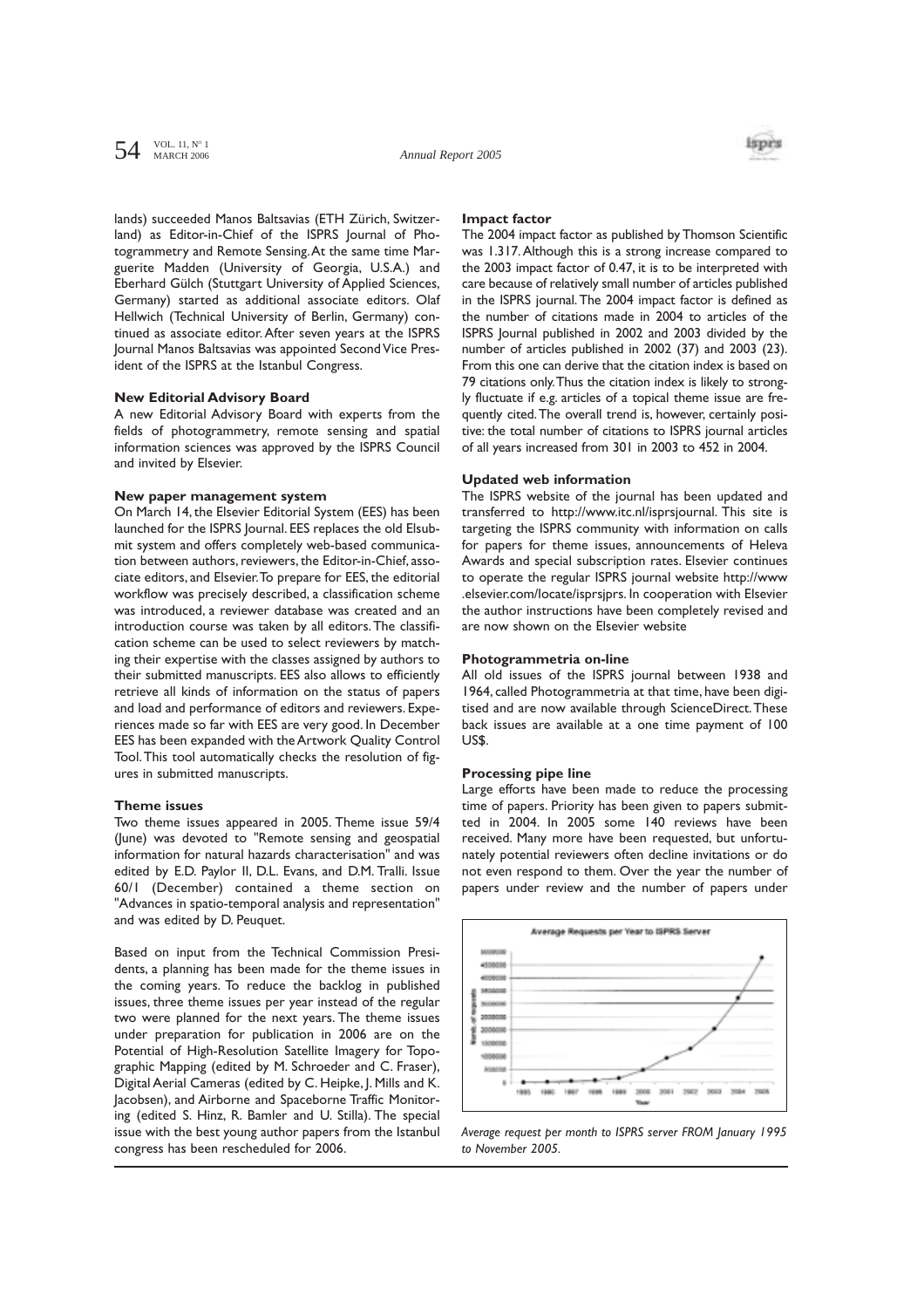

VOL. 11,  $N^{\circ}$  1 55

revision strongly increased.The paper processing pipe line seems to be well filled now and it is expected that this will lead to a good number of issues in 2006.

George Vosselman, Editor-in-Chief.

# **9. Highlights Report**

In 2005 we have produced Volume 10 of ISPRS Highlights. It is being produced with good teamwork between the ISPRS Headquarters Team, the Publisher's Production Manager (Sandra Visscher) and Publisher (GITC).

In 2006, Highlights is going to be prepared as e-bulletin instead of paper form and distributed via e-mail beginning from the June Issue. March 2006 issue will be printed and distributed by mail as before.

| <b>Issue</b> | No. Pages | <b>Print Run</b> | <b>Remarks</b> |
|--------------|-----------|------------------|----------------|
| March        | 76        | 2000             | Annual         |
| Vol. 9.1     |           |                  | Report 2004    |
| June         |           |                  |                |
| Vol. 9.2     | 48        | 2000             |                |
| September    |           |                  |                |
| Vol. 9.3     | 48        | 2000             |                |
| December     |           |                  |                |
| Vol. 9.4     | 48        | 2000             |                |

*Table Statistics regarding ISPRS Highlights in 2005*

# **10. Homepage**

The ISPRS website (http://www.isprs.org), online since more than 10 years, has turned out to be one of the most important components of ISPRS communications, providing up-to-date information about the society and linking its various activities. In December 2005 there are about 700 HTML pages with approximately 25 000 lines of information available on the ISPRS website; there are more than 1000 PDF files, occupying more than 10 GB of data. A search engine (provided by Google) is also working inside ISPRS, with the possibility to search for pages inside ISPRS server or inside the WWW.

A new layout was created at the end of March. In the central part of the page there is a symbolic image containing different ISPRS projects. On the left some menu with links to the main topics are listed while on the right there are the news, the Journal and the Highlights links.

Most of the recent ISPRS Archives (http://www.isprs.org/ publications/archives.html) and related publications (http://www.isprs.org/publications/related\_pub.html) are nowadays online, in PDF form while a great number of educational links is continuously updated (http://www. isprs.org/links/tutorial.html). The mailing list has more than 650 people subscribed: once a month the latest news inside the website are communicated as well as new events, links and job opportunities.

The statistics give a reasonable estimate of the use of the ISPRS web server, as it counts only requests for single HTML documents and the requests for images, graphics, icons etc. are not taken into account. Moreover, the statistics refer only to the requests made outside the ETH domain, which excludes all the accesses during maintenance of the documents. In Figure 1 is shown the yearly average requests to ISPRS server, in the period January 1995-November 2005.An increasing interest of the community for the ISPRS homepage is evident: the steady increase of the use of the HTML documents over the years and especially after the registration of ISPRS domain (1999) is obvious.

Nowadays, ISPRS server receives more than 450 000 requests per month.

ISPRS topics and relationships between TCs and WGs are summarized at www.isprs.org/table.html.

Updated information about the published volumes, schedules and authors instructions are instead available at www.isprs.org/publications/bookseries.html.

As of December 2005, all the TCs have a personal homepage, while 55/58 WGs, 4/5 ICWGs set up a personal homepage.

Fabio Remondino, *ISPRS Webmaster*

# **11. Events Calendar**

### **I.Terms of Reference**

The ISPRS Events Calendar is published in the quarterly ISPRS bulletin, ISPRS Highlights, and regularly updated on the ISPRS Home Page. The Calendar contains a list of all ISPRS sponsored and co-sponsored workshops, symposia, tutorials and other meetings. It also contains details of all international and national conferences on topics related to the activities of ISPRS, including those in photogrammetry, remote sensing, spatial information systems, geomatics, surveying, mapping, machine vision, image processing and similar areas.

The ISPRS Events Calendar Editor will be responsible for updating the entries in the Calendar on a regular basis. The tasks are:

Provision to the ISPRS Highlights publishers in an agreed format, of an updated Calendar for each quarterly edition of ISPRS Highlights, approximately five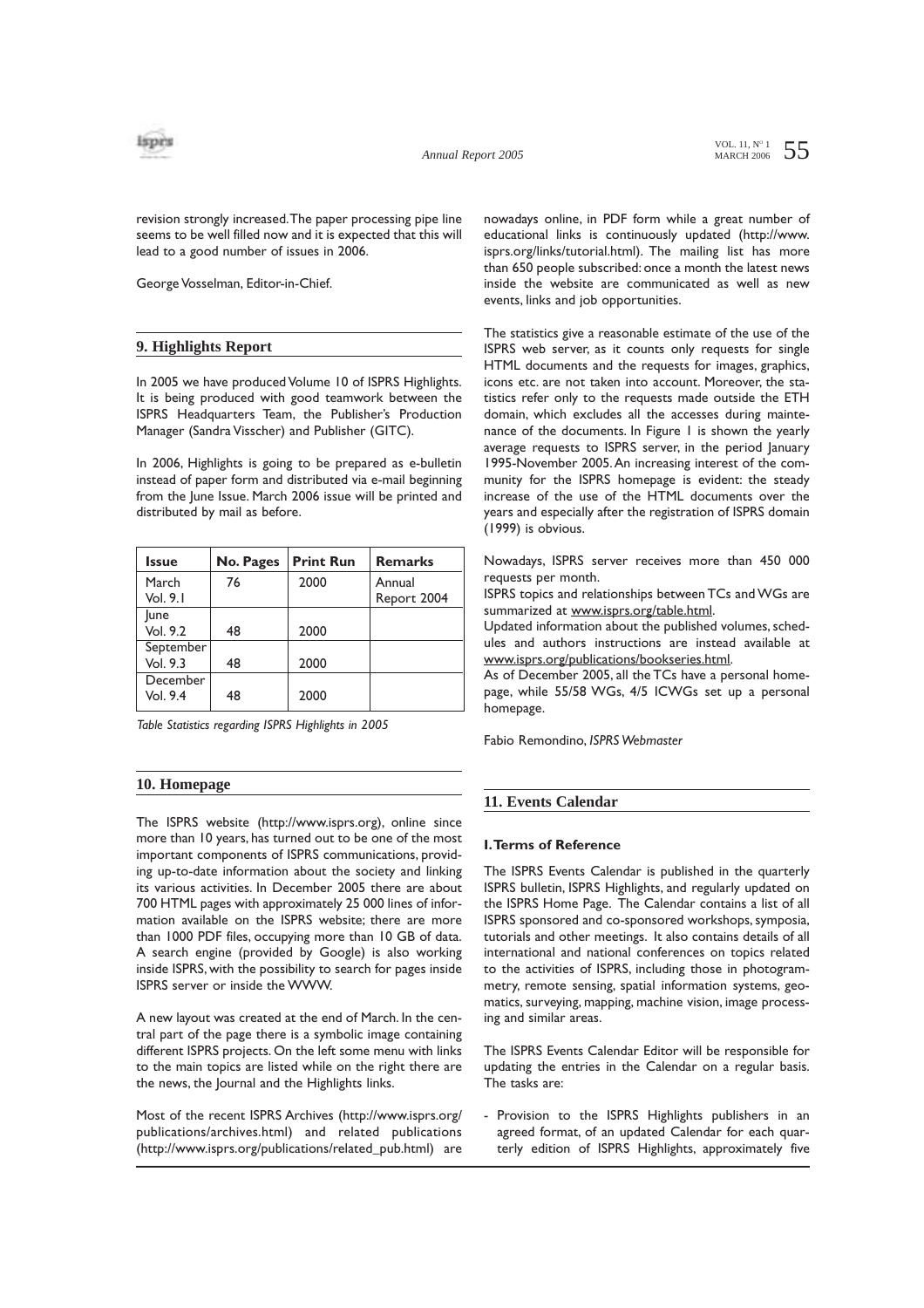*Annual Report 2005*



weeks before the publication dates of March, June, September and December. The commencing date of the entries in the Calendar will be one month after the publication dates.

- Provision to the ISPRS Web Master on an up-to-date basis in an agreed format, updated versions of the Calendar for the ISPRS Home Page.
- Collection of details from ISPRS officers of all ISPRS sponsored and co-sponsored events, including theme of the event, dates, location, contact persons and addresses for publication in the Calendar.
- Collection, from appropriate sources, of details of events on topics related to the areas of activity of ISPRS, including theme of the event, dates, location, contact persons and addresses for publication in the Calendar.
- Maintenance of contact with the ISPRS Secretary General on the status of the Events Calendar on a monthly basis.

#### **II. Guidelines for Organising ISPRS Events**

#### **Approval and announcement**

- TC Presidents or WG Chairs should consult the ISPRS Events Calendar Editor to identify other events with which they can conveniently coordinate dates and locations.All event organizers are encouraged to co-locate ISPRS Sponsored or Co-Sponsored events, which are on the same or similar topics. If this coordination is not feasible and a proposed event topic clashes and is scheduled within four months of another approved event, then special approval may be granted by the Secretary General with the agreement of the affected TC Presidents.
- The procedure for approval of events is as follows:
	- Working Group Chairs review The Events Calendar and consult with their TC President on the topic and date of an event.
	- TC President sends the Secretary General details, which include proposed dates, topic, location, convenor with contact details and names of co-sponsors.
	- If the event is approved, the Secretary General will give formal approval to the TC President and copy this to the Calendar Editor, "Prof.Tuan-chih Chen". If full details cannot be provided initially, they should be sent to the Calendar Editor as soon as they are available.

# **III. Procedures**

# **1.Versions**

For efficiency, different headings, and to avoid errors in signifying changes, two main versions will be created - one for Highlights and another for the Web Page. The Web Page version is maintained constantly as new entries are received. The Highlights version is created and modified from the final Web Page version created for the months of March, June, September and December.

#### **2.Web Page version**

Cut out obsolete entries at least monthly.

Using previous Web Page version, do three find and replace operations on: "NEW", "UPDATED", bold. The bold headings and "Confirmed by Council" or "Cosponsorship" notations are to be retained in bold. At end of this operation there will be a clean version.

Make all new entries in bold. Make updates and signify as "UPDATED", with changed data only in bold. Add ISPRS logo to all ISPRS sponsored events as informed from Secretary General. Secretary General will also inform whether the event has been approved "Confirmed by Council" or is "pending Council approval" or if the event has "Cosponsorship" by ISPRS.

Send updated version to Web Master and Council by email.

## **3. Council Version**

The ISPRS Events Calendar will be sent to all members of ISPRS Council monthly as a general reference. The Council could check the details, and then send their comments or corrections to the Events Calendar Editor, e.g. the confirmation of ISPRS Events and the co-sponsorship of other events.

## **4. Highlights version**

Change header information to show Web Page site.

Using current Web Page version, cut out obsolete entries from the previous quarter and current month.

Send by e-mail to ISPRS Highlights one month before publication month.The disadvantage of this version is that the deadline is 40 days before the issue date, therefore this version is not up-to-date and should be used for rough reference only.

#### **5. List of ISPRS Meetings**

This is a calendar extracted from the ISPRS Events Calendar, and contains only a list of all ISPRS sponsored events organised by ISPRS WGs and Commissions, and approved by the ISPRS Council. It will be sent to the ISPRS Secretary General quarterly. This would be useful for sending to other groups for inclusion in their lists of events, too.

#### **6. Contents**

Receive inputs from outside sources. Seek events from trade publication calendars and from Internet searches of relevant organizations (see links below).

Keep all entries to those having international interest (e.g. international in event title) or from those of ISPRS member organizations (Ordinary,Associate, Regional, Sustaining). Do not list user groups unless the organization is an ISPRS Sustaining Member, e.g.. Intergraph, ESRI, ERIM, etc. That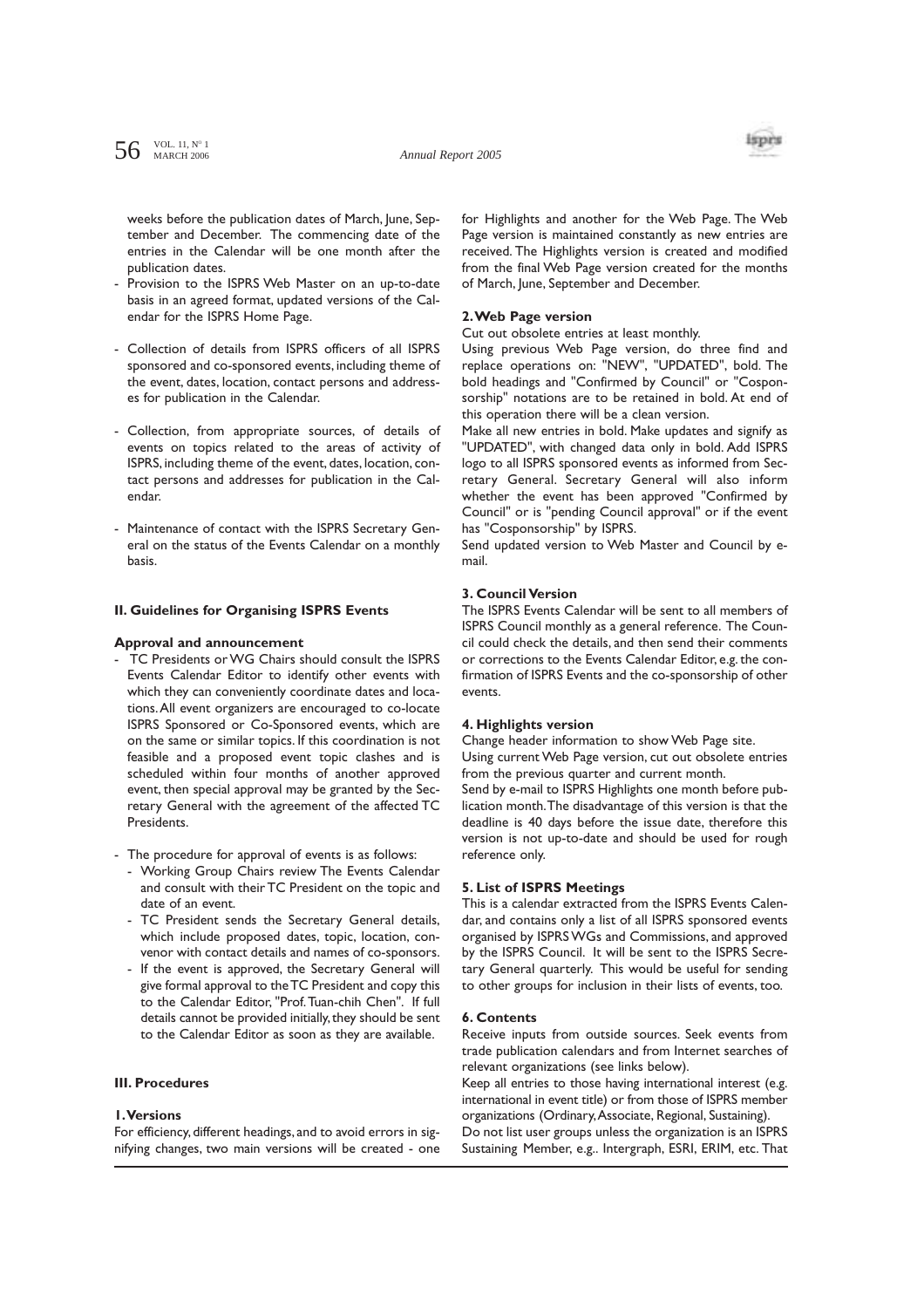



*ISPRS President, Ian Dowman, visited Events Calendar Editor,Tuan-chih Chen, in March 2005 in Taiwan.*

helps promote organizations to become ISPRS Sustaining Members.

Except for ISPRS events, do not list events, which do not have city, country and a phone or e-mail contact address. Except for ISPRS events and those of the JBSIS (Joint Board of Sister Societies-ICA, IAG, IHO, FIG, IGU), do not list events, which have pending dates.

Details- a) Check locations column to verify that the country is in all capital letters; the city is in lower case. b) Check order of dates to ensure earliest dates are first. c) Check that all ISPRS events have a "Confirmed by Council" or "Confirmation pending" notation in the leftmost column. d) Check these items in the event field: make sure ISPRS is before WG; make sure WG is before all WGs in listing; make sure ISPRS WGs are Roman for Commission and Arabic for WG number, e.g.. IV/3; use IC WG for intercommission WGs; put quotation titles on a separate line if space permits; put hyphen before each event if multiple events are in same listing;always seek ways to reduce number of lines; verify www addresses when time permits.

There should always be in the left column for all ISPRS events either "Confirmed by Council" or "approval pending" or "Cosponsorship Confirmed by Council". The "approval pending" gives ISPRS Council and TCPs an indication of what is being proposed and will help them coordinate events and avoid conflicts.

#### **7. General**

The purpose for ISPRS is to allow WGs and Commissions to identify open dates or events, which they may link up with or avoid conflicting with.This avoidance of conflicting with other events externally and definitely internally is a major responsibility of ISPRS.We publish the calendar to encourage others to do likewise.

The margins of the table are set so that the calendar may be published in Highlights without alteration.

Search for relevant events. Identify events, which will be of interest to ISPRS Members and to Members of the JBSIS. It is important to cover events, which are on the interdisciplinary boundaries of ISPRS so that all Commissions and WGs are aware of who and how they can interface with related organizations.

#### **IV.Announcement**

## TO:TECHNICAL COMMISSION PRESIDENTS, WORKING GROUP CHAIRPERSONS, & EVENT **ORGANIZERS**

*Events Calendar Editor greatly appreciates your responses to this announcement*

The ISPRS Events Calendar is published in the quarterly ISPRS bulletin, ISPRS Highlights, and frequently updated on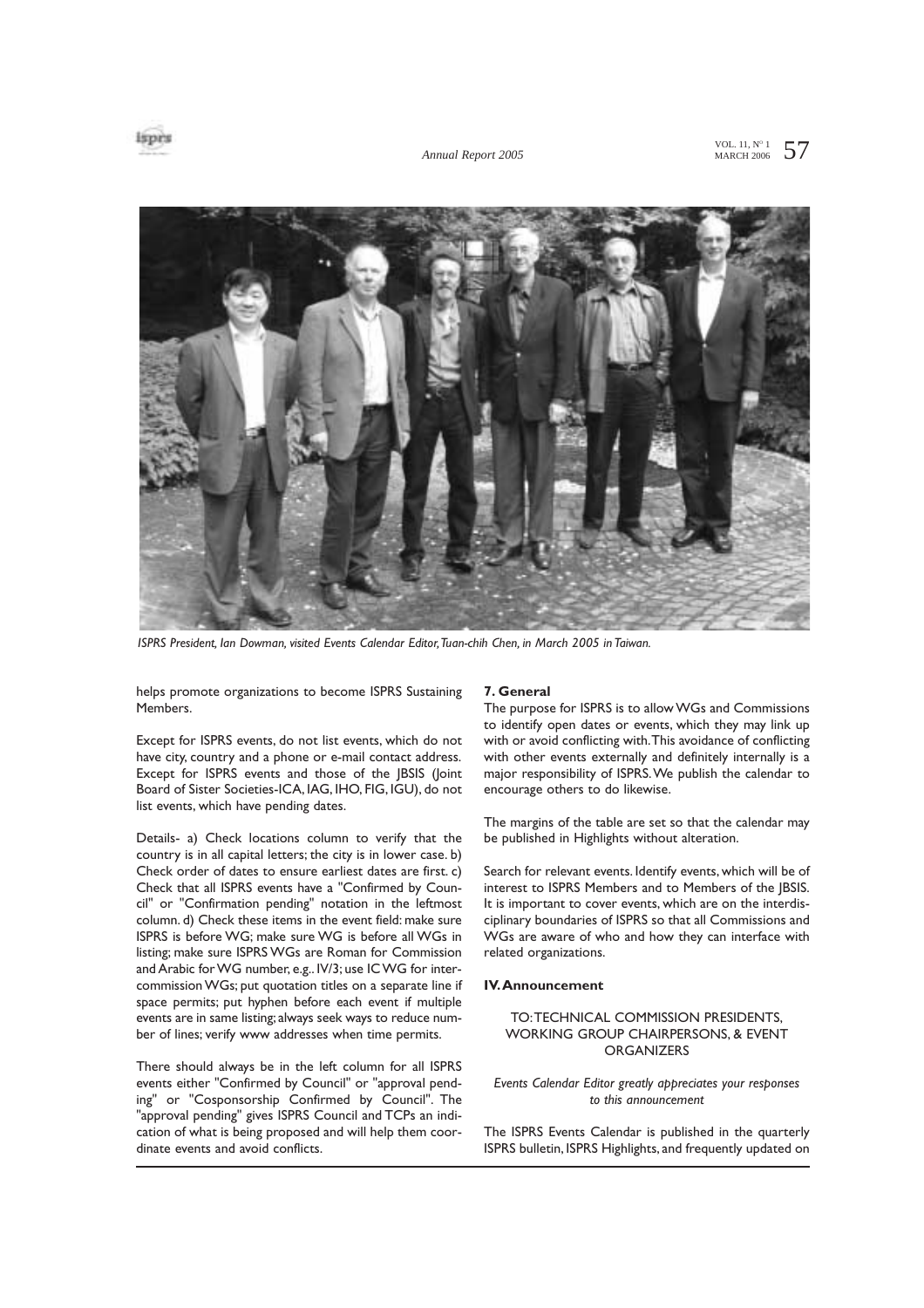

the ISPRS Web Page. The Calendar contains a list of all ISPRS sponsored and co-sponsored congresses, conferences, symposia, workshops, tutorials and other meetings. It also contains details of all international and national events on topics related to the activities of ISPRS, including those in photogrammetry, remote sensing, spatial information systems, geomatics, surveying, mapping, machine vision, image processing and similar areas.

The purpose for ISPRS is to allow Commissions and WGs to identify open dates or events which they may link up with or avoid conflicting with.This avoidance of conflicting with other events externally and definitely internally is a major responsibility of ISPRS.We publish the calendar to encourage other sister societies to do likewise. It is important that we cover events which are on the interdisciplinary boundaries of ISPRS so that our Commissions and WGs are aware of who and how they can interface with related organizations. Please refer to the Appendix 3 of ISPRS Orange Book, too: http://www.isprs.org/ documents/orangebook/app3.html

The Events Calendar Editor respectfully asks all TC Presidents, WG Chairpersons and Members to submit the details of their congresses, conferences, symposia, workshops, tutorials and meetings:

- 1) Date (maybe open or pending, see above),
- 2) Event,
- 3) Web site address,
- 4) City, Country,

5) Contact person,TEL, FAX, & E-mail. Please email or fax the details to: Professor Tuan-chih Chen (ISPRS Events Calendar Editor) 13-1, LANE 12,YEN-PING ROAD, TAOYUAN 330,TAIWAN TEL.+886-3-362-5089 or +886-918-953-197 FAX: +886-2-2786-4403 E-mail: profchen@ms13.hinet.net http://www.isprs.org/calendar.html

Thank you very much for your support and your assistance.

## **V.Accomplishments and Activities during the Current Year**

- The ISPRS Events Calendar Editor, Prof. Tuan-chih CHEN, was invited to participate the XXII ICC 2005, at A Coruña, Spain.
- The ISPRS Events Calendar Editor, Prof. Tuan-chih CHEN, was elected as President of The Chinese-Taipei Geoinformatics Society (CTGS), which was applied as an Associate Member of ISPRS. The ISPRS President, Prof. Ian Dowman, has visit CTGS in Taiwan in March 2005. Now CTGS has been voted as a new Associate Member by all Ordinary Members.
- The ISPRS Events Calendar Editor is always keeping

contact with the Technical Commission Presidents, Chairs of Working Groups, and the contact persons of other events to get the newest up-to-date information.

## **12. Book Series**

#### **Change in editorship**

Maxim Shoshany, the original ISPRS Book Series Editor, ended his term in January 2005, and the editorship passed to Paul Aplin. Maxim Shoshany was a leading figure in the early development of the ISPRS Book Series, and continues to provide valuable guidance. He is thanked for his efforts.Two ISPRS Book Series volumes were in progress at the time of the change in editorship and, for these two volumes, Maxim Shoshany has continued to act as a coeditor, along with Paul Aplin.

# **Scientific content**

At the time of the new ISPRS Book Series Editor taking up the post, a new brief was devised by the ISPRS Council. In particular, the editor was to reflect on the status of the Book Series and develop a long-term strategy to ensure continuing success. It was felt that the existing description and intention of the Book Series was a little unclear, and that the awareness of the Book Series was not as wide as it could or should be. Specifically, originally, the general and main purpose of the Book Series was to publish volumes associated with technical ISPRS workshops and conferences, although there was also a statement of intent to publish 'other' works of relevance to ISPRS.This position has now been altered a little to broaden the scope of the Book Series.That is, whereas before the Book Series was generally dependent on ISPRS meetings, it is now a mechanism in its own right for publishing literature on topical and significant issues within the broad field of photogrammetry and remote sensing – although individual volumes 'may' emerge in association with ISPRS meetings, where such meetings are held on suitable (i.e. topical, significant) issues. Summary text prepared for the ISPRS website reflects this basic vision of the Book Series:

*The ISPRS Book Series comprises significant scientific publications in photogrammetry and remote sensing, and related disciplines. Each volume in the series is prepared independently and focuses on a topical theme.Volumes are published on an occasional basis, according to the emergence of noteworthy scientific developments.The material included within each volume is peer-reviewed rigorously, ensuring strong scientific standards.While volumes are published on any suitable theme, it is common for themes to be related to ISPRS meetings.The series is published by Taylor & Francis.*

# **The publishing process**

Given the relatively recent emergence and development of the ISPRS Book Series, the actual procedures involved in preparing and publishing volumes had developed on a rather ad hoc basis. While general guidelines existed